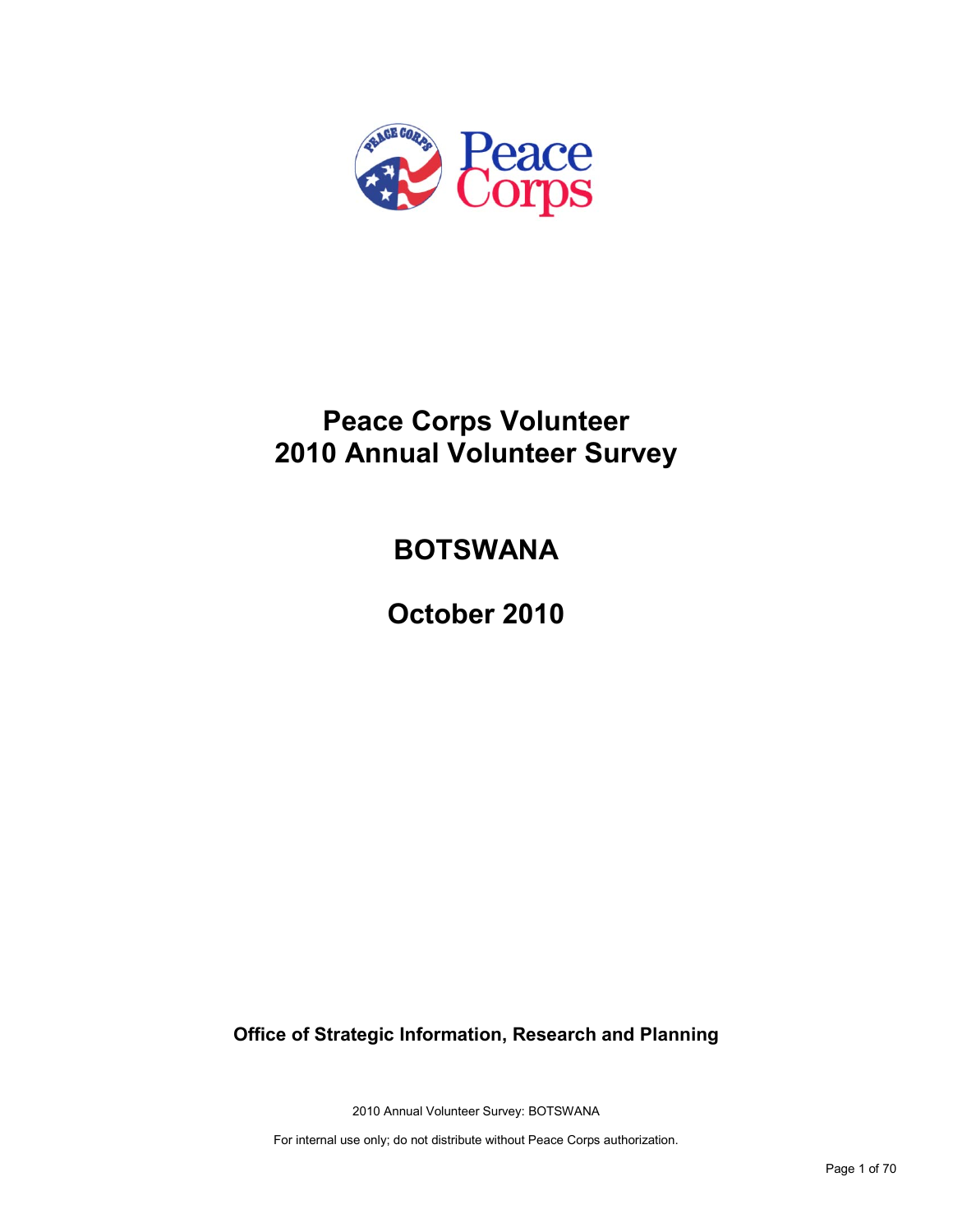# **Table of Contents**

| A.           |     |
|--------------|-----|
| В.           |     |
| C.           |     |
| D.           |     |
| Е.           |     |
| F.,          | .25 |
| G.           | .30 |
| Η.           |     |
| $\mathbf{L}$ | 54  |
| J.           |     |
| Κ.           |     |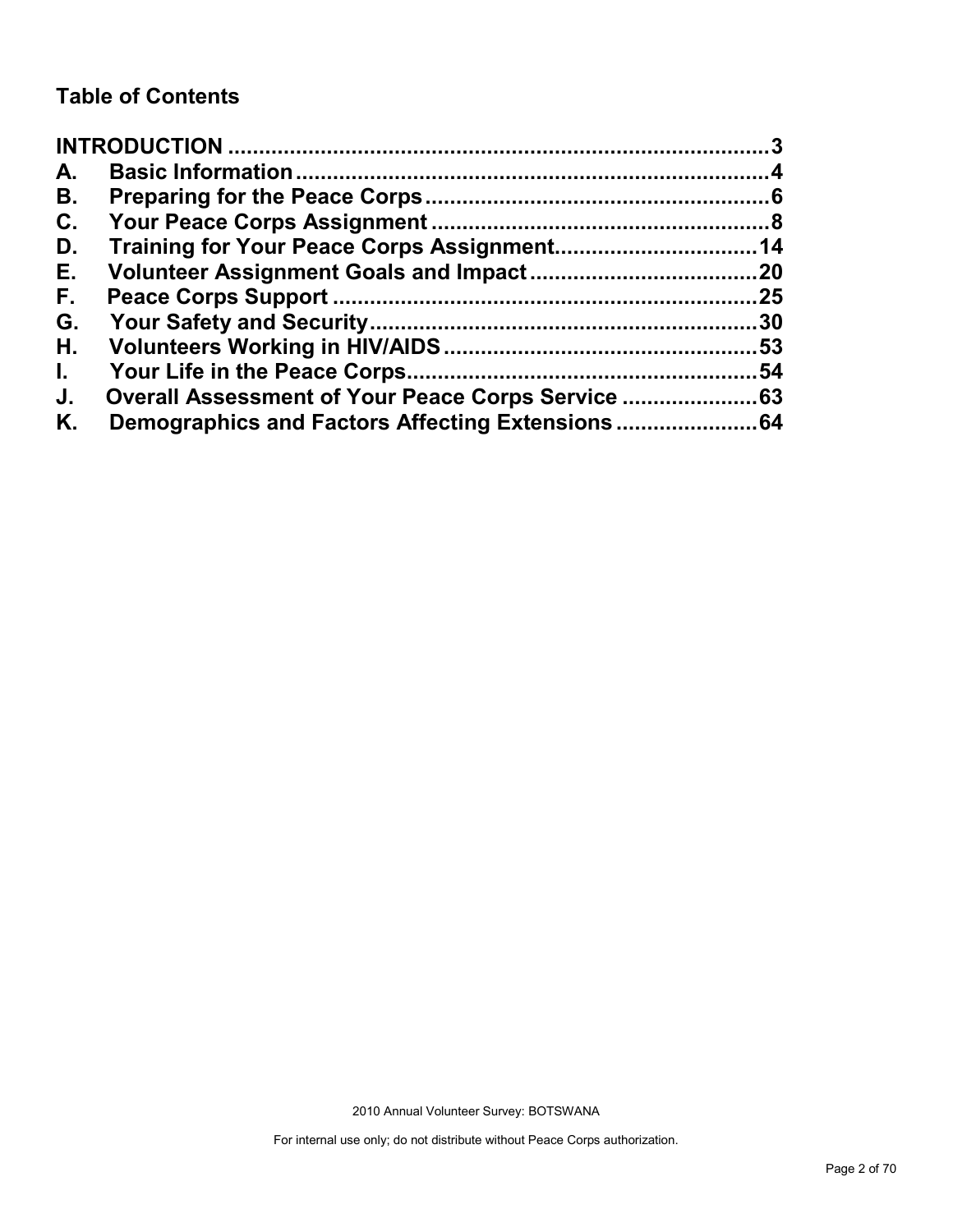# <span id="page-2-0"></span>**INTRODUCTION**

The Annual Volunteer Survey was conducted from June – August 2010 and 81 percent of the Volunteers (5, 239) responded, the highest number in the 35-year history of the survey. Most Volunteers (89 percent) completed the online version of the survey, and another 11 percent completed a paper version of the survey.

This report conveys the responses to the survey from Volunteers serving in one particular country. The report contains the tables and short narrative responses from the questions offering a finite set of possible responses. The results provide a picture of the activities, experiences and views of Peace Corps Volunteers in 2010, including areas where Volunteers confirm that their needs are being well met and where improvements may be needed.

A second report contains the Volunteers' extensive narrative responses to eight open-ended questions on the survey. The report, *2010 Annual Volunteer Survey Open Ended Responses,* is being distributed separately to the Regional and Country Directors.

### **ORGANIZATION OF THE REPORT**

The country report contains eleven sections, corresponding to the major sections of the survey questionnaire.

The tabular results are presented in the order in which the questions appeared in the 2010 AVS, which corresponds roughly to the phases of Volunteer service. Initial questions asked about preparing for Peace Corps. These were followed by questions about assignment activities and training. The final set of questions asked about extending service beyond two years.

The tables show the percent of post respondents that selected each choice and the total number of post respondents that answered the question. Most survey questions asked respondents to select one answer from a set of choices. The percentages for the "select one" responses add up to 100 percent. Questions that allowed Volunteers to "mark all that apply" result in percentages that total to more than 100 percent. This is because each percentage equals the number of respondents selecting that choice divided by the number of respondents who answered the question.

The 2010 AVS included most questions from earlier annual and biennial surveys. A dozen open-ended questions were excluded this year to reduce the reporting burden and internet connection costs to Volunteers.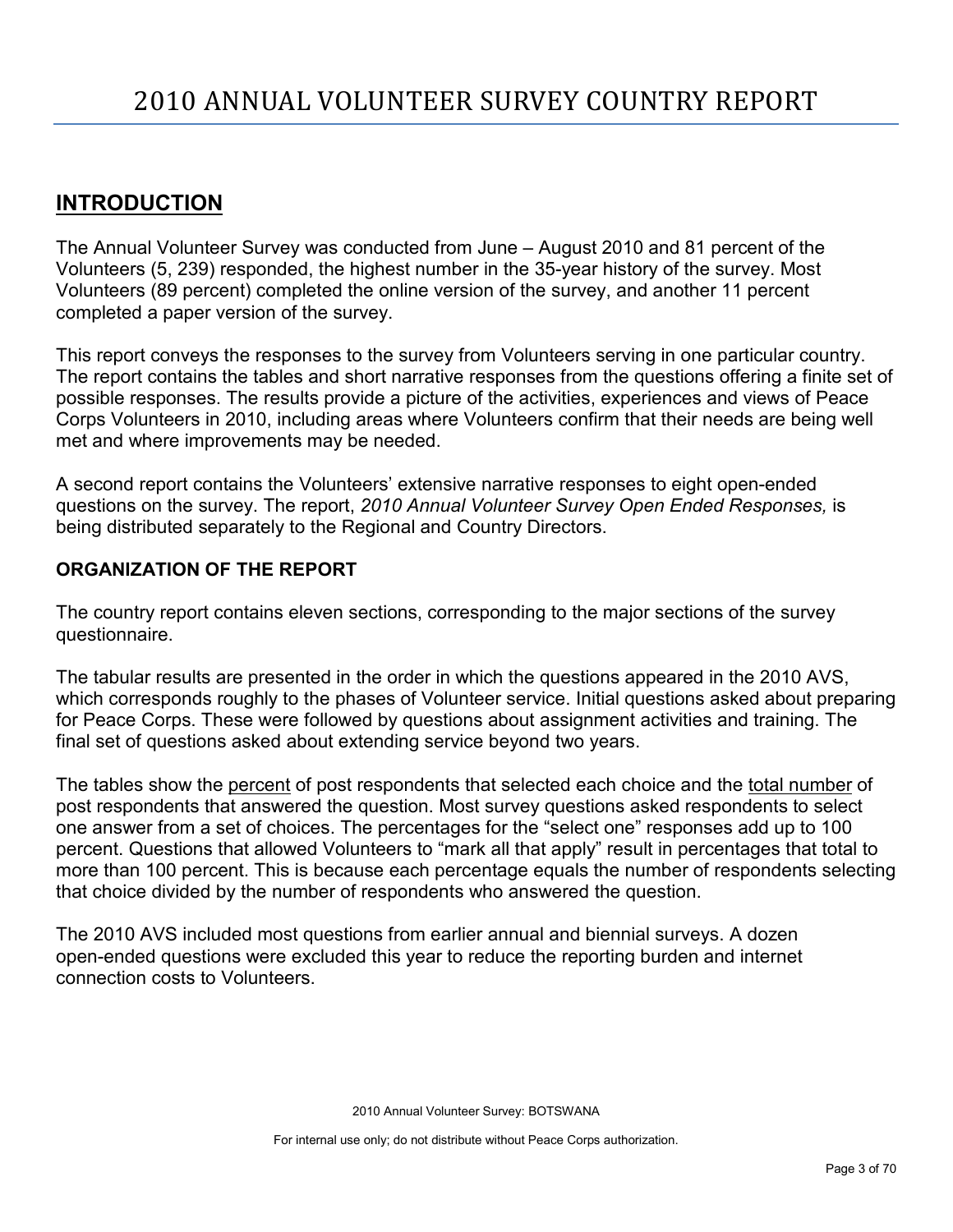Key questions were added to gather more information about:

- Experiences with insensitive comments and behavior based on race, ethnicity, age, gender, or sexual orientation
- Observations or comments about harassment/discrimination experiences (added to the online 2010 AVS after the survey began)
- Reasons that might influence whether or not to extend Volunteer service beyond two years

A crosswalk between the 2009 and 2010 questions is posted on the OSIRP intranet under 2010 AVS Reports "Reference Documents." Earlier surveys and global, regional and post reports are also on the OSIRP Intranet.

### **HOW TO USE THE INFORMATION**

Posts are encouraged to share the results with staff and Volunteers. These reports are an excellent way to initiate a dialogue with staff and Volunteers at post about what is working well and areas for improvement. In the past, posts have found it useful to share the results with their Volunteers, via the VAC, monthly newsletters, summary bulletins, and presentations at PST and IST.

Please consider comparing these 2010 results with your 2006, 2008 and 2009 survey results to identify trends and changes over time. You may also want to compare your country's results with the regional and global numbers.

# <span id="page-3-0"></span>**A. Basic Information**

This section reports on the overall response rate and percentages of online and paper surveys completed, as well as the Volunteers' descriptions of their project and site. Results are more representative of all Volunteers at post when the response rate is above 50 percent.

The 2010 Annual Volunteer Survey response rate for BOTSWANA was 84%.

| Completed Online and Paper Surveys |      |        |  |  |
|------------------------------------|------|--------|--|--|
| Percent                            |      | Number |  |  |
| Online                             | 88%  | 91     |  |  |
| Paper                              | 12%  | 12     |  |  |
| Total                              | 100% | 103    |  |  |

**Completed Online and Paper Surveys**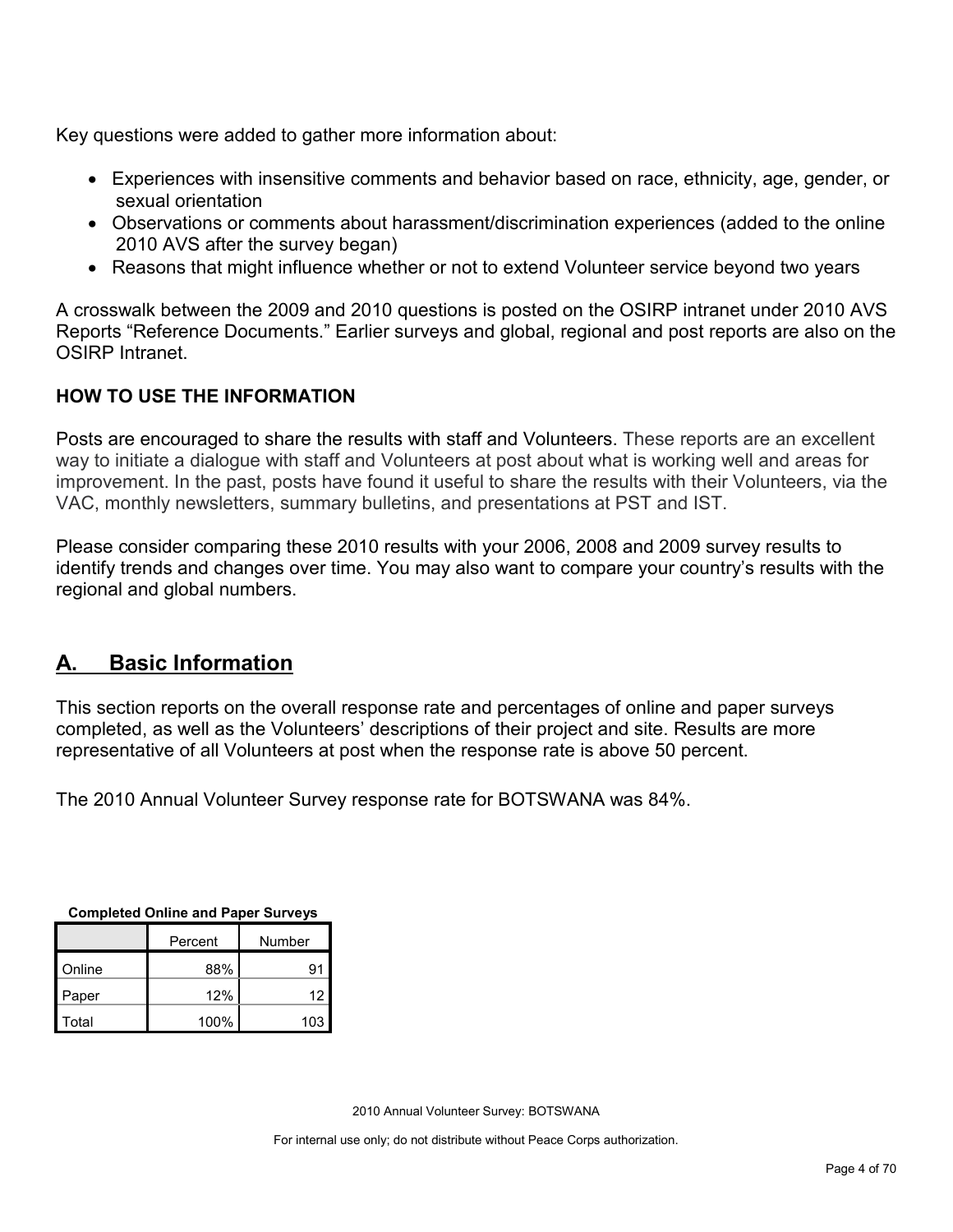| A2: How many months have you been in country? |  |
|-----------------------------------------------|--|
|-----------------------------------------------|--|

|                   | Percent | Number |
|-------------------|---------|--------|
| 6 months or less  | 43%     |        |
| 7 to 12 months    | 4%      |        |
| 13 to 20 months   | 46%     |        |
| 21 to 27 months   |         |        |
| 28 months or more | 8%      |        |
| ʻotal             | 100%    | 103    |

### **A3: Please select your project.**

|                                         | Percent | Number |
|-----------------------------------------|---------|--------|
| <b>HIV AIDS Capacity Building</b>       | 68%     |        |
| District AIDS Coordinator Support (DAC) | 21%     | 22     |
| Other. Please specify                   | 11%     |        |
| ʻotal                                   | $100\%$ | 103    |

### **A3. Description of "other" project**

|                                                | Percent | Number |  |
|------------------------------------------------|---------|--------|--|
| Open-ended results. Not responsive to request. |         |        |  |
| Total                                          | 100%    | 103    |  |

#### **A4: Please choose the best description of your assigned site.**

|                                  | Percent | Number |
|----------------------------------|---------|--------|
| Rural town (pop. 2,000 + 25,000) | 45%     |        |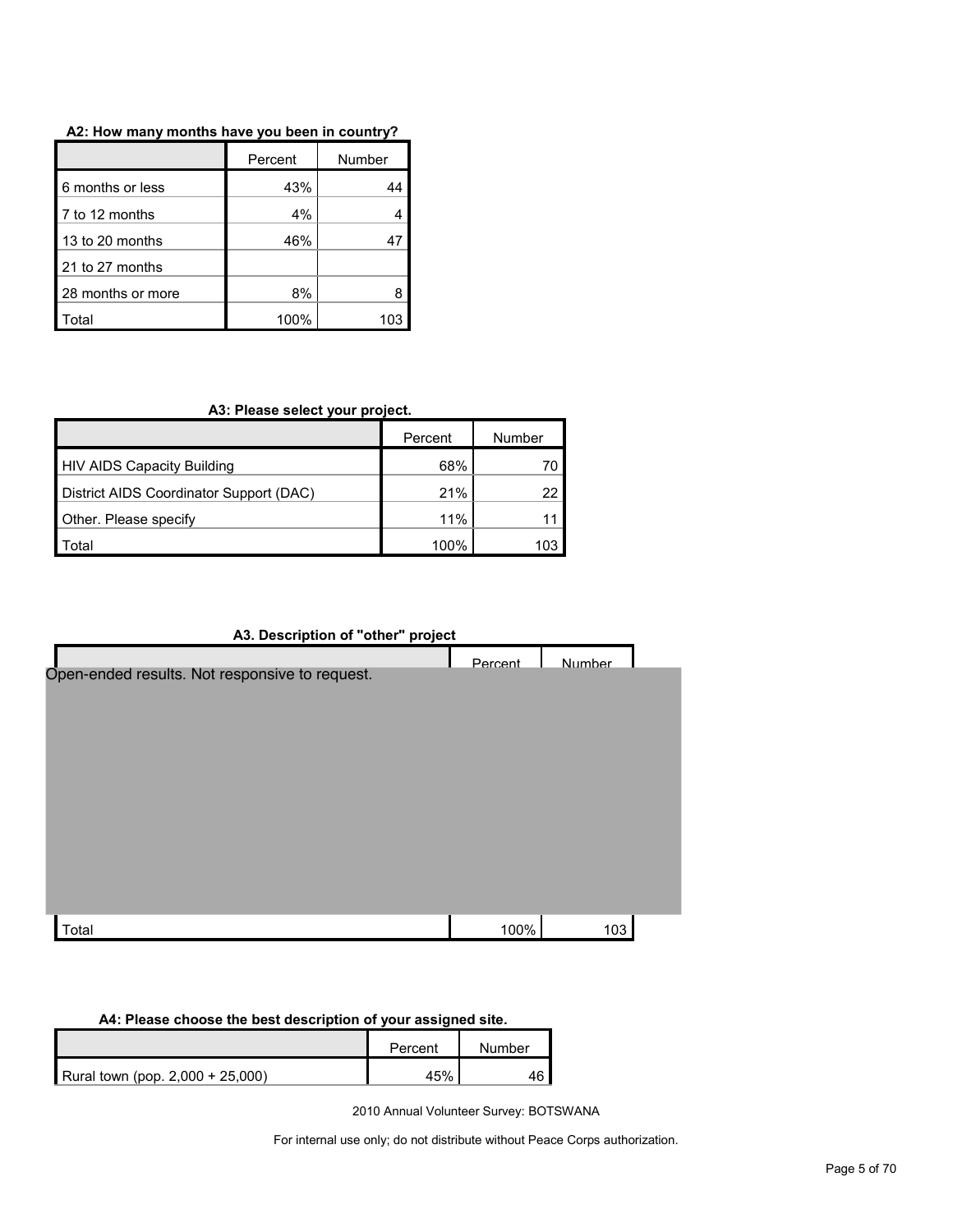| Village/rural area (pop. under 2,000)     | 26%     | 27  |
|-------------------------------------------|---------|-----|
| City (pop. over 25,000) - not the capital | 22%     | 23  |
| Capital of the country                    | 7%      |     |
| Outer island (regardless of size)         |         |     |
| Total                                     | $100\%$ | 103 |

### <span id="page-5-0"></span>**B. Preparing for the Peace Corps**

This section reports Volunteers' motivations in applying and accepting a Peace Corps assignment, as well as how prepared they are currently to meet the challenges of service.

|                                                     |               | % Selected This | <b>Total PCVs</b> |
|-----------------------------------------------------|---------------|-----------------|-------------------|
|                                                     | PCV Responses | Choice          | Responding        |
| Personal interest in the Peace Corps                | 77            | 75%             |                   |
| Returned Peace Corps Volunteer whom you met or      | 32            | 31%             |                   |
| know personally                                     |               |                 |                   |
| Other: Please specify                               | 19            | 19%             |                   |
| Peace Corps website                                 | 15            | 15%             |                   |
| Peace Corps campus or community information session | 12            | 12%             |                   |
| Peace Corps recruiter                               | 10            | 10%             |                   |
| Family member/s who served in the Peace Corps       | 6             | 6%              |                   |
| Americorps service                                  | 5             | 5%              |                   |
| Article or book about the Peace Corps               | 3             | 3%              |                   |
| Peace Corps material in the mail                    | 3             | 3%              |                   |
| Returned Peace Corps Volunteer who spoke to your    | 3             | 3%              |                   |
| school or group about the Peace Corps               |               |                 |                   |
| Radio, TV, or print advertisement                   | 2             | 2%              |                   |
| Social media (Facebook, Twitter, etc.               |               |                 |                   |
| Total                                               |               |                 | 102               |

### **B1: What prompted you to apply to the PC? Mark all that apply.**

Percents may total to more than 100% since Volunteers were asked to "Mark all that apply."

#### **B1.OTHER: Description of other reasons for applying to Peace Corps**

### PERCENT | NUMBER Open-ended results. Not responsive to request.

2010 Annual Volunteer Survey: BOTSWANA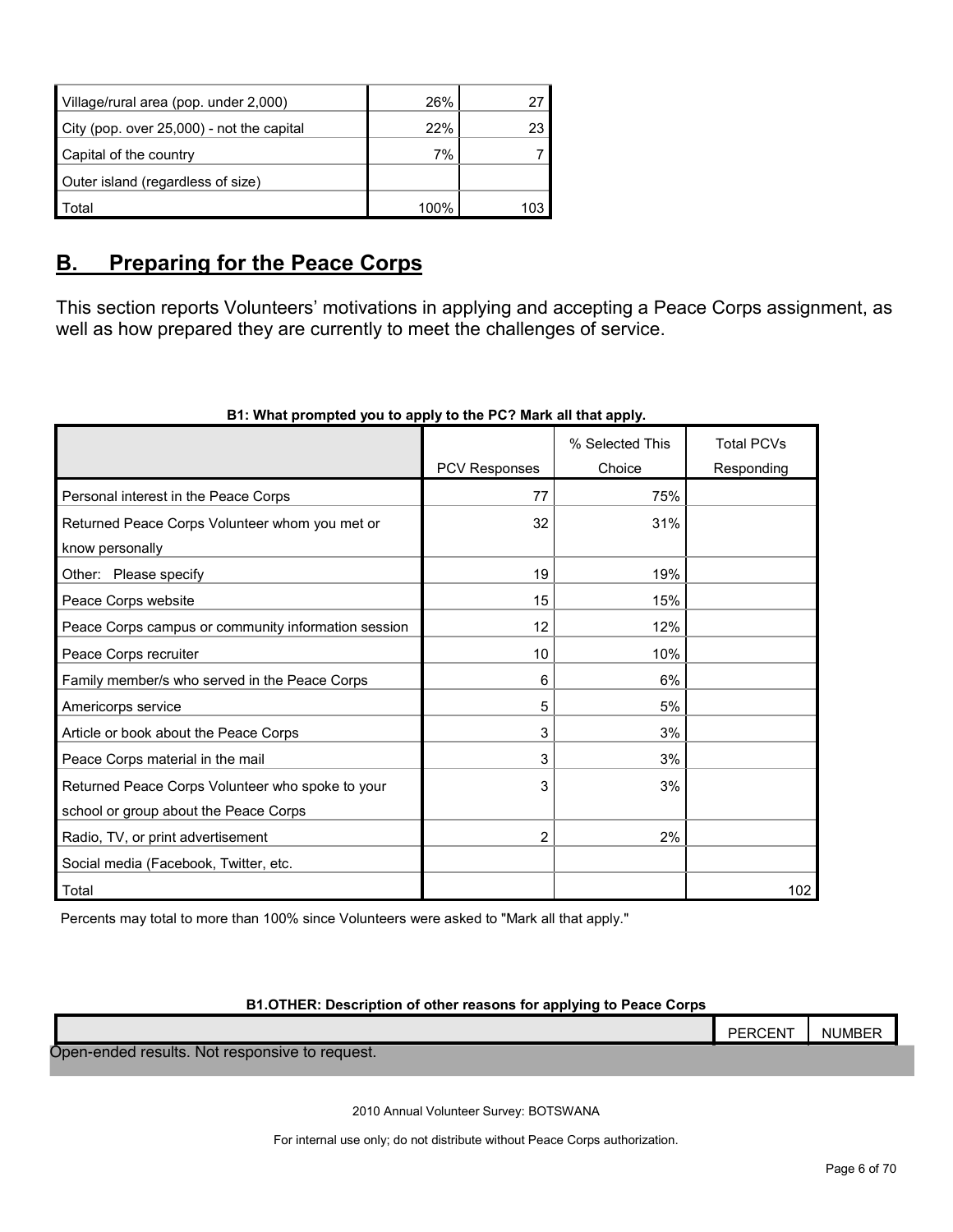| $\mathbf{r}$<br>rotal | 00% |  |
|-----------------------|-----|--|

| B2: How important were the following factors in accepting a PC assignment? |  |  |
|----------------------------------------------------------------------------|--|--|
|----------------------------------------------------------------------------|--|--|

|                          |               | Somewhat  |           |       |
|--------------------------|---------------|-----------|-----------|-------|
|                          | Not Important | important | Important | Total |
| Different culture        | 7%            | 15%       | 78%       | 102   |
| Work experience          | 15%           | 27%       | 58%       | 100   |
| Help others              | $1\%$         | 12%       | 87%       | 103   |
| International experience | 2%            | 12%       | 86%       | 102   |
| Language                 | 19%           | 51%       | 30%       | 100   |
| Personal growth          | 2%            | 15%       | 83%       | 102   |
| U. S. job market         | 64%           | 24%       | 12%       | 97    |
| Serve my country         | 29%           | 38%       | 33%       | 103   |
| Travel/adventure         | 3%            | 29%       | 68%       | 101   |

2010 Annual Volunteer Survey: BOTSWANA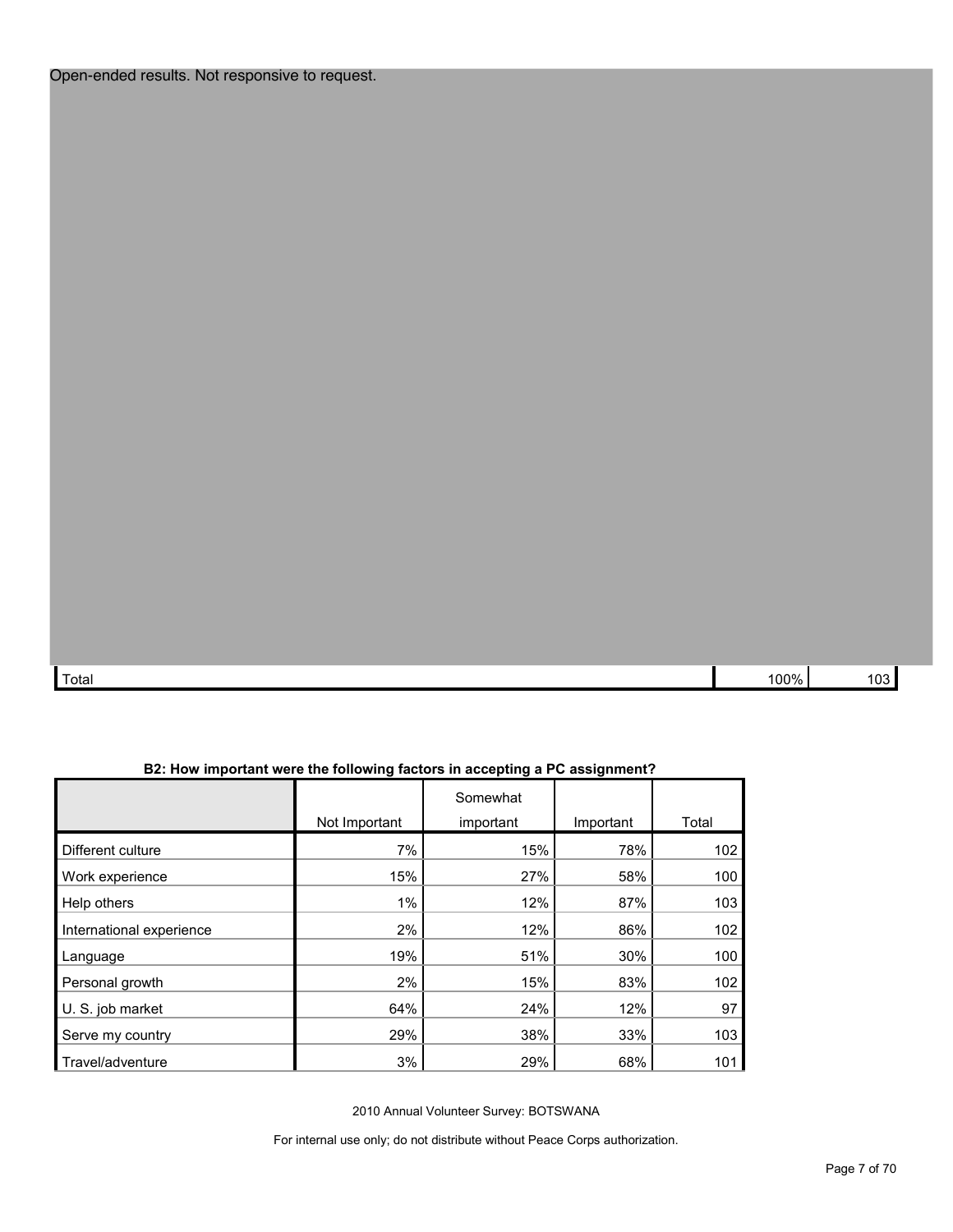| B2: How important were the following factors in accepting a PC assignment? |  |  |  |
|----------------------------------------------------------------------------|--|--|--|
|                                                                            |  |  |  |

|                                |               | Somewhat  |           |       |
|--------------------------------|---------------|-----------|-----------|-------|
|                                | Not Important | important | Important | Total |
| Different culture              | 7%            | 15%       | 78%       | 102   |
| Work experience                | 15%           | 27%       | 58%       | 100   |
| Help others                    | $1\%$         | 12%       | 87%       | 103   |
| International experience       | 2%            | 12%       | 86%       | 102   |
| Language                       | 19%           | 51%       | 30%       | 100   |
| Personal growth                | 2%            | 15%       | 83%       | 102   |
| U. S. job market               | 64%           | 24%       | 12%       | 97    |
| Serve my country               | 29%           | 38%       | 33%       | 103   |
| Travel/adventure               | 3%            | 29%       | 68%       | 101   |
| Please specify below<br>Other: | 36%           | 18%       | 45%       | 11    |

#### **B2.OTHER: Description of other factor/s in accepting a PC assignment**

| <u>-</u><br>$\tilde{\phantom{a}}$              | PERCENT | <b>NUMBER</b> |  |
|------------------------------------------------|---------|---------------|--|
| Open-ended results. Not responsive to request. |         |               |  |
|                                                |         |               |  |
|                                                |         |               |  |
|                                                |         |               |  |
|                                                |         |               |  |
|                                                |         |               |  |
|                                                |         |               |  |
|                                                |         |               |  |
|                                                |         |               |  |
|                                                |         |               |  |
| Total                                          | 100%    | 103           |  |

#### **B3: How prepared do you feel today to meet the challenges of PC service?**

|                | at all<br>Not | Minimally | Adequately | onsiderablvٽ | Exceptionally | Total     |
|----------------|---------------|-----------|------------|--------------|---------------|-----------|
| B <sub>3</sub> |               | 2%        | 28%        | 57%          | 13%           | 102<br>◡∠ |

# <span id="page-7-0"></span>**C. Your Peace Corps Assignment**

2010 Annual Volunteer Survey: BOTSWANA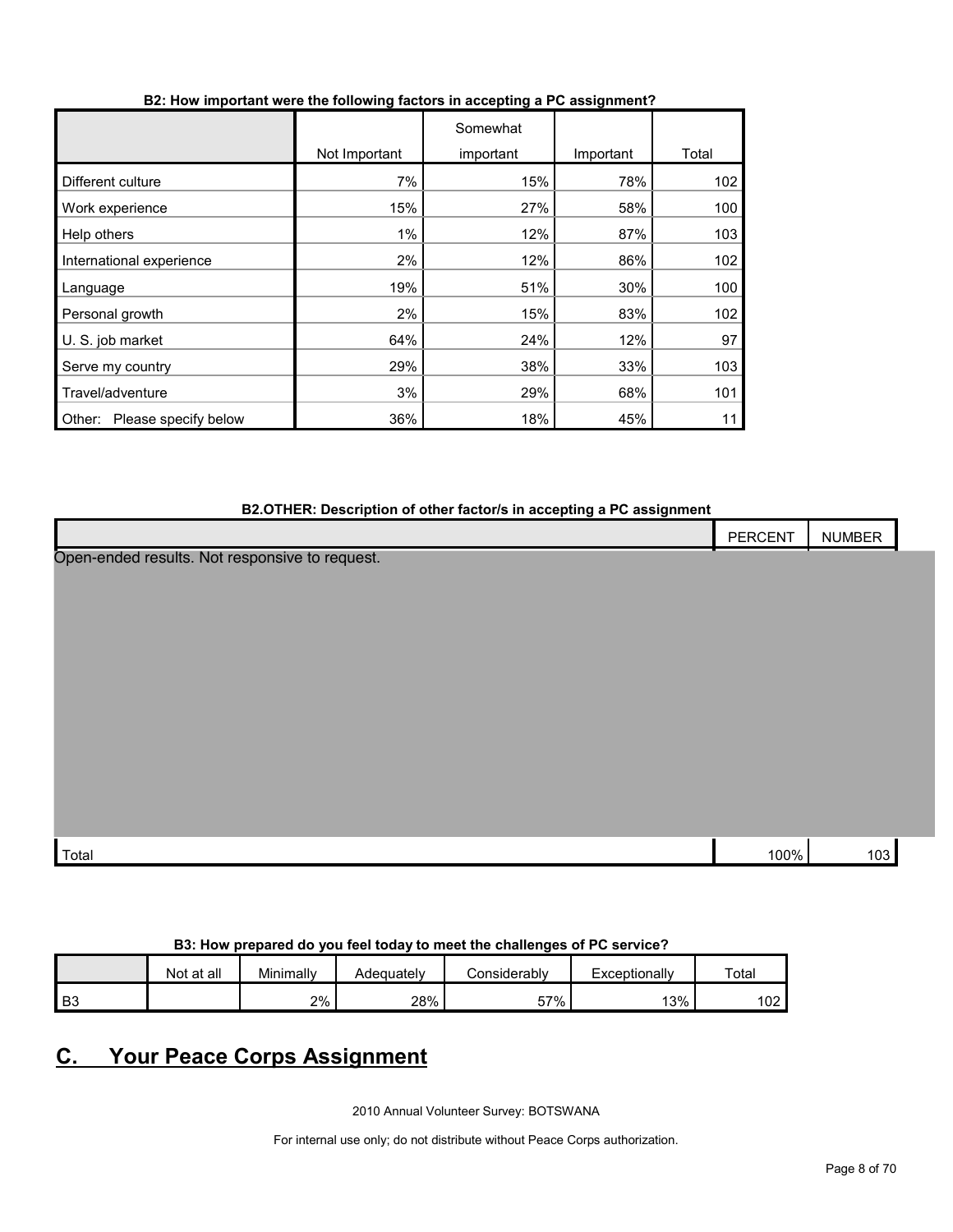This section reports Volunteers' work on their primary assignment and their secondary activities. The term "primary assignment" refers to the Volunteers' assignment which is part of an overall project plan designed by the host country partners and in-country Peace Corps staff.

|                                                 | Percent | Number         |
|-------------------------------------------------|---------|----------------|
| <b>HIV/AIDS</b>                                 | 58%     | 59             |
| NGO development                                 | 22%     | 22             |
| Youth development                               | 8%      | 8              |
| Community development                           | 5%      | 5              |
| Other: Please specify                           | 4%      | 4              |
| Information & communications technology (ICT)   | 2%      | $\overline{2}$ |
| Other education                                 | 1%      | 1              |
| Teacher training                                | 1%      | 1              |
| Business education/advising                     |         |                |
| Urban & regional planning/municipal development |         |                |
| Water sanitation                                |         |                |
| <b>Health extension</b>                         |         |                |
| Forestry/parks                                  |         |                |
| Environmental education                         |         |                |
| Math/science teaching                           |         |                |
| English teaching                                |         |                |
| Agroforestry                                    |         |                |
| Agriculture/fish/livestock                      |         |                |
| Total                                           | 100%    | 102            |

| C1: Which best describes the focus of your primary assignment/work? |  |  |
|---------------------------------------------------------------------|--|--|
|---------------------------------------------------------------------|--|--|

| C1.OTHER: Description of "other" primary assignment/work focus |                |               |  |  |  |  |  |
|----------------------------------------------------------------|----------------|---------------|--|--|--|--|--|
|                                                                | <b>PERCENT</b> | <b>NUMBER</b> |  |  |  |  |  |
| Open-ended results. Not responsive to request.                 |                |               |  |  |  |  |  |
|                                                                |                |               |  |  |  |  |  |
|                                                                |                |               |  |  |  |  |  |
|                                                                |                |               |  |  |  |  |  |
|                                                                |                |               |  |  |  |  |  |
|                                                                |                |               |  |  |  |  |  |
| Total                                                          | 100%           | 103           |  |  |  |  |  |

2010 Annual Volunteer Survey: BOTSWANA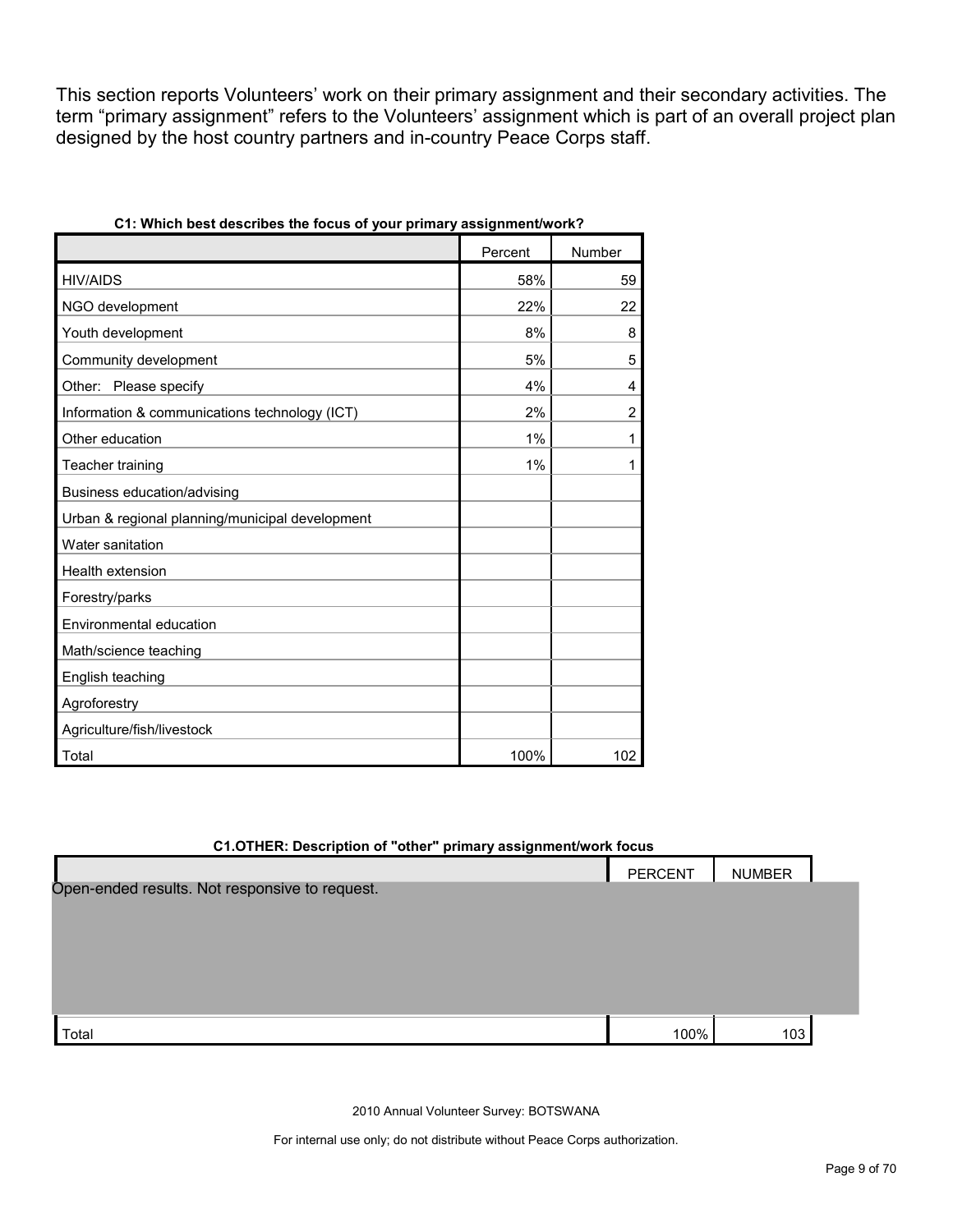#### **C2: Are you a Masters International**

| student? |         |        |  |  |  |
|----------|---------|--------|--|--|--|
|          | Percent | Number |  |  |  |
| No       | 97%     | 100    |  |  |  |
| Yes      | 3%      |        |  |  |  |
| Total    | 100%    | 103    |  |  |  |

|                                                                                      |                      | % Involved in | <b>Total PCVs</b> |
|--------------------------------------------------------------------------------------|----------------------|---------------|-------------------|
|                                                                                      | <b>PCV Responses</b> | Activity      | Responding        |
| <b>HIV/AIDS</b>                                                                      | 98                   | 95%           |                   |
| Working with youth                                                                   | 57                   | 55%           |                   |
| Working with NGO(s)                                                                  | 43                   | 42%           |                   |
| Working with special groups (e.g., disabled, elderly,<br>ethnic minorities, orphans) | 37                   | 36%           |                   |
| Girls' education                                                                     | 27                   | 26%           |                   |
| Information and communications technology (ICT)                                      | 18                   | 17%           |                   |
| Nutrition education                                                                  | 18                   | 17%           |                   |
| Income generation                                                                    | 16                   | 16%           |                   |
| Mobilize host country nationals (HCNs) to volunteer                                  | 15                   | 15%           |                   |
| <b>Business advertising</b>                                                          | 14                   | 14%           |                   |
| English teaching                                                                     | 13                   | 13%           |                   |
| Other: Please specify                                                                | 13                   | 13%           |                   |
| Child survival                                                                       | 12                   | 12%           |                   |
| Library development                                                                  | 9                    | 9%            |                   |
| Literacy                                                                             | 9                    | 9%            |                   |
| World Wise Schools/ Correspondence Match                                             | 8                    | 8%            |                   |
| Rural development                                                                    | 7                    | 7%            |                   |
| Arts                                                                                 | 6                    | 6%            |                   |
| WID/GAD                                                                              | 6                    | 6%            |                   |
| Sports/fitness                                                                       | 5                    | 5%            |                   |
| Household food security                                                              | 3                    | 3%            |                   |
| Urban development/municipal development                                              | 3                    | 3%            |                   |
| Community food security (production/marketing)                                       | 2                    | 2%            |                   |
| Microenterprise development                                                          | 2                    | 2%            |                   |

#### **C3: Which of the following activities does your primary assignment/work include?**

2010 Annual Volunteer Survey: BOTSWANA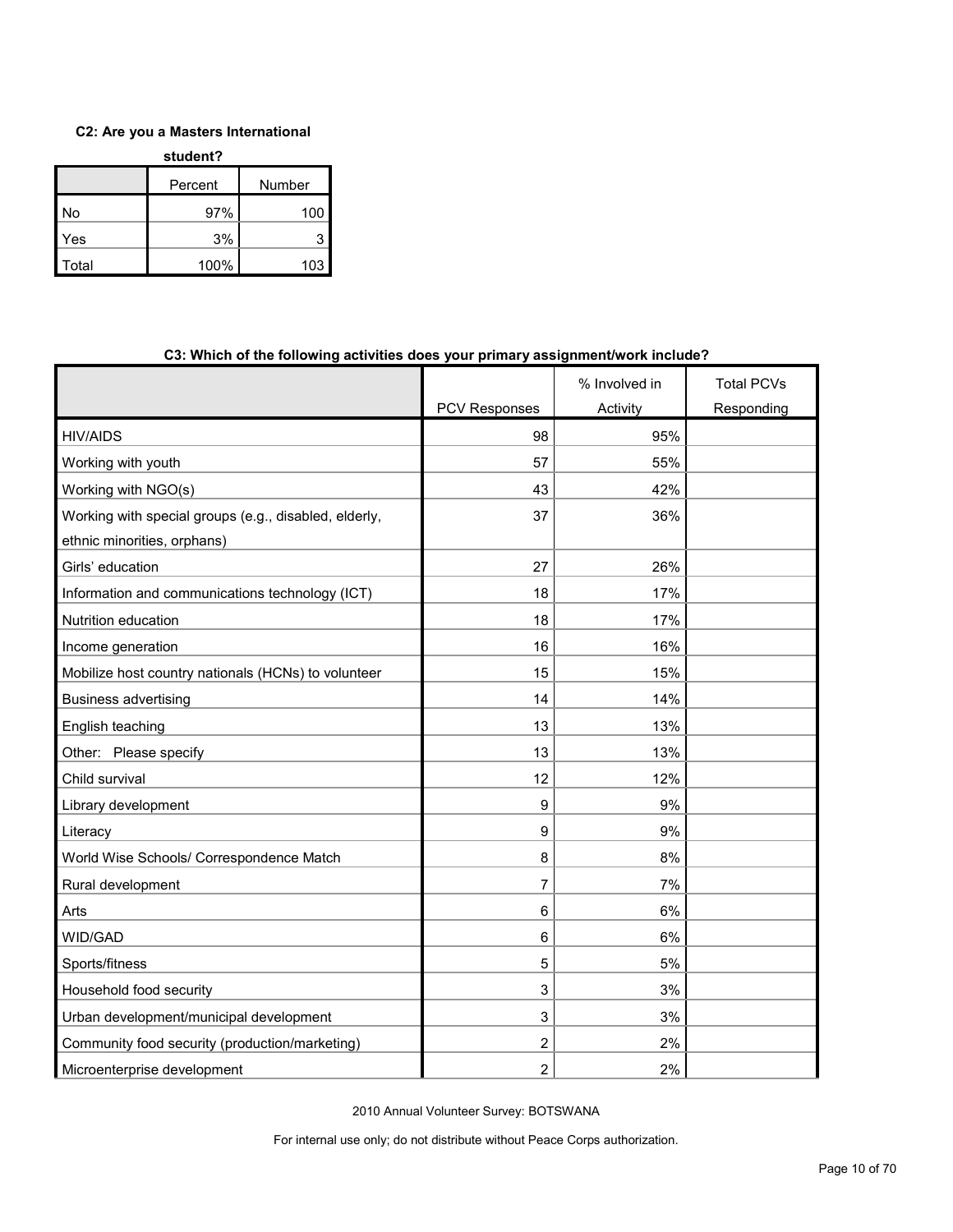| <b>Environment work</b>      | $1\%$ |     |
|------------------------------|-------|-----|
| Biodiversity conservation    |       |     |
| Natural resources management |       |     |
| Water and sanitation         |       |     |
| Total                        |       | 103 |

Percents may total to more than 100% since Volunteers were asked to "Mark all that apply."

#### **C3.OTHER: Description of other primary assignment/work activities**

|                                                | PERCENT | NUMBER |  |
|------------------------------------------------|---------|--------|--|
| Open-ended results. Not responsive to request. |         |        |  |
|                                                |         |        |  |
|                                                |         |        |  |
|                                                |         |        |  |
|                                                |         |        |  |
|                                                |         |        |  |
|                                                |         |        |  |
|                                                |         |        |  |
|                                                |         |        |  |
|                                                |         |        |  |
|                                                |         |        |  |
|                                                |         |        |  |
|                                                |         |        |  |
|                                                |         |        |  |
|                                                |         |        |  |
|                                                |         |        |  |
|                                                |         |        |  |
|                                                |         |        |  |
| Total                                          | 100%    | 103    |  |
|                                                |         |        |  |

#### **C4: Hours Spent on Primary Assignment During Average Work Week**

|           | None  | I-10 hrs | 1-20 hrs<br>44 | 21-30 hrs | 31-40 hrs | More than<br>, 40 hrs | Total        |
|-----------|-------|----------|----------------|-----------|-----------|-----------------------|--------------|
| C4Hrs6grp | $1\%$ | $7\%$    | 22%            | 31%       | 32%       | 8%                    | 101<br>1 U I |

#### **C4: How many hours do you spend on your primary assignment during an average work week?**

| All<br>Volunteers | Average | Lowest reported | Highest reported | not answer<br>Did |  |
|-------------------|---------|-----------------|------------------|-------------------|--|
|                   |         |                 |                  |                   |  |

2010 Annual Volunteer Survey: BOTSWANA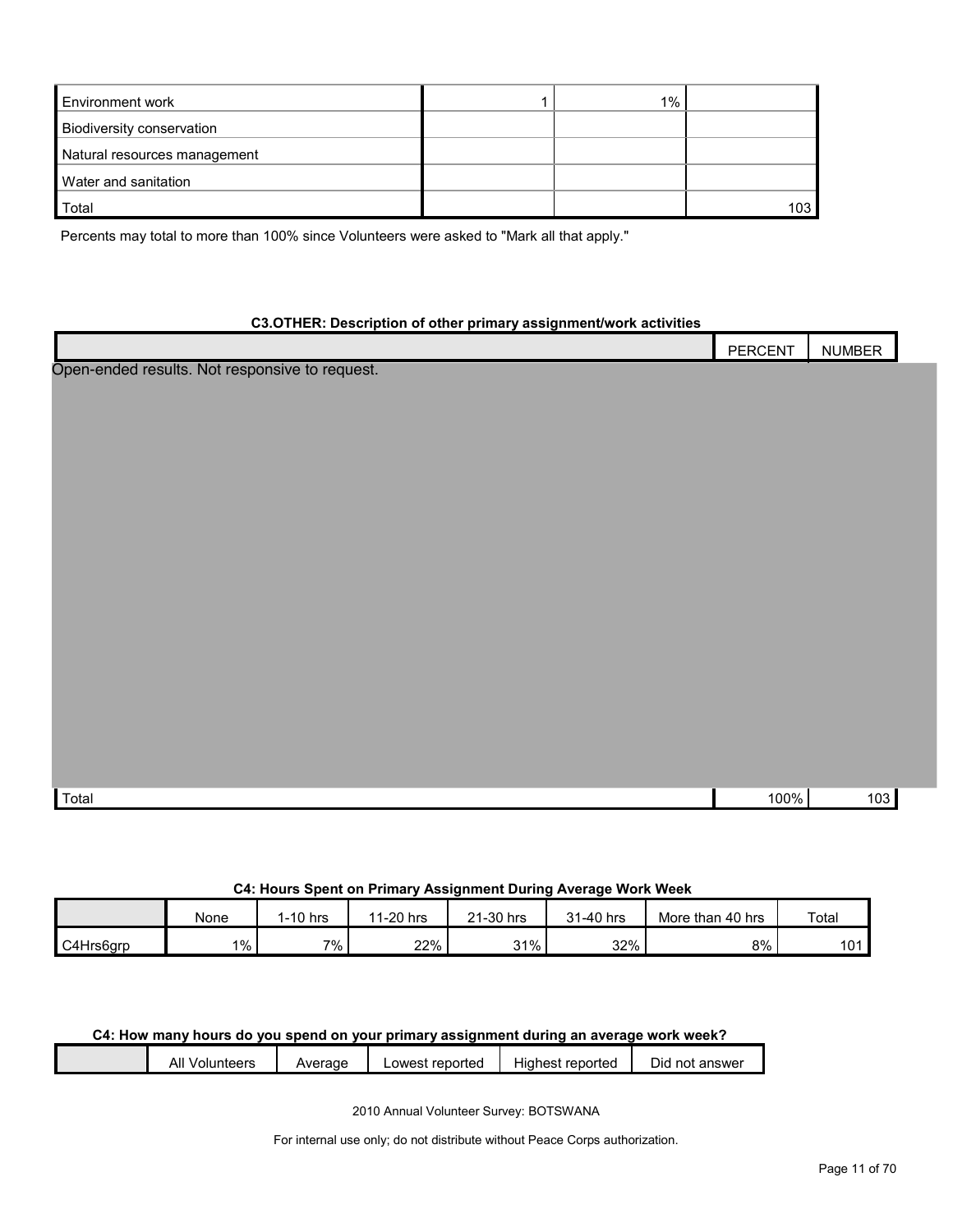#### **C4: How many hours do you spend on your primary assignment during an average work week?**

| All Volunteers | Average | Lowest reported | Highest reported | Did not answer |
|----------------|---------|-----------------|------------------|----------------|
| 103            | 29.4    |                 | 56               |                |

#### **C5: Which of the following do your secondary activities (other than your primary assignment work) include?**

|                                                       |                      | % Involved in | <b>Total PCVs</b> |
|-------------------------------------------------------|----------------------|---------------|-------------------|
|                                                       | <b>PCV Responses</b> | Activity      | Responding        |
| Working with youth                                    | 39                   | 51%           |                   |
| <b>HIV/AIDS</b>                                       | 33                   | 43%           |                   |
| Working with NGO(s)                                   | 32                   | 42%           |                   |
| Working with special groups (e.g., disabled, elderly, | 25                   | 33%           |                   |
| ethnic minorities, orphans)                           |                      |               |                   |
| English teaching                                      | 24                   | 32%           |                   |
| Income generation                                     | 24                   | 32%           |                   |
| Information and communications technology (ICT)       | 19                   | 25%           |                   |
| Girls' education                                      | 16                   | 21%           |                   |
| World Wise Schools/ Correspondence Match              | 16                   | 21%           |                   |
| Sports/fitness                                        | 15                   | 20%           |                   |
| Arts                                                  | 13                   | 17%           |                   |
| Library development                                   | 13                   | 17%           |                   |
| Literacy                                              | 12                   | 16%           |                   |
| Other: Please specify                                 | 11                   | 14%           |                   |
| <b>Business advertising</b>                           | 10                   | 13%           |                   |
| Microenterprise development                           | 9                    | 12%           |                   |
| Nutrition education                                   | 9                    | 12%           |                   |
| Mobilize host country nationals (HCNs) to volunteer   | 8                    | 11%           |                   |
| WID/GAD                                               | 7                    | 9%            |                   |
| Rural development                                     | 5                    | 7%            |                   |
| Child survival                                        | 4                    | 5%            |                   |
| Community food security (production/marketing)        | 3                    | 4%            |                   |
| Household food security                               | 3                    | 4%            |                   |
| Natural resources management                          | 3                    | $4\%$         |                   |
| Environment work                                      | 2                    | 3%            |                   |
| Urban development/municipal development               | 1                    | $1\%$         |                   |
| Water and sanitation                                  | 1                    | $1\%$         |                   |
| Biodiversity conservation                             |                      |               |                   |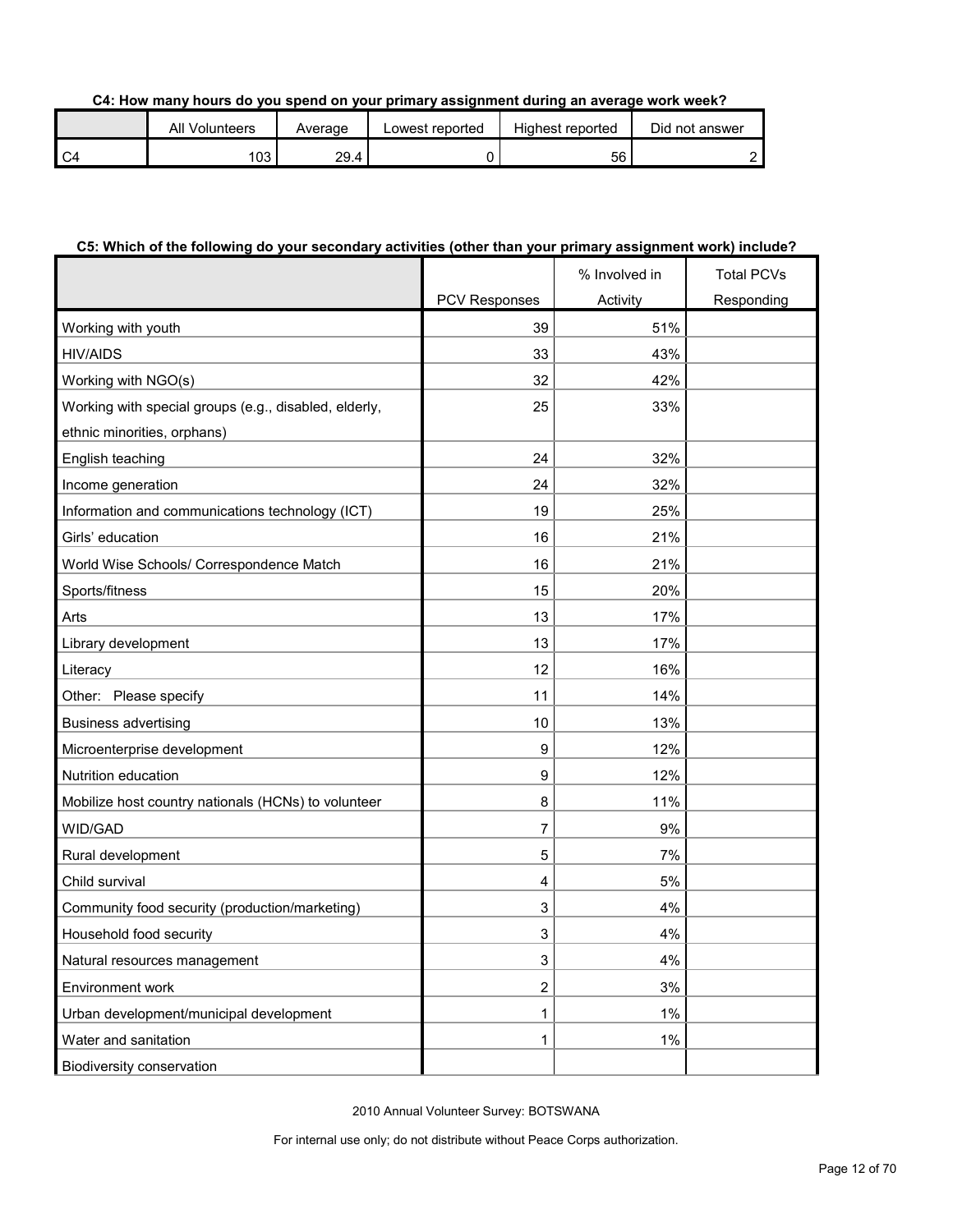| Total |  |  |
|-------|--|--|
| --    |  |  |

Percents may total to more than 100% since Volunteers were asked to "Mark all that apply."

| <b>C5.OTHER: Description of other secondary activities</b> |  |
|------------------------------------------------------------|--|

|                                                | Column N % | Count |
|------------------------------------------------|------------|-------|
| Open-ended results. Not responsive to request. |            |       |
|                                                |            |       |
|                                                |            |       |
|                                                |            |       |
|                                                |            |       |
|                                                |            |       |
|                                                |            |       |
|                                                |            |       |
|                                                |            |       |
|                                                |            |       |
|                                                |            |       |
|                                                |            |       |
|                                                |            |       |
| Total                                          | 100%       | 103   |

#### **C5: No Secondary Activities**

|                         | Percent | Number |  |
|-------------------------|---------|--------|--|
| <b>NA</b>               | 74%     | 76     |  |
| No secondary activities | 26%     |        |  |
| otal <sup>.</sup>       | 100%    | 10:    |  |

#### **C6: Hours Spent on Secondary Activities During Average Work Week**

|           | None | $1-10$ hrs | 1-20 hrs<br>44 | 21-30 hrs | 31-40 hrs | More than 40 hrs | Total |
|-----------|------|------------|----------------|-----------|-----------|------------------|-------|
| C6Hrs6grp | 7%   | 57% i      | 31%            | 5%        |           |                  | ۵1    |

#### **C6. How many hours do you spend on secondary activities during an average work week?**

|      | All<br>Volunteers | Average | Lowest reported | Highest reported | Did not answer |
|------|-------------------|---------|-----------------|------------------|----------------|
| l C6 | ഹ<br>טטו          | 10.1    |                 | ົ<br>აυ          |                |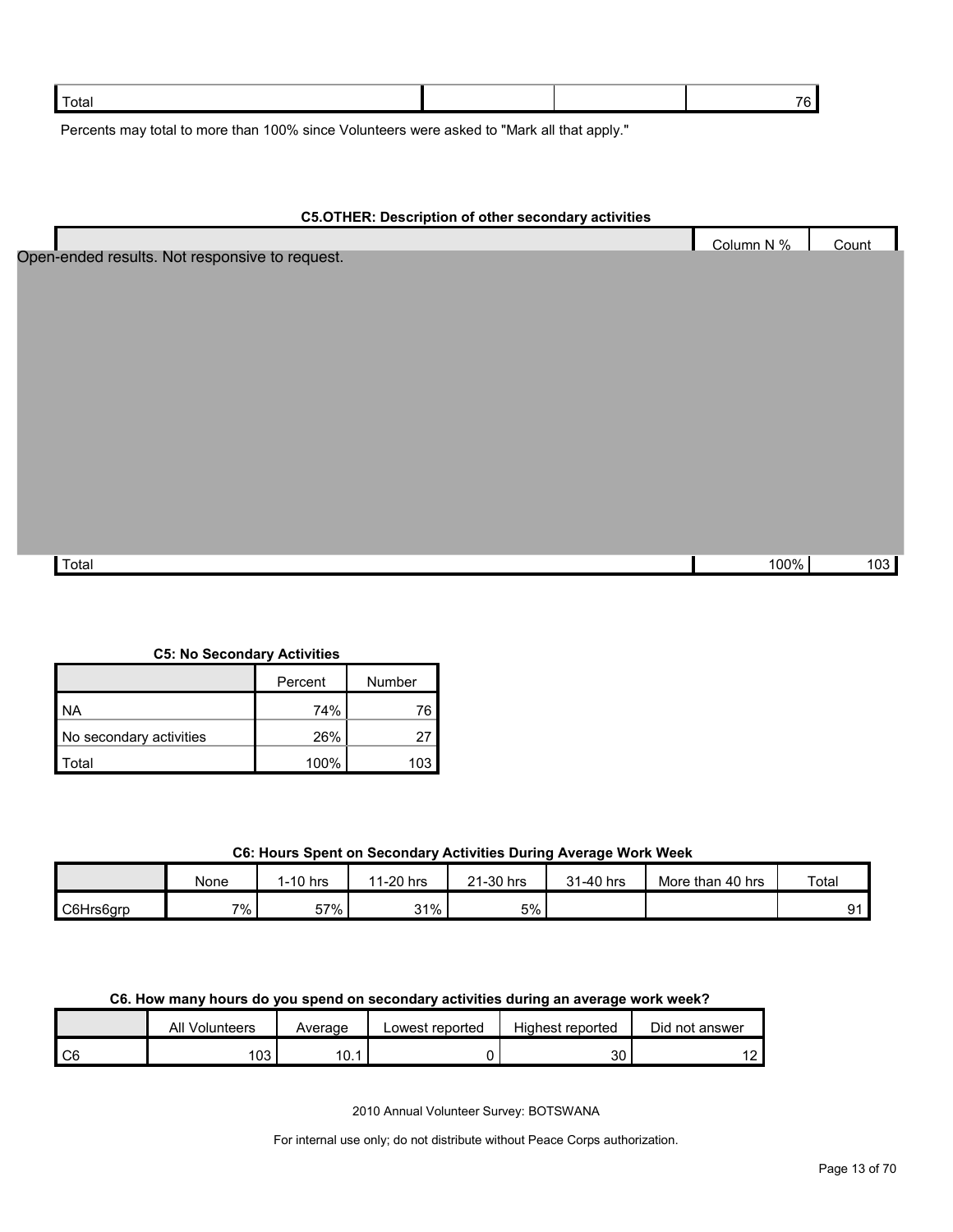| $\sim$ . Then between that $\gamma$ satisfying is your $\sim$ |            |           |            |              |               |       |  |  |  |
|---------------------------------------------------------------|------------|-----------|------------|--------------|---------------|-------|--|--|--|
|                                                               | Not at all | Minimally | Adeauatelv | Considerably | Exceptionally | Total |  |  |  |
| Primary assignment                                            | 7%         | 25%       | 38%        | 23%          | $7\%$ .       | 103   |  |  |  |
| Secondary project activities                                  | 10%        | 8%        | 31%        | 39%          | 11%           | 89    |  |  |  |

#### **C7: How personally satisfying is your--?**

NOTE: See the Open-Ended Responses report for Volunteer comments (C8) about their satisfaction with the work they do

### <span id="page-13-0"></span>**D. Training for Your Peace Corps Assignment**

This section reports Volunteers' assessment of the effectiveness of Pre-Service Training (PST) and In-Service Training at post. In-Service Training (IST) includes: Reconnect, Technical IST, Mid-Service and Close of Service Conferences, project management/leadership conferences, and other post-sponsored training sessions.

### **D1: How many weeks of PST did you have before you were sworn in?**

|                    | ∟ess than 8 |       |         |          |       |          | More than 12 |       |
|--------------------|-------------|-------|---------|----------|-------|----------|--------------|-------|
|                    | weeks       | weeks | 9 weeks | 10 weeks | weeks | 12 weeks | weeks        | Total |
| D <sub>1</sub> GRP | 4%          | 53%   | 34%     | 8%       |       | $1\%$    |              | 93    |

| <b>DE: HOW CHOOGYG WAS YOU! I TO OCTVIOL TRAINING (T OT) IN PROPRITING YOU TO</b> | Not effective | Poor | Adequate | Effective | Very effective |
|-----------------------------------------------------------------------------------|---------------|------|----------|-----------|----------------|
| Manage cultural differences                                                       |               | 12%  | 44%      | 35%       | 10%            |
| Deal with adjustment issues                                                       |               | 15%  | 43%      | 34%       | 7%             |
| Work with counterparts/community partners                                         | 2%            | 24%  | 54%      | 18%       | 1%             |
| Use language needed in work and social interactions                               |               | 10%  | 50%      | 26%       | 14%            |
| Perform technical aspects of your work                                            | 6%            | 29%  | 41%      | 13%       | $2\%$          |
| Work on your project goals and objectives                                         | 2%            | 19%  | 55%      | 18%       | 3%             |
| Conduct a participatory community needs                                           | $1\%$         | 11%  | 44%      | 37%       | 7% l           |
| assessment (e.g., PACA)                                                           |               |      |          |           |                |
| Monitor your project goals and outcomes                                           | $1\%$         | 23%  | 44%      | 23%       | 4%             |
| Maintain your physical health                                                     | $1\%$         | 7%   | 36%      | 40%       | 16%            |
| Maintain your mental/emotional health                                             | $1\%$         | 11%  | 44%      | 29%       | 15%            |
| Maintain your personal safety and security                                        | 1%            | 3%   | 15%      | 41%       | 41%            |

#### **D2: How effective was your Pre-Service Training (PST) in preparing you to--**

#### **D2: How effective was your Pre-Service Training (PST) in preparing you to--**

2010 Annual Volunteer Survey: BOTSWANA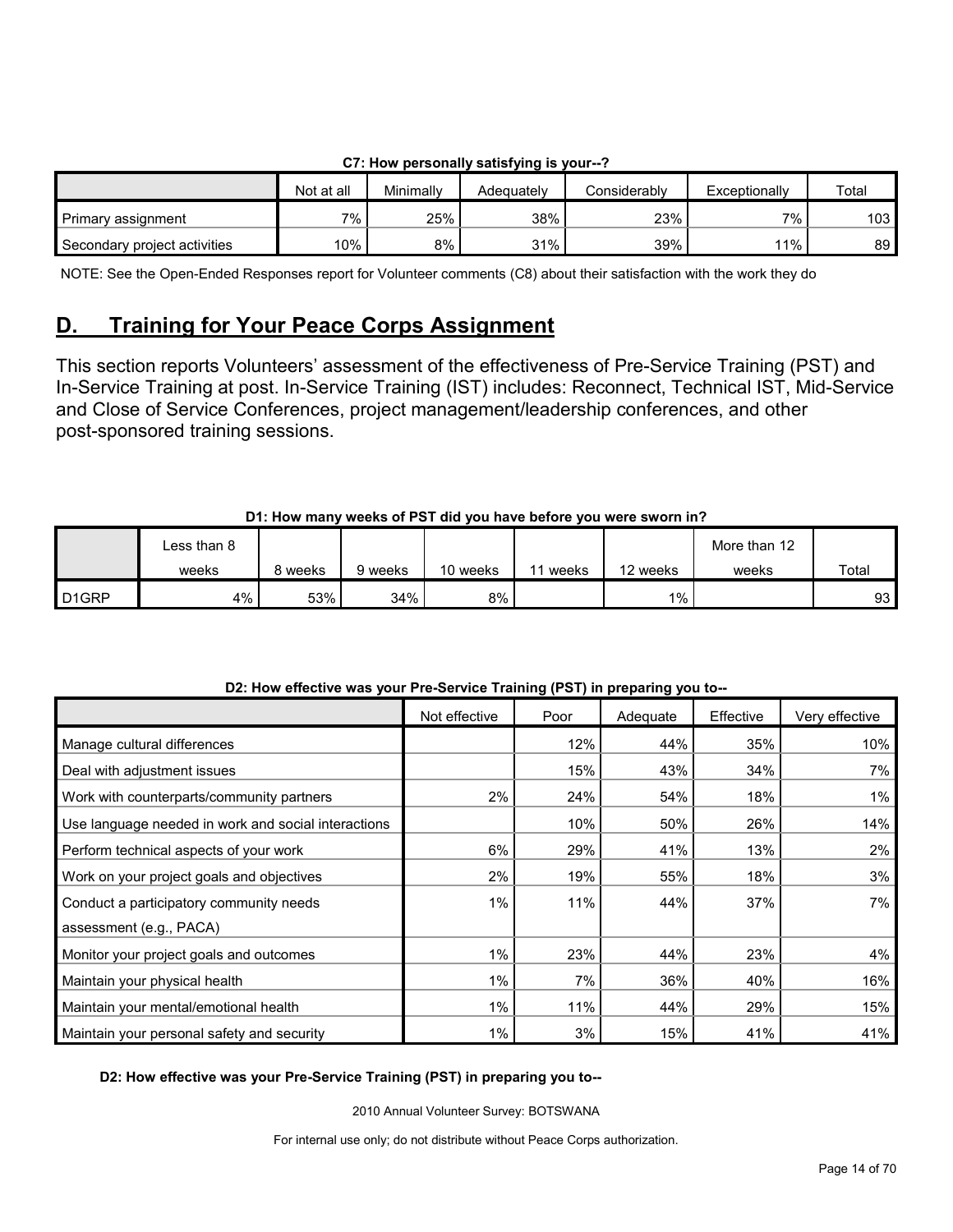|                                                     | NA/No training | Total |
|-----------------------------------------------------|----------------|-------|
| Manage cultural differences                         |                | 103   |
| Deal with adjustment issues                         | 1%             | 102   |
| Work with counterparts/community partners           |                | 103   |
| Use language needed in work and social interactions |                | 103   |
| Perform technical aspects of your work              | 10%            | 103   |
| Work on your project goals and objectives           | 3%             | 101   |
| Conduct a participatory community needs assessment  |                | 102   |
| (e.g., PACA)                                        |                |       |
| Monitor your project goals and outcomes             | 6%             | 101   |
| Maintain your physical health                       | 1%             | 103   |
| Maintain your mental/emotional health               |                | 102   |
| Maintain your personal safety and security          |                | 103   |

#### **D2: How effective was your Pre-Service Training (PST) in preparing you to-- (excluding "NA/No training" responses)**

|                                            | Not effective | Poor | Adequate | Effective | Very effective | Total |
|--------------------------------------------|---------------|------|----------|-----------|----------------|-------|
| Manage cultural differences                |               | 12%  | 44%      | 35%       | 10%            | 103   |
| Deal with adjustment issues                |               | 15%  | 44%      | 35%       | 7%             | 101   |
| Work with counterparts/community partners  | 2%            | 24%  | 54%      | 18%       | 1%             | 103   |
| Use language needed in work and social     |               | 10%  | 50%      | 26%       | 14%            | 103   |
| interactions                               |               |      |          |           |                |       |
| Perform technical aspects of your work     | 6%            | 32%  | 45%      | 14%       | 2%             | 93    |
| Work on your project goals and objectives  | 2%            | 19%  | 57%      | 18%       | 3%             | 98    |
| Conduct a participatory community needs    | 1%            | 11%  | 44%      | 37%       | 7%             | 102   |
| assessment (e.g., PACA)                    |               |      |          |           |                |       |
| Monitor your project goals and outcomes    | 1%            | 24%  | 46%      | 24%       | 4%             | 95    |
| Maintain your physical health              | 1%            | 7%   | 36%      | 40%       | 16%            | 102   |
| Maintain your mental/emotional health      | 1%            | 11%  | 44%      | 29%       | 15%            | 102   |
| Maintain your personal safety and security | $1\%$         | 3%   | 15%      | 41%       | 41%            | 103   |

#### **D3: How many days of PC-sponsored training have you had since you were sworn in?**

|       | None | -5 davs | $6-10$ days | $1-15$ days | 16-20 days | $21-39$ days | $40+$ davs | Total |
|-------|------|---------|-------------|-------------|------------|--------------|------------|-------|
| D3GRP | 40%  | $6\%$   | 11%         | 15%         | 18%        | 8%           | $1\%$      | 99    |

2010 Annual Volunteer Survey: BOTSWANA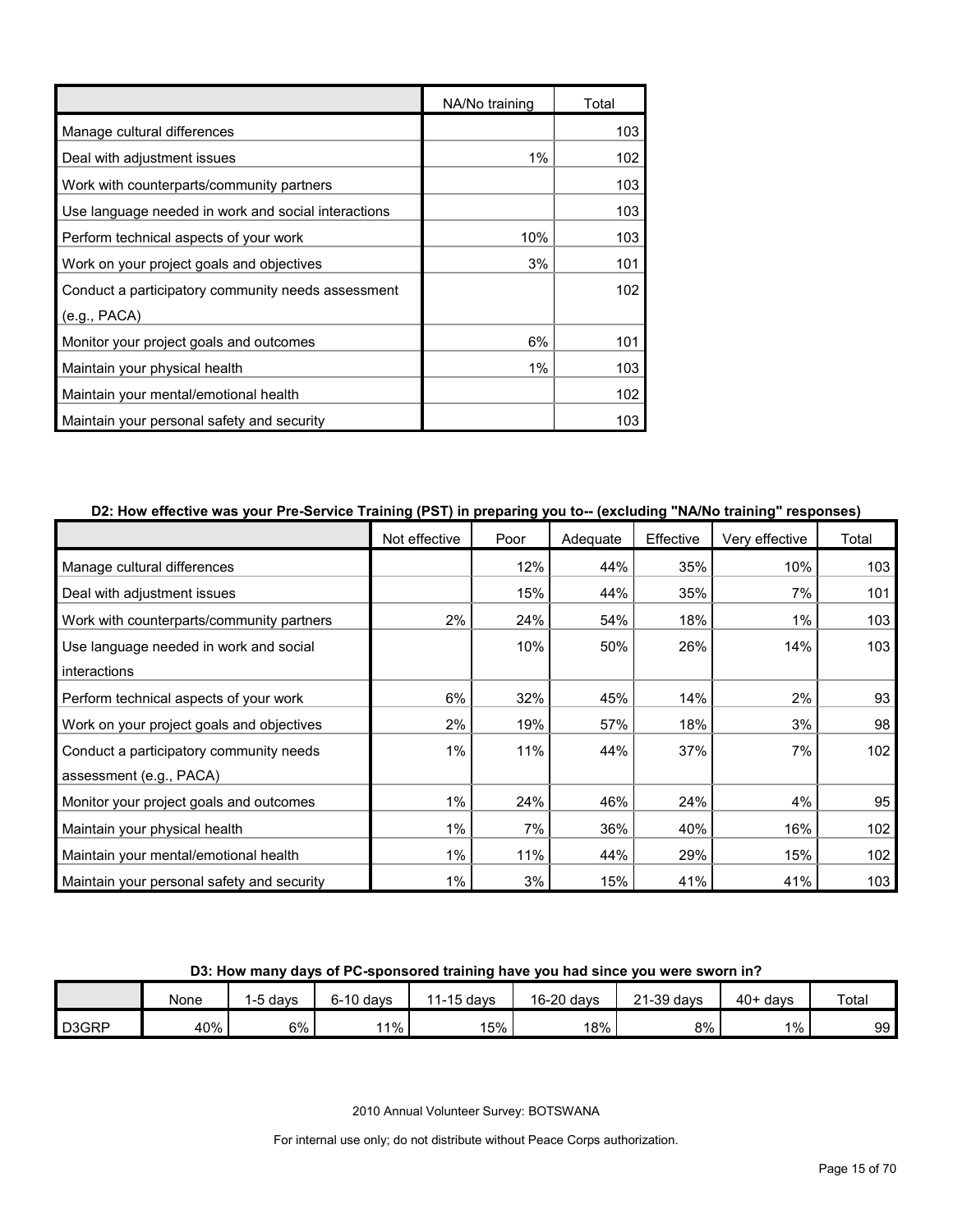|                                                     | Not effective | Poor | ס <i>נ</i> יט יידי די יידי ש<br>Adequate | Effective | Very effective |
|-----------------------------------------------------|---------------|------|------------------------------------------|-----------|----------------|
| Manage cultural differences                         |               | 4%   | 31%                                      | 16%       | 2%             |
| Deal with adjustment issues                         | $1\%$         | 5%   | 30%                                      | 19%       | 2%             |
| Build and strengthen working relationships with     | $1\%$         | 9%   | 26%                                      | 20%       | $1\%$          |
| counterparts/community partners                     |               |      |                                          |           |                |
| Use language needed in work and social interactions | $1\%$         | 5%   | 30%                                      | 12%       | 8%             |
| Perform technical aspects of your work              | 1%            | 9%   | 24%                                      | 18%       | 2%             |
| Work on your project goals and objectives           | 2%            | 6%   | 22%                                      | 23%       | 3%             |
| Conduct a participatory community needs             |               | 7%   | 26%                                      | 11%       | 1%             |
| assessment (e.g., PACA)                             |               |      |                                          |           |                |
| Monitor project goals and outcomes                  | 1%            | 9%   | 27%                                      | 15%       | 2%             |
| Maintain your physical health                       |               | 5%   | 19%                                      | 24%       | 8%             |
| Maintain your mental/emotional health               |               | 4%   | 23%                                      | 23%       | 7%             |
| Maintain your personal safety and security          | 1%            | 1%   | 14%                                      | 28%       | 14%            |

**D4: How effective was your In-Service Training (IST) in preparing you to--**

#### **D4: How effective was your In-Service Training (IST) in preparing you to--**

|                                                     | NA/No training | Total |
|-----------------------------------------------------|----------------|-------|
| Manage cultural differences                         | 46%            | 99    |
| Deal with adjustment issues                         | 43%            | 98    |
| Build and strengthen working relationships with     | 42%            | 99    |
| counterparts/community partners                     |                |       |
| Use language needed in work and social interactions | 43%            | 99    |
| Perform technical aspects of your work              | 45%            | 98    |
| Work on your project goals and objectives           | 43%            | 99    |
| Conduct a participatory community needs assessment  | 55%            | 99    |
| (e.g., PACA)                                        |                |       |
| Monitor project goals and outcomes                  | 46%            | 98    |
| Maintain your physical health                       | 43%            | 99    |
| Maintain your mental/emotional health               | 43%            | 100   |
| Maintain your personal safety and security          | 41%            | 99    |

#### **D4: How effective was your In-Service Training (IST) in preparing you to-- (excluding "NA/No training" responses)**

|                             | Not effective | Poor | Adequate | Effective | Verv effective | Total     |
|-----------------------------|---------------|------|----------|-----------|----------------|-----------|
| Manage cultural differences |               | 8%   | 58%      | 30%       | $4\%$ .        | r o<br>ວວ |

2010 Annual Volunteer Survey: BOTSWANA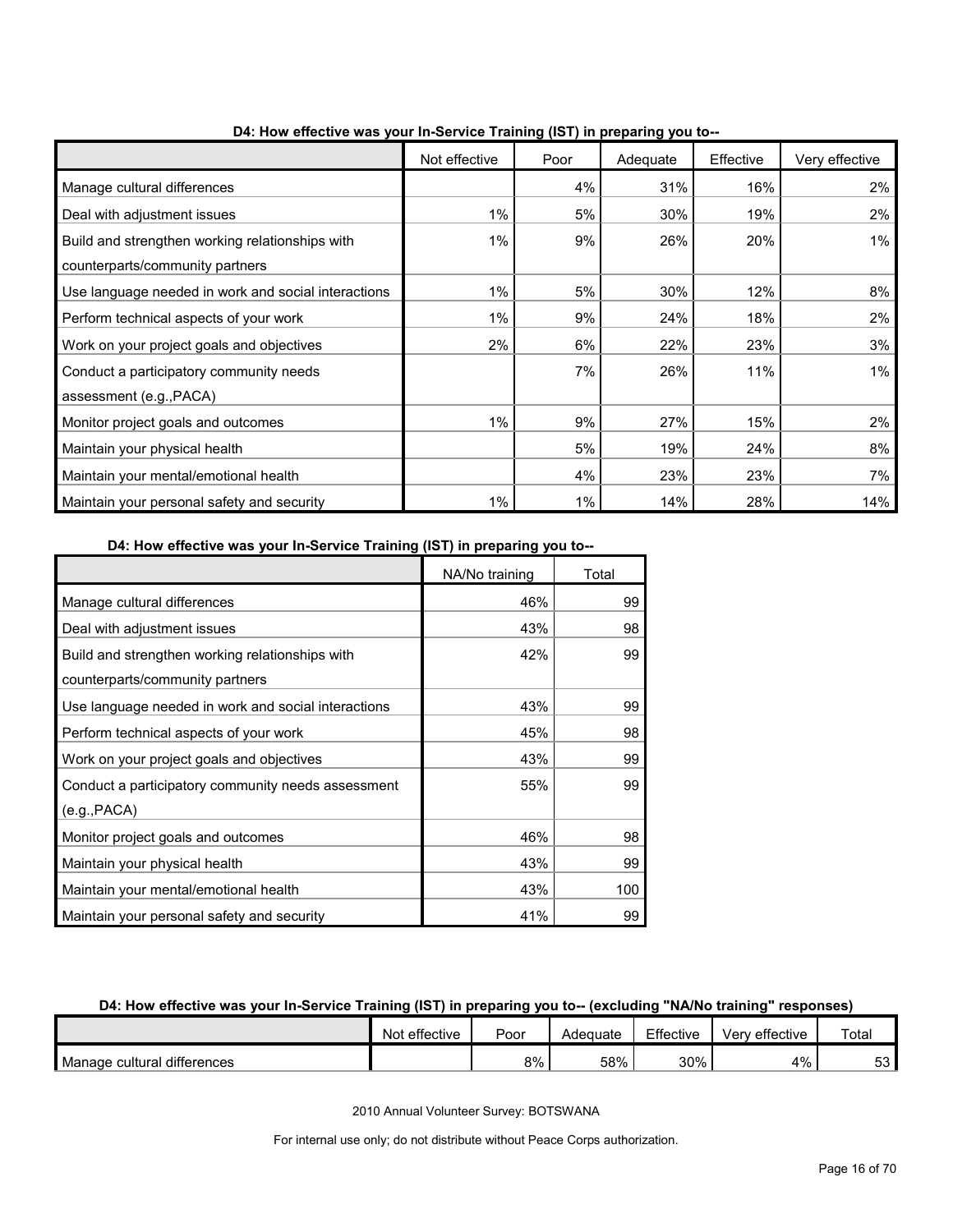| Deal with adjustment issues                     | $2\%$ | 9%  | 52% | 34% | 4%  | 56 |
|-------------------------------------------------|-------|-----|-----|-----|-----|----|
| Build and strengthen working relationships with | 2%    | 16% | 46% | 35% | 2%  | 57 |
| counterparts/community partners                 |       |     |     |     |     |    |
| Use language needed in work and social          | 2%    | 9%  | 54% | 21% | 14% | 56 |
| interactions                                    |       |     |     |     |     |    |
| Perform technical aspects of your work          | 2%    | 17% | 44% | 33% | 4%  | 54 |
| Work on your project goals and objectives       | 4%    | 11% | 39% | 41% | 5%  | 56 |
| Conduct a participatory community needs         |       | 16% | 58% | 24% | 2%  | 45 |
| assessment (e.g., PACA)                         |       |     |     |     |     |    |
| Monitor project goals and outcomes              | 2%    | 17% | 49% | 28% | 4%  | 53 |
| Maintain your physical health                   |       | 9%  | 34% | 43% | 14% | 56 |
| Maintain your mental/emotional health           |       | 7%  | 40% | 40% | 12% | 57 |
| Maintain your personal safety and security      | 2%    | 2%  | 24% | 48% | 24% | 58 |

### **D5: Please list other types of training you have had that were sponsored by someone other than PC**

|                                           | ---- | Numbe. |  |
|-------------------------------------------|------|--------|--|
|                                           |      |        |  |
| nen-ended.<br>NM<br>------<br>.<br>.<br>. |      |        |  |

Open-ended results. Not responsive to reque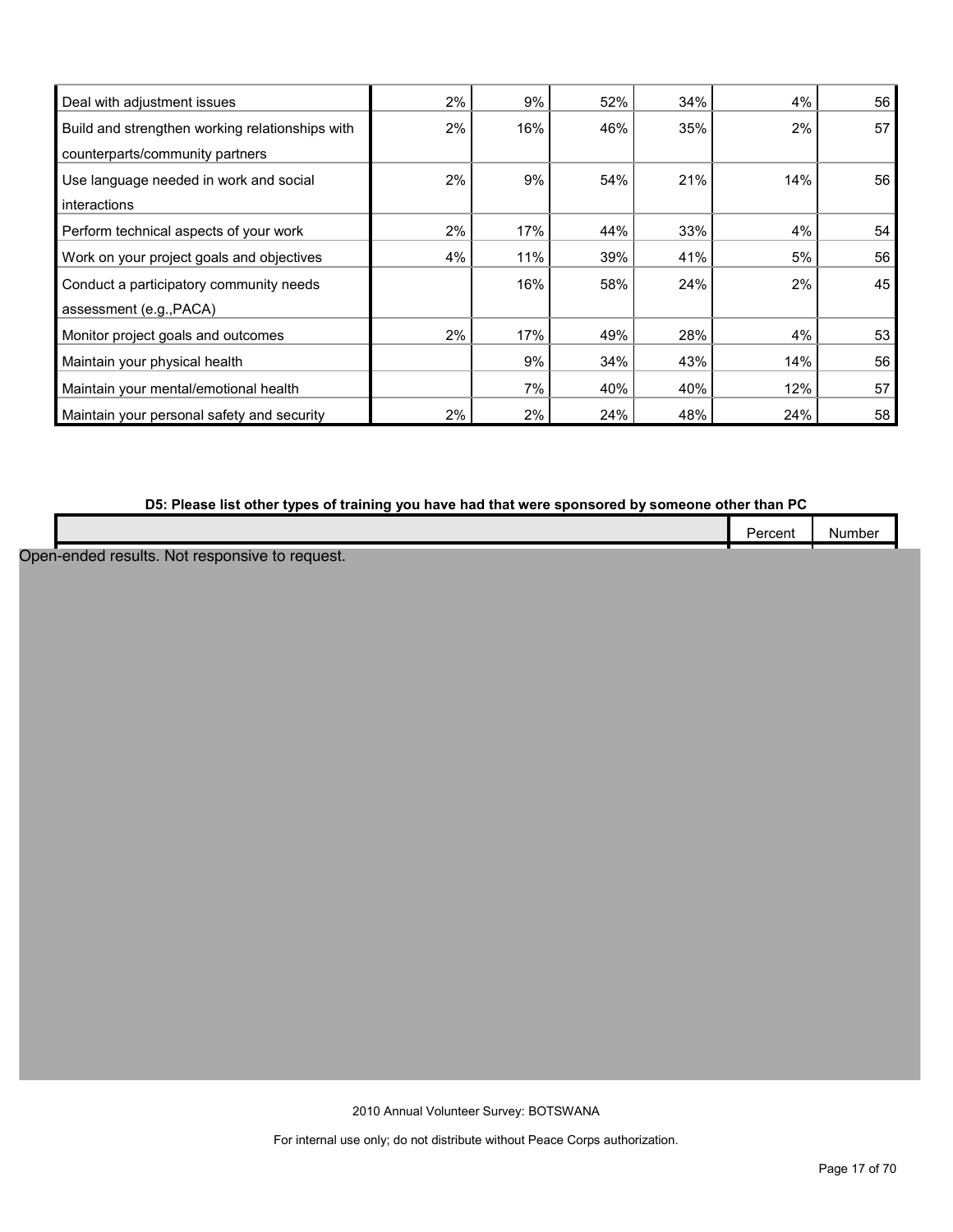Open-ended results. Not responsive to request.

2010 Annual Volunteer Survey: BOTSWANA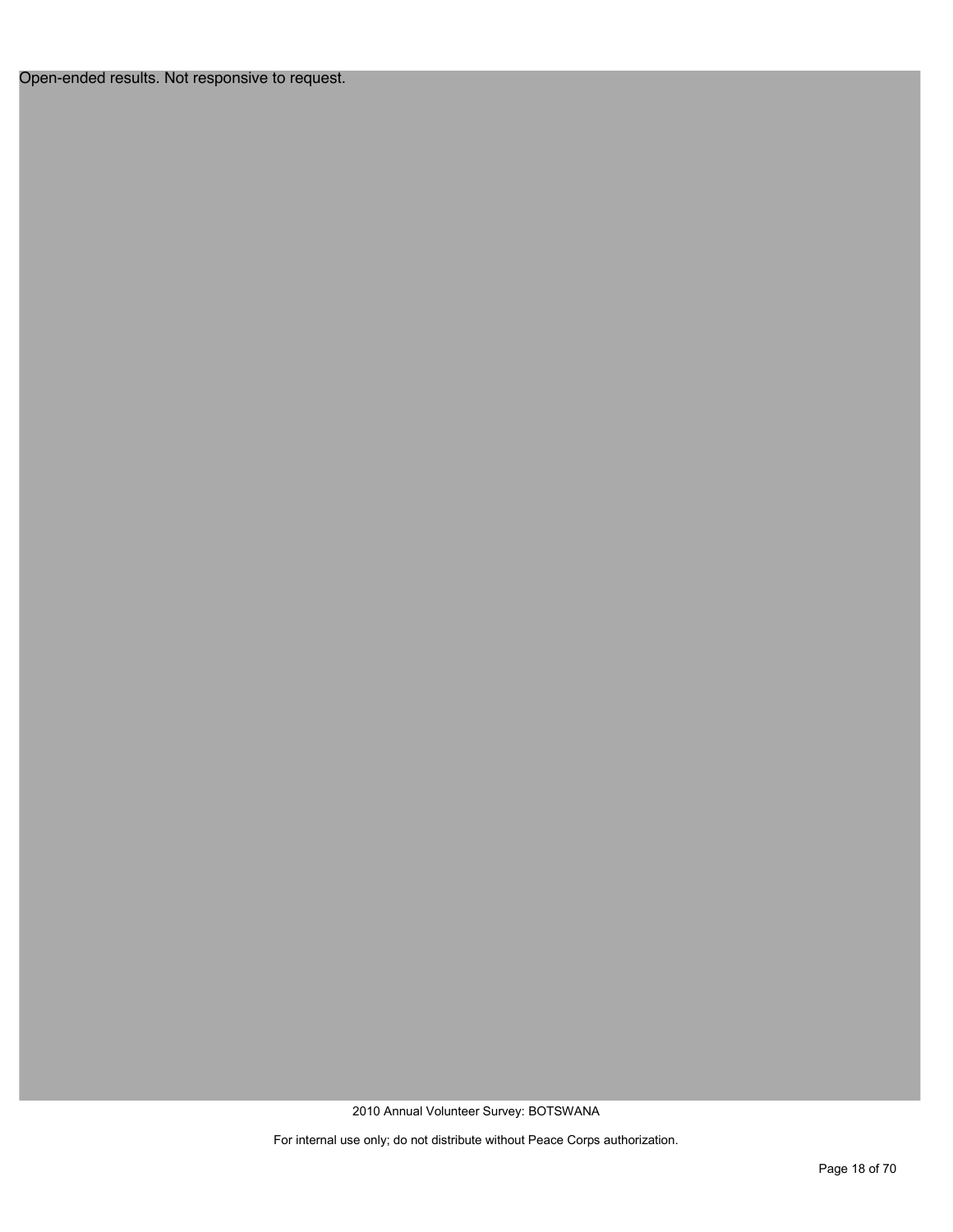Open-ended results. Not responsive to request.

| Total | ነበበ% | $\sim$<br>vJ |
|-------|------|--------------|

#### **D6: How well can you communicate in the language used by most local people in your**

| community?     |            |        |            |      |           |       |  |  |  |
|----------------|------------|--------|------------|------|-----------|-------|--|--|--|
|                | Not at all | Poorly | Adequately | Well | Verv well | Total |  |  |  |
| D <sub>6</sub> | 4%         | 50%    | 41%        | 4%   | 2%        | 103   |  |  |  |

2010 Annual Volunteer Survey: BOTSWANA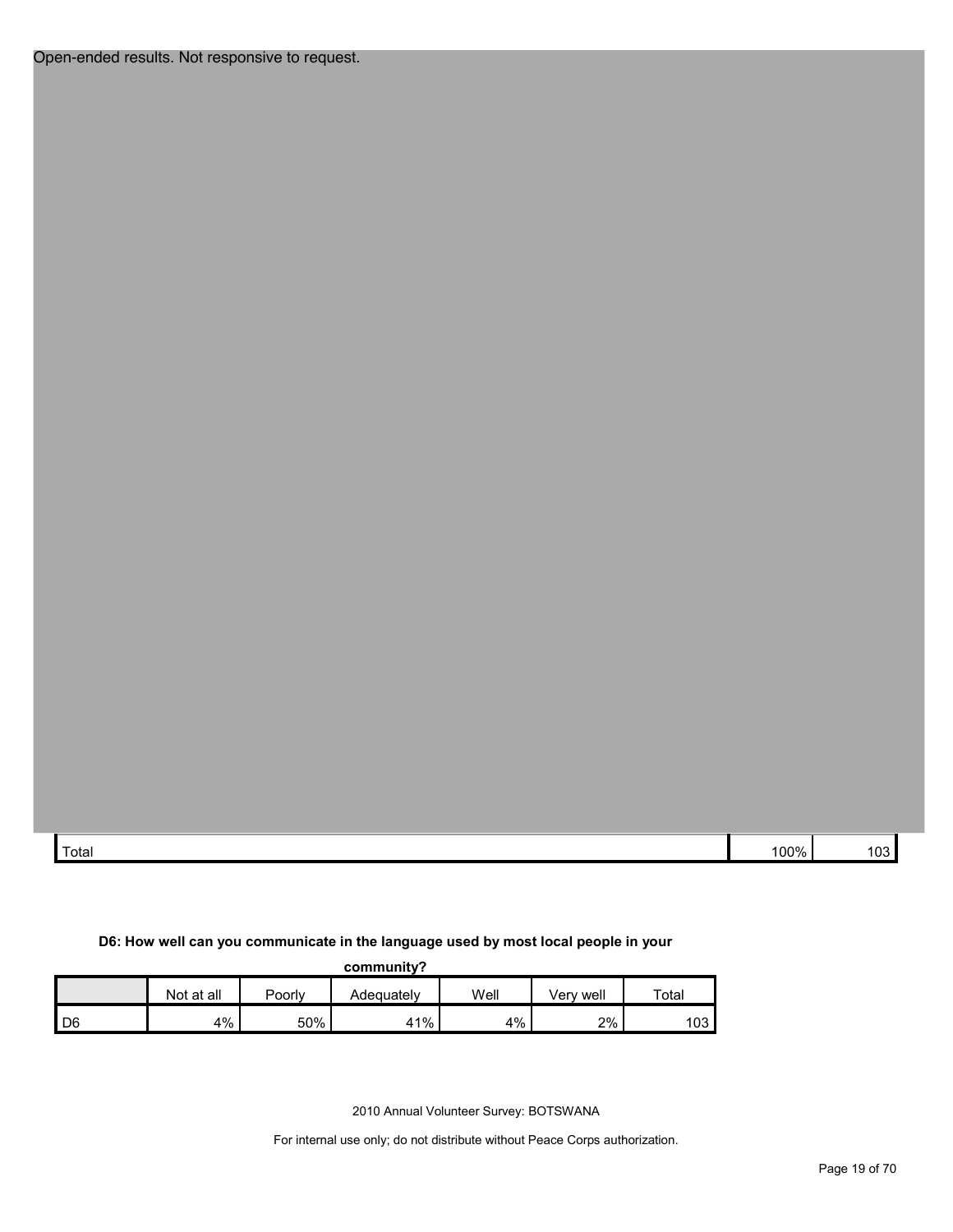|                   |            |        |            | . .  |           |                |
|-------------------|------------|--------|------------|------|-----------|----------------|
|                   | Not at all | Poorly | Adequately | Well | Very well | Total          |
| 6 months or less  | 5%         | 55%    | 36%        | 2%   | 2%        | 44             |
| 7 to 12 months    | 25%        | 75%    |            |      |           | $\overline{4}$ |
| 13 to 20 months   | 2%         | 45%    | 49%        | 4%   |           | 47             |
| 21 to 27 months   |            |        |            |      |           |                |
| 28 months or more |            | 38%    | 38%        | 13%  | 13%       | 8              |
| Total             | 4%         | 50%    | 41%        | 4%   | 2%        | 103            |

**Local language proficiency (D6) by Time in Country (A2)**

## <span id="page-19-0"></span>**E. Volunteer Assignment Goals and Impact**

This section reports Volunteers' self-assessments of their impact on the individuals and organizations in the communities in which they serve. The results address the extent to which Volunteers' work and other community interaction have achieved the following three goals:

Goal 1: To help the people of interested countries in meeting their need for trained men and women by transferring skills to, and building capacity of, host country partners

Goal 2: To help promote a better understanding of Americans on the part of the peoples served Goal 3: To help Americans understand the people and cultures of other countries

|                                                    | Not at all | Minimally | Adequately | Considerably | Exceptionally |
|----------------------------------------------------|------------|-----------|------------|--------------|---------------|
| Meets the objectives of the project plan           |            | 13%       | 41%        | 31%          | 5%            |
| Builds local capacity for sustainability (goal 1)  | 4%         | 22%       | 38%        | 21%          | 9%            |
| Involves local people in planning and implementing | 2%         | 16%       | 27%        | 35%          | 17%           |
| activities                                         |            |           |            |              |               |
| Complements other local development activities     | 2%         | 10%       | 40%        | 31%          | 13%           |
| Transfers skills to host country individuals and   | 1%         | 23%       | 29%        | 30%          | 11%           |
| organizations (goal 1)                             |            |           |            |              |               |
| Mobilizes host country individuals to volunteer    | 12%        | 33%       | 27%        | 11%          | 7%            |
| Helps promote a better understanding of Americans  | 4%         | 6%        | 27%        | 35%          | 23%           |
| on the part of the peoples served (goal 2)         |            |           |            |              |               |
| Helps promote a better understanding of other      | 3%         | 8%        | 28%        | 38%          | 18%           |
| peoples on the part of Americans (goal 3)          |            |           |            |              |               |

#### **E1: To what extent does your Volunteer work assignment address the following?**

#### **E1: To what extent does your Volunteer work assignment address the following?**

|                                          | NΔ | ⊺otal |
|------------------------------------------|----|-------|
| Meets the objectives of the project plan | 9% |       |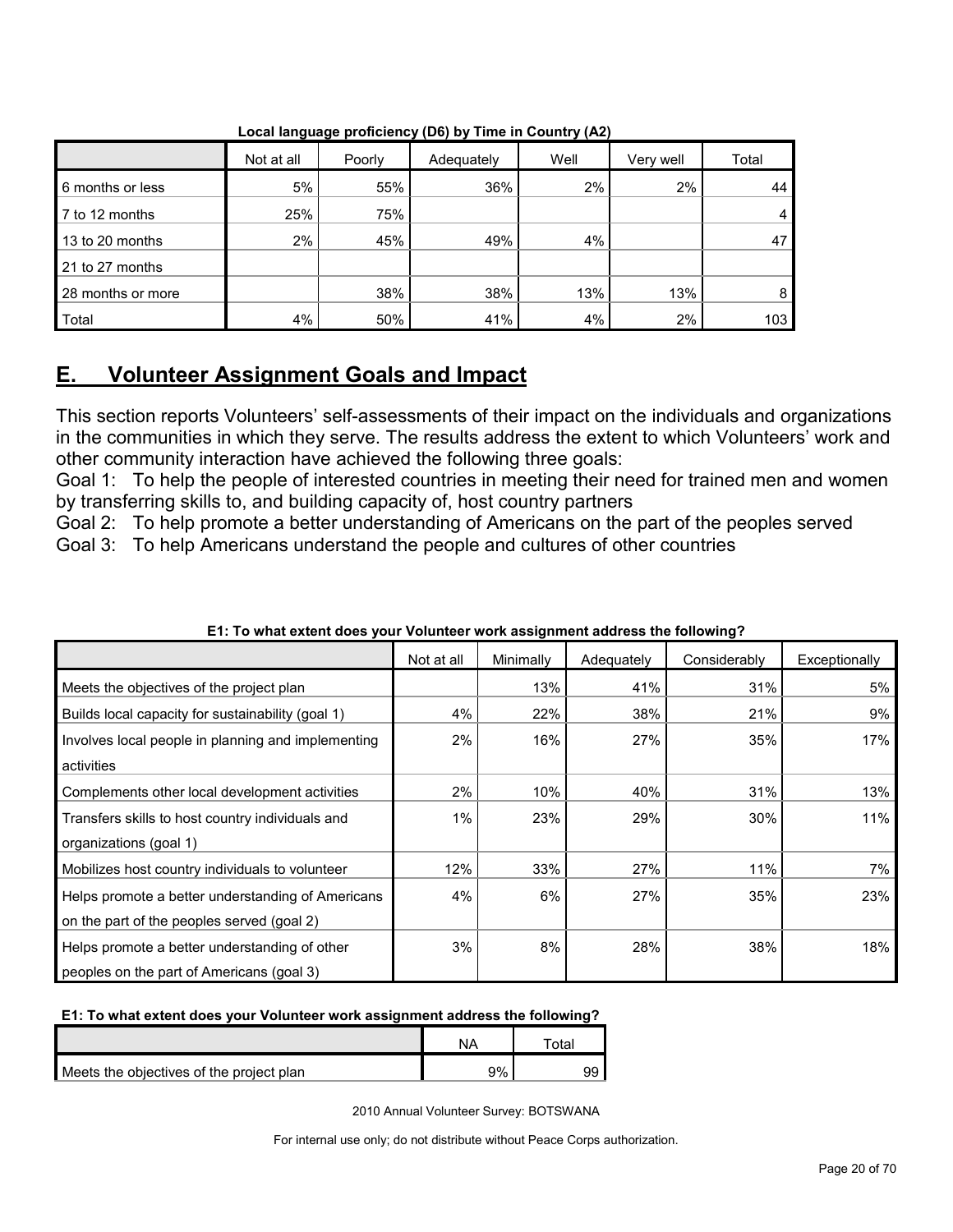| Builds local capacity for sustainability (goal 1)     | 7%  | 102 |
|-------------------------------------------------------|-----|-----|
| Involves local people in planning and implementing    | 4%  | 103 |
| activities                                            |     |     |
| Complements other local development activities        | 4%  | 102 |
| Transfers skills to host country individuals and      | 6%  | 103 |
| organizations (goal 1)                                |     |     |
| Mobilizes host country individuals to volunteer       | 10% | 102 |
| Helps promote a better understanding of Americans on  | 5%  | 103 |
| the part of the peoples served (goal 2)               |     |     |
| Helps promote a better understanding of other peoples | 5%  | 102 |
| on the part of Americans (goal 3)                     |     |     |

#### **E1: To what extent does your Volunteer work assignment address the following? (excluding "NA" responses)**

|                                                       | Not at all | Minimally | Adequately | Considerably |
|-------------------------------------------------------|------------|-----------|------------|--------------|
| Meets the objectives of the project plan              |            | 14%       | 46%        | 34%          |
| Builds local capacity for sustainability (goal 1)     | 4%         | 23%       | 41%        | 22%          |
| Involves local people in planning and implementing    | 2%         | 16%       | 28%        | 36%          |
| activities                                            |            |           |            |              |
| Complements other local development activities        | 2%         | 10%       | 42%        | 33%          |
| Transfers skills to host country individuals and      | 1%         | 25%       | 31%        | 32%          |
| organizations (goal 1)                                |            |           |            |              |
| Mobilizes host country individuals to volunteer       | 13%        | 37%       | 30%        | 12%          |
| Helps promote a better understanding of Americans on  | 4%         | 6%        | 29%        | 37%          |
| the part of the peoples served (goal 2)               |            |           |            |              |
| Helps promote a better understanding of other peoples | 3%         | 8%        | 30%        | 40%          |
| on the part of Americans (goal 3)                     |            |           |            |              |

#### **E1: To what extent does your Volunteer work assignment address the following?**

| , CACIUCINIU ITA 10300113031                       |               |       |  |
|----------------------------------------------------|---------------|-------|--|
|                                                    | Exceptionally | Total |  |
| Meets the objectives of the project plan           | 6%            | 90    |  |
| Builds local capacity for sustainability (goal 1)  | 9%            | 95    |  |
| Involves local people in planning and implementing | 17%           | 99    |  |
| activities                                         |               |       |  |
| Complements other local development activities     | 13%           | 98    |  |
| Transfers skills to host country individuals and   | 11%           | 97    |  |
| organizations (goal 1)                             |               |       |  |

**(excluding "NA" responses)**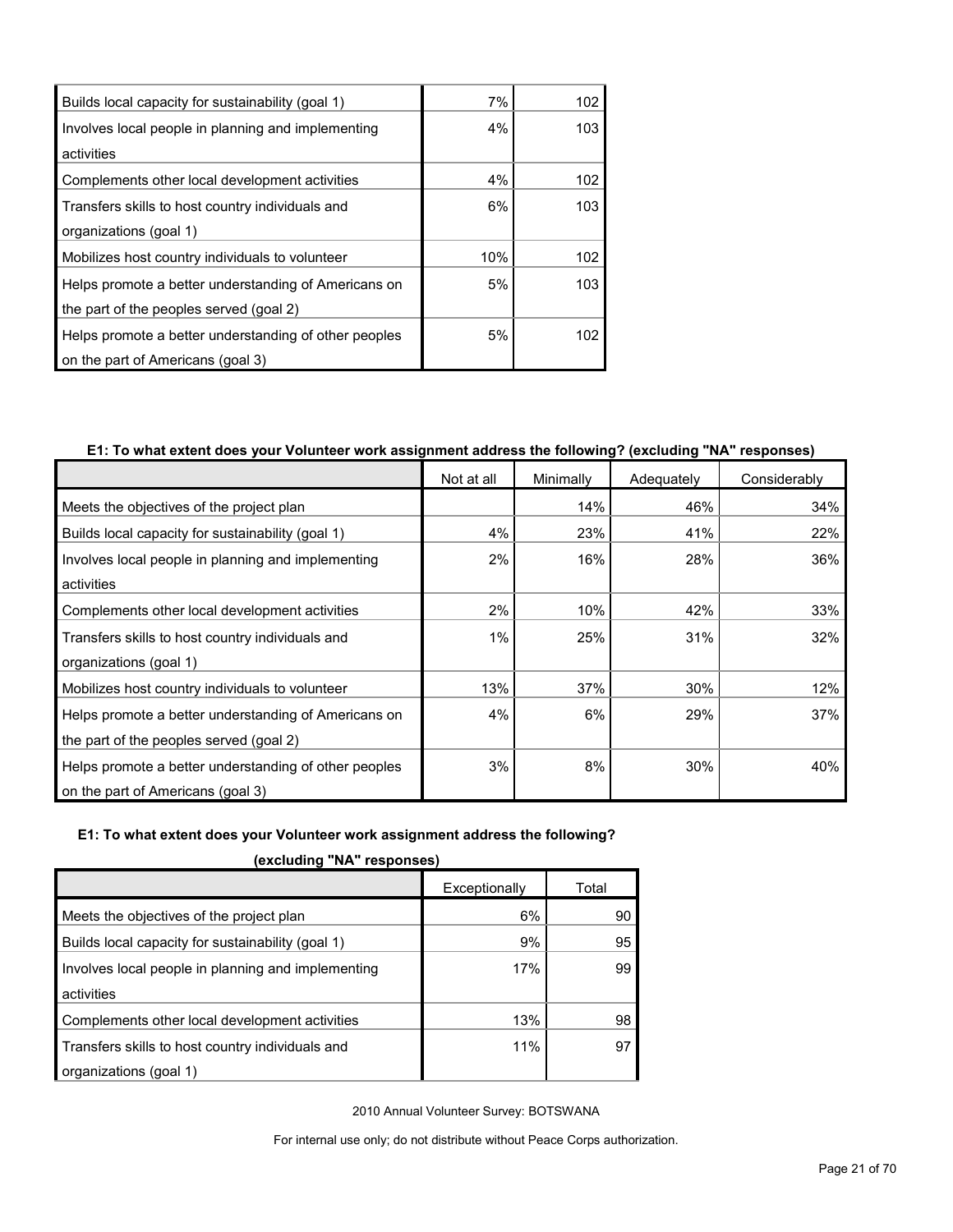| Mobilizes host country individuals to volunteer       | 8%  |    |
|-------------------------------------------------------|-----|----|
| Helps promote a better understanding of Americans on  | 24% | 98 |
| the part of the peoples served (goal 2)               |     |    |
| Helps promote a better understanding of other peoples | 19% | ö. |
| on the part of Americans (goal 3)                     |     |    |

### **E2: How effective have you been in transferring knowledge and skills to help the following persons or groups build their**

| capacities?                                      |            |           |            |              |               |
|--------------------------------------------------|------------|-----------|------------|--------------|---------------|
|                                                  | Not at all | Minimally | Adequately | Considerably | Exceptionally |
| Your counterpart/community partner               | $2\%$      | 26%       | 32%        | 23%          | $8\%$         |
| An organization other than your host institution | 6%         | 18%       | 28%        | 28%          | 8%            |
| Members of your host community                   | $2\%$      | 24%       | 40%        | 23%          | 5%            |
| <b>Other Peace Corps Volunteers</b>              | 5%         | 14%       | 41%        | 26%          | $6\%$         |

#### **E2: How effective have you been in transferring knowledge and skills to help the**

| <b>10110WILIG DELSOLIS OF GLOUDS DUILU LITEII</b> CAPACILIES : |     |       |  |
|----------------------------------------------------------------|-----|-------|--|
|                                                                | ΝA  | Total |  |
| Your counterpart/community partner                             | 9%  | 102   |  |
| An organization other than your host institution               | 13% | 101   |  |
| Members of your host community                                 | 7%  | 102.  |  |
| <b>Other Peace Corps Volunteers</b>                            | 8%  | 102.  |  |

#### **following persons or groups build their capacities?**

### **E2: How effective have you been in transferring knowledge and skills to help the following persons or groups build**

| their capacities? (excluding "NA" responses) |  |
|----------------------------------------------|--|
|----------------------------------------------|--|

|                                                  | Not at all | Minimally | Adequately | Considerably |
|--------------------------------------------------|------------|-----------|------------|--------------|
| Your counterpart/community partner               | 2%         | 29%       | 35%        | 25%          |
| An organization other than your host institution | $7\%$      | 20%       | 32%        | 32%          |
| Members of your host community                   | 2%         | 25%       | 43%        | 24%          |
| <b>Other Peace Corps Volunteers</b>              | 5%         | 15%       | 45%        | 29%          |

#### **E2: How effective have you been in transferring knowledge and skills to help the**

#### **following persons or groups build their capacities? (excluding "NA" responses)**

|                                                  | Exceptionally | Total |
|--------------------------------------------------|---------------|-------|
| Your counterpart/community partner               | 9%            |       |
| An organization other than your host institution | 9%            |       |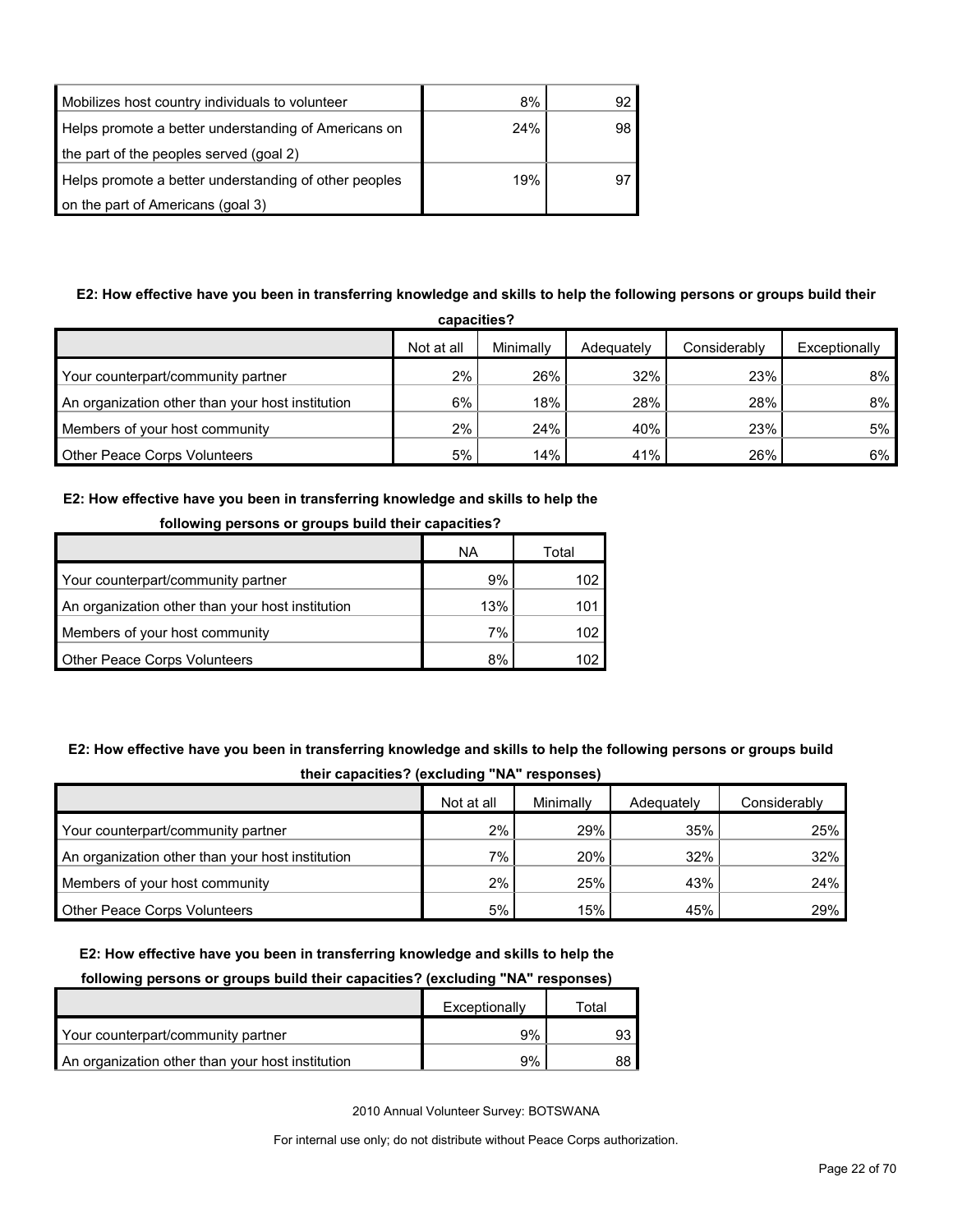| Members of your host community | 5% |  |
|--------------------------------|----|--|
| Other Peace Corps Volunteers   | 6% |  |

#### **E2.TEXT: Description of others to whom you are transferring skills to help build their capacities**

|                                                | Column N % | Count |  |
|------------------------------------------------|------------|-------|--|
| Open-ended results. Not responsive to request. |            |       |  |
|                                                |            |       |  |
|                                                |            |       |  |
|                                                |            |       |  |
|                                                |            |       |  |
|                                                |            |       |  |
|                                                |            |       |  |
|                                                |            |       |  |
|                                                |            |       |  |
|                                                |            |       |  |
|                                                |            |       |  |
|                                                |            |       |  |
|                                                |            |       |  |
| Total                                          | 100%       | 103   |  |

#### **E3: Based on your contact with host country nationals, to what extent have they gained a better understanding of**

| Americans? |            |           |            |              |               |                   |       |  |
|------------|------------|-----------|------------|--------------|---------------|-------------------|-------|--|
|            | Not at all | Minimally | Adequately | Considerablv | Exceptionally | Too early to tell | Total |  |
| E3         |            | 8%        | 30%        | 39%          | $11\%$        | 13%               | 103   |  |

#### **E3: Based on your contact with host country nationals, to what extent have they gained a better**

#### **understanding of Americans? (excluding "Too early to tell" responses)**

|      | Not at all | Minimally | Adequatelv | onsiderablvٽ | Exceptionally | Total |
|------|------------|-----------|------------|--------------|---------------|-------|
| l E3 |            | 9%        | 34%        | 44%          | 12% l         | 90    |

#### **E4: In which of the following third goal activities have you participated during your PC service? Mark all that**

| apply.               |              |            |
|----------------------|--------------|------------|
|                      |              | Total PCVs |
| <b>PCV Responses</b> | % Doing This | Responding |

2010 Annual Volunteer Survey: BOTSWANA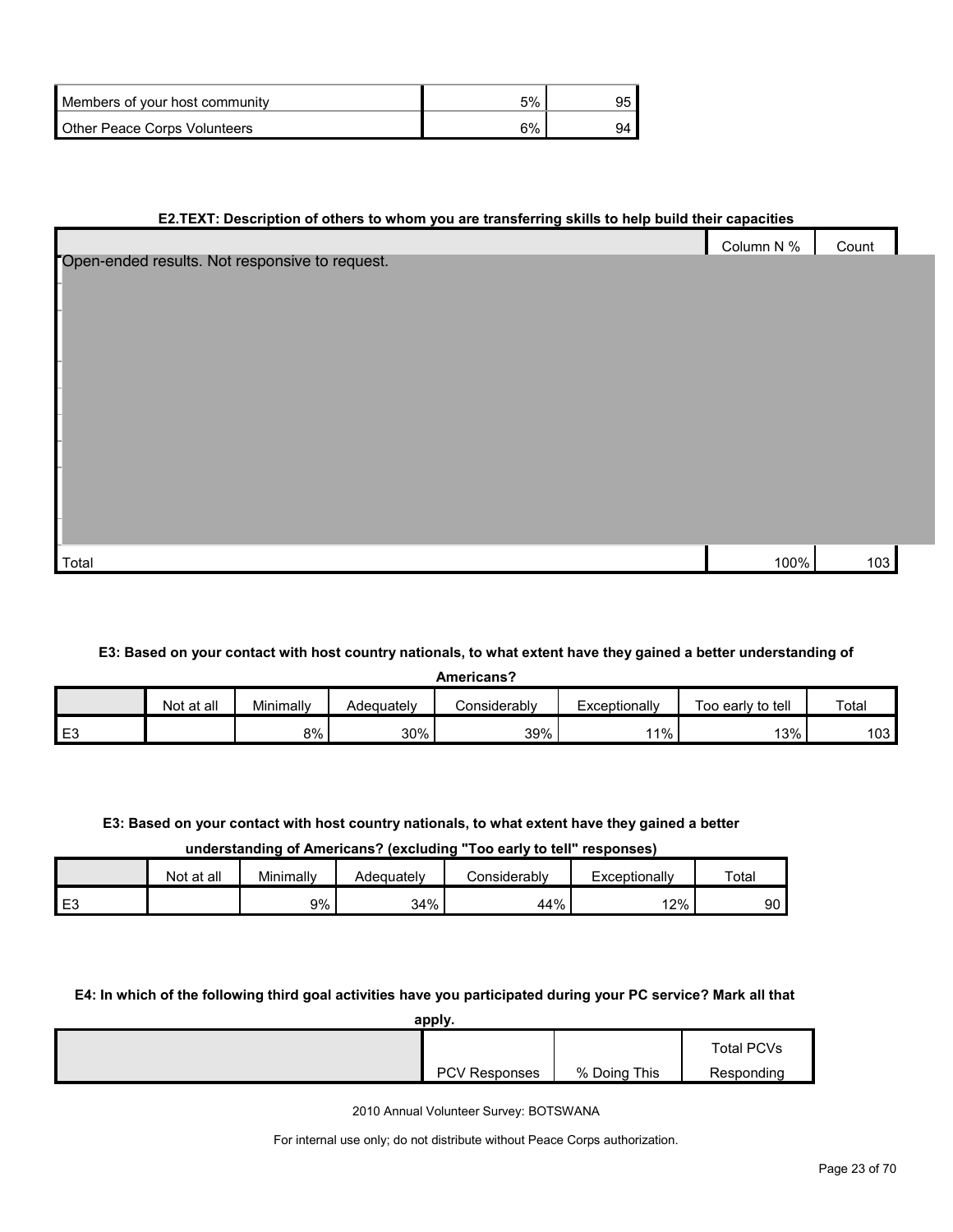| Electronic updates                                    | 91 | 88% |     |
|-------------------------------------------------------|----|-----|-----|
| Hard copy/paper update                                | 49 | 48% |     |
| Personal website or blog                              | 45 | 44% |     |
| Enrollment in the CWWS/CMS program                    | 42 | 41% |     |
| <b>Hosting American visitors</b>                      | 29 | 28% |     |
| Pen pal program/letter exchange                       | 16 | 16% |     |
| Other please specify                                  | 10 | 10% |     |
| While on home leave, spoke at a school or community   | 7  | 7%  |     |
| group                                                 |    |     |     |
| Podcasted/created a slide show or video posted online | 2  | 2%  |     |
| Posted to PC Digital Library                          | 2  | 2%  |     |
| Peace Corps Week activities                           |    |     |     |
| Total                                                 |    |     | 103 |

Percents may total to more than 100% since Volunteers were asked to "Mark all that apply."

#### **E4.TEXT: Description of "others" third goal activities**

|        | $N\%$<br>. .<br>∴olumn<br>UL | Count |  |
|--------|------------------------------|-------|--|
|        |                              | .     |  |
| $\sim$ |                              |       |  |

Open-ended results. Not responsive to request.

| Total | /טר |  |
|-------|-----|--|

#### **E4: When asked about third goal activities, Volunteer answered "No**

#### **involvement in third goal activities."**

|    | No third goal |       |
|----|---------------|-------|
| NΑ | activities    | ™otal |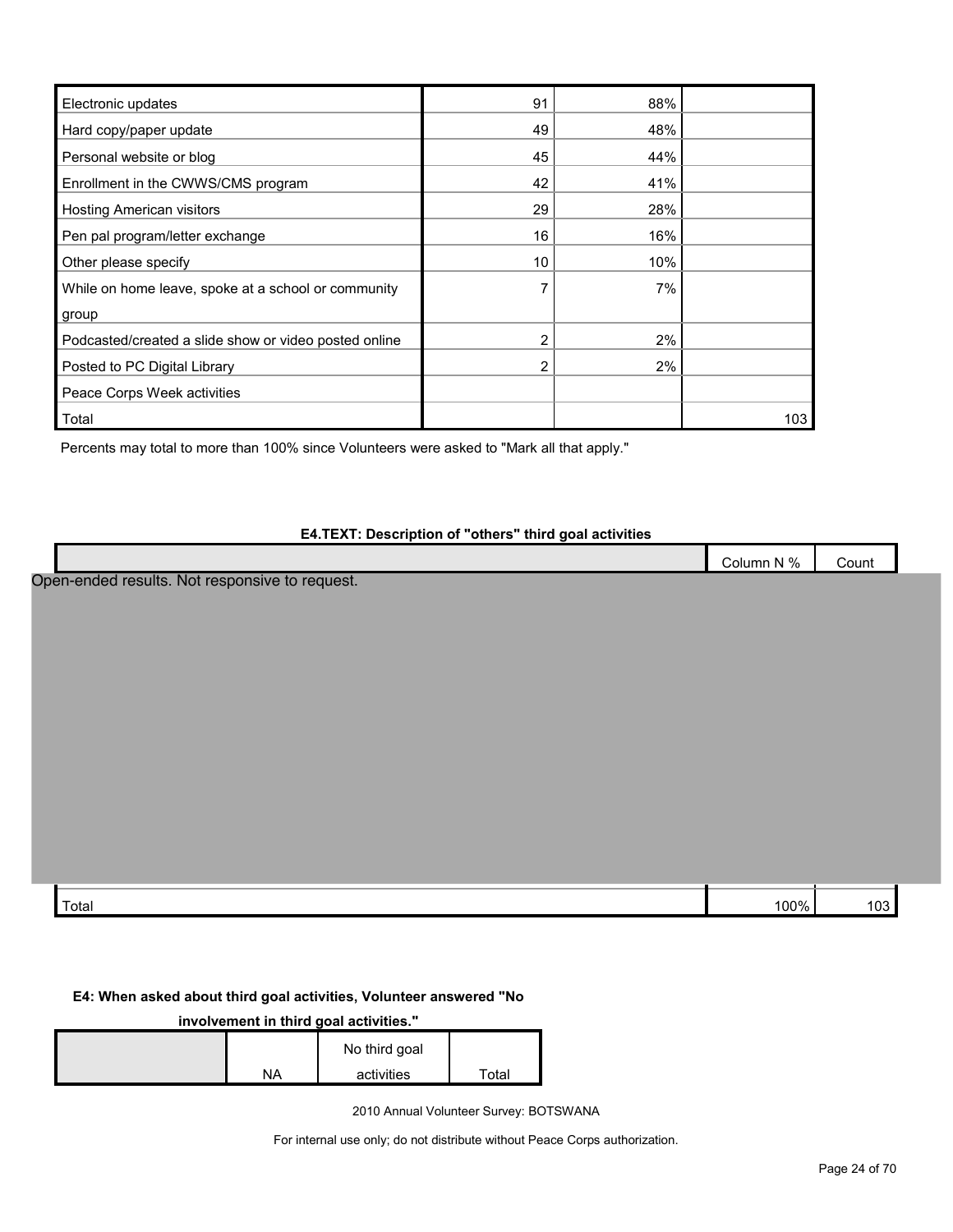#### **E4: When asked about third goal activities, Volunteer answered "No**

|                      |      | No third goal |       |
|----------------------|------|---------------|-------|
|                      | NA   | activities    | Total |
| No Goal 3 activities | 100% |               | 103   |

#### **involvement in third goal activities."**

#### **E5: Based on your contact with Americans, to what extent have they gained a better understanding of host country**

| nationals?     |            |           |            |              |               |                   |                  |  |
|----------------|------------|-----------|------------|--------------|---------------|-------------------|------------------|--|
|                | Not at all | Minimally | Adeauatelv | Considerably | Exceptionally | Too early to tell | Total            |  |
| E <sub>5</sub> |            | 6%        | 25%        | 42%          | 15%           | 13%               | 103 <sub>l</sub> |  |

**E5: Based on your contact with Americans, to what extent have they gained a better understanding of host** 

| country nationals? (excluding "Too early to tell" responses) |  |  |  |  |  |  |
|--------------------------------------------------------------|--|--|--|--|--|--|
|--------------------------------------------------------------|--|--|--|--|--|--|

|                | Not at all | Minimally | Adequately | こonsiderablv | Exceptionallv | $\tau$ <sub>otal</sub> |
|----------------|------------|-----------|------------|--------------|---------------|------------------------|
| E <sub>5</sub> |            | 7%.       | 29%        | 48%          | $7\%$         | 90                     |

### <span id="page-24-0"></span>**F. Peace Corps Support**

This section reports Volunteers' satisfaction with in-country Peace Corps staff support and how the Volunteers communicate with the post.

|      | Not at all | Minimally | Adequately | Considerabl∨ | Exceptionallv | Total      |
|------|------------|-----------|------------|--------------|---------------|------------|
| l F1 | $1\%$      | 26%       | 39%        | 15%          | 9%            | ≙∩^<br>UZ. |

#### **F2: To what extent is your CD aware of Volunteer issues and concerns through interactions with PCVs?**

|                | Not at all | Minimally | Adequatelv | Considerabl∨ | Exceptionally | Total |
|----------------|------------|-----------|------------|--------------|---------------|-------|
| F <sub>2</sub> |            | 6%        | 31%        | 37%          | 27%           | 101   |

#### **F3: How satisfied are you with the health care you received from your PCMO(s)?**

| at all<br>Not | Minimally | 'equately<br>Aue | <i>∹</i> onsiderabl∨ | Exceptionally | Used<br>Not | otal |
|---------------|-----------|------------------|----------------------|---------------|-------------|------|
|               |           |                  |                      |               |             |      |

2010 Annual Volunteer Survey: BOTSWANA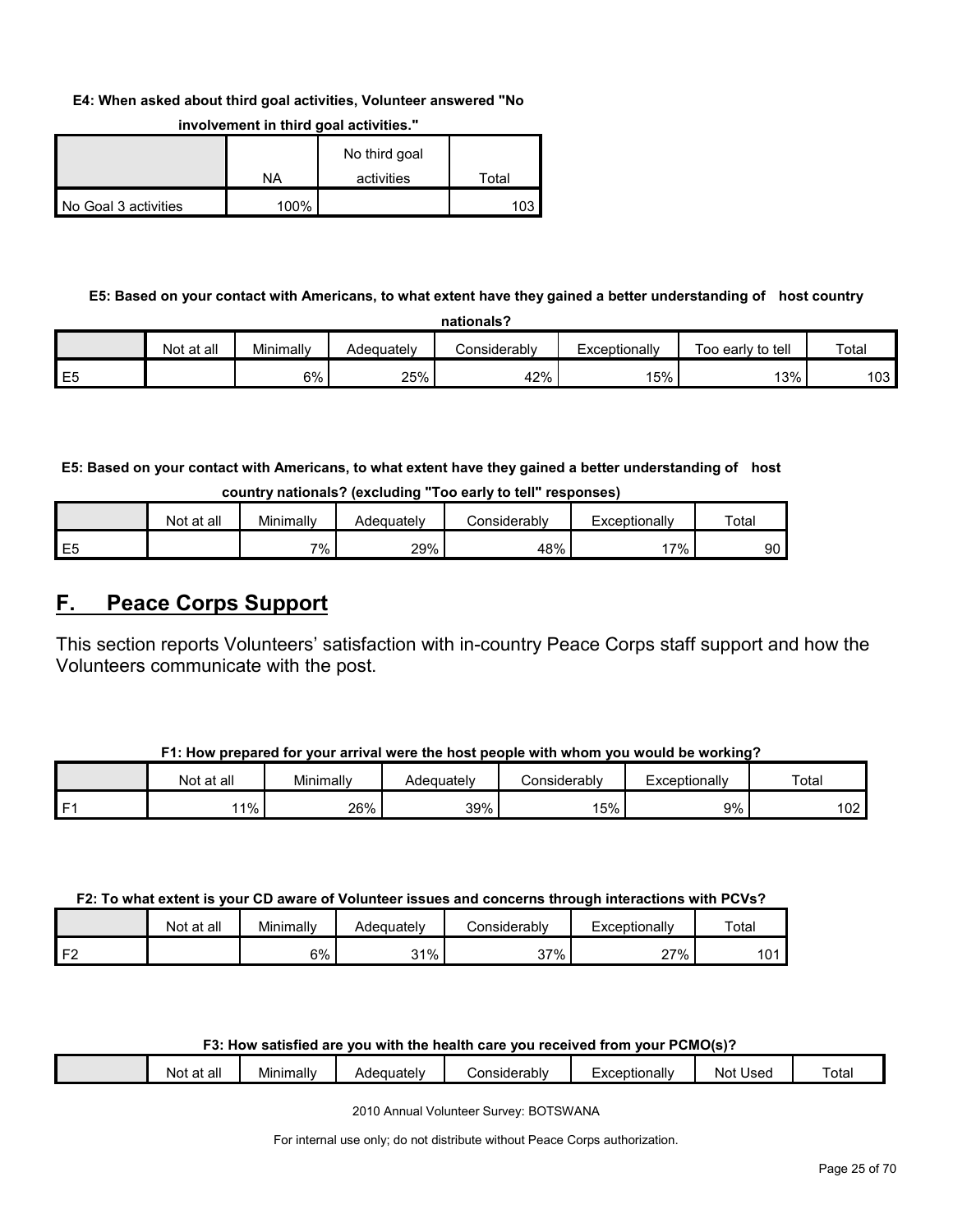**F3: How satisfied are you with the health care you received from your PCMO(s)?**

|    | Not<br>∶at all | Minimally | Adeɑuatelv | ش onsiderably | Exceptionally | Used<br>Not | Total       |
|----|----------------|-----------|------------|---------------|---------------|-------------|-------------|
| E2 | 2%             | 4%        | 25%        | 33%           | 33%           | 2%          | 102'<br>∣∪∠ |

#### **F3: How satisfied are you with the health care you received from your PCMO(s)?(excluding "Not used"**

**responses)**

|                | Not at all | Minimally | Adequately | ∴onsiderabl∨ | Exceptionally | $\tau$ ota <sub>i</sub> |
|----------------|------------|-----------|------------|--------------|---------------|-------------------------|
| F <sub>3</sub> | 2%         | 4%        | 26%        | 34%          | 34%           | 100                     |

#### **F4: How satisfied are you with the following support provided by in-country PC staff?**

|                             | Not at all | Minimally | Adequately | Considerably | Exceptionally | <b>NA</b> | Total |
|-----------------------------|------------|-----------|------------|--------------|---------------|-----------|-------|
| Administrative/logistical   | 3%         | 17%       | 38%        | 34%          | 9%            |           | 101   |
| Cross-cultural              | $1\%$      | 13%       | 55%        | 20%          | 9%            | 2%        | 103   |
| Emotional                   | 3%         | 16%       | 49%        | 21%          | 7%            | 5%        | 101   |
| Feedback on my work reports | 6%         | 34%       | 30%        | 8%           | 4%            | 18%       | 103   |
| Job assignment              | 8%         | 16%       | 39%        | 19%          | 16%           | 3%        | 103   |
| Language learning           | 2%         | 15%       | 41%        | 27%          | 15%           | $1\%$     | 103   |
| Medical                     | 2%         | 4%        | 29%        | 32%          | 32%           | $1\%$     | 103   |
| Safety and security         |            | 5%        | 16%        | 26%          | 52%           | 1%        | 102   |
| Site selection/preparation  | 10%        | 22%       | 32%        | 22%          | 15%           |           | 102   |
| <b>Technical skills</b>     | 4%         | 15%       | 56%        | 11%          | 6%            | 8%        | 100   |

#### **F4: How satisfied are you with the following support provided by in-country PC staff? (excluding "NA" responses)**

|                             | Not at all | Minimally | Adequately | Considerably | Exceptionally | Total |
|-----------------------------|------------|-----------|------------|--------------|---------------|-------|
| Administrative/logistical   | 3%         | 17%       | 38%        | 34%          | 9%            | 101   |
| Cross-cultural              | 1%         | 13%       | 56%        | 21%          | 9%            | 101   |
| Emotional                   | 3%         | 17%       | 51%        | 22%          | 7%            | 96    |
| Feedback on my work reports | 7%         | 42%       | 37%        | 10%          | 5%            | 84    |
| Job assignment              | 8%         | 16%       | 40%        | 20%          | 16%           | 100   |
| Language learning           | 2%         | 15%       | 41%        | 27%          | 15%           | 102   |
| Medical                     | 2%         | 4%        | 29%        | 32%          | 32%           | 102   |
| Safety and security         |            | 5%        | 16%        | 27%          | 52%           | 101   |
| Site selection/preparation  | 10%        | 22%       | 32%        | 22%          | 15%           | 102   |

2010 Annual Volunteer Survey: BOTSWANA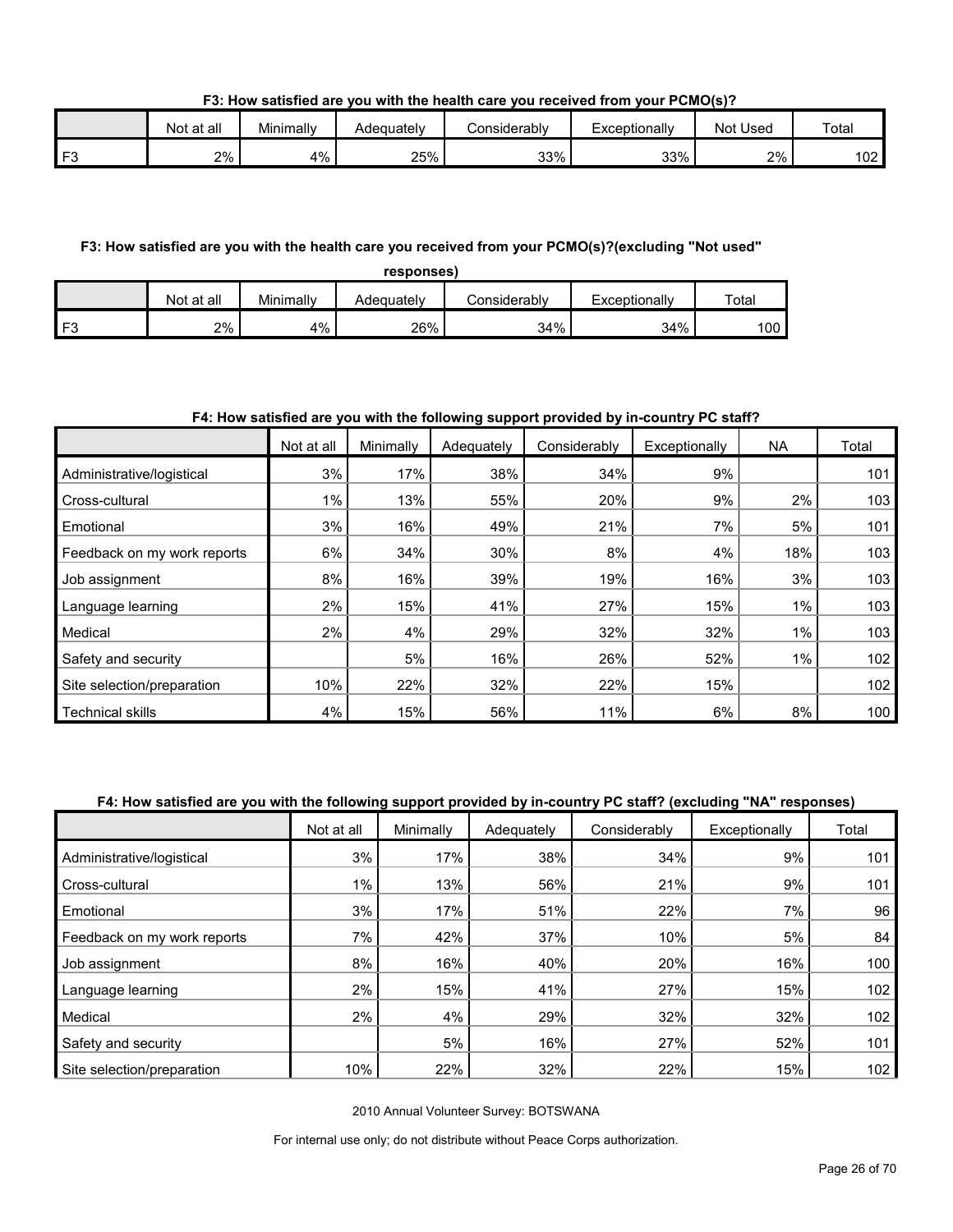|                             | Not at all | Minimally | Adequately | Considerably | Exceptionally | Total |
|-----------------------------|------------|-----------|------------|--------------|---------------|-------|
| Administrative/logistical   | 3%         | 17%       | 38%        | 34%          | 9%            | 101   |
| Cross-cultural              | $1\%$      | 13%       | 56%        | 21%          | 9%            | 101   |
| Emotional                   | 3%         | 17%       | 51%        | 22%          | 7%            | 96    |
| Feedback on my work reports | 7%         | 42%       | 37%        | 10%          | 5%            | 84    |
| Job assignment              | 8%         | 16%       | 40%        | 20%          | 16%           | 100   |
| Language learning           | 2%         | 15%       | 41%        | 27%          | 15%           | 102   |
| Medical                     | 2%         | 4%        | 29%        | 32%          | 32%           | 102   |
| Safety and security         |            | 5%        | 16%        | 27%          | 52%           | 101   |
| Site selection/preparation  | 10%        | 22%       | 32%        | 22%          | 15%           | 102   |
| <b>Technical skills</b>     | 4%         | 16%       | 61%        | 12%          | 7%            | 92    |

**F4: How satisfied are you with the following support provided by in-country PC staff? (excluding "NA" responses)**

**F5: What level of PC support have you received to help cope with stress from issues such as HIV/AIDS, food insecurity, etc. in your community? (Including PCVs w/no need for support)**

|    |            |                 | Adequate | Considerable | Exceptional | NA.<br>I have no |       |
|----|------------|-----------------|----------|--------------|-------------|------------------|-------|
|    | No support | Minimal support | support  | support      | support     | need for support | Total |
| F5 | $1\%$      | 7%              | 28%      | $10\%$       | 5%          | 39%              | 103   |

#### **F5: What level of PC support have you received to help cope with stress from issues such as HIV/AIDS, food insecurity, etc. in your community? (excluding "NA/No need for support" responses)**

|    | <u>UW. III YOUI UUIIIIIUIIIIY : (UAUIUUIIIIY TIVUIIU IIUUU IUI JUDDUIL TUJDUIIJUJ</u> |                 |                  |              |             |       |  |  |
|----|---------------------------------------------------------------------------------------|-----------------|------------------|--------------|-------------|-------|--|--|
|    |                                                                                       |                 |                  | Considerable | Exceptional |       |  |  |
|    | No support                                                                            | Minimal support | Adequate support | support      | support     | Total |  |  |
| F5 | 2%                                                                                    | 29%             | 46%              | 16%          | 8%          | 63    |  |  |

### **F6a: How would you rate your interaction with the Country Director (CD)**

|                          | Inadequate | Adequate | Total |
|--------------------------|------------|----------|-------|
| <b>CD Responsiveness</b> | 4%         | 96%      | 100   |
| CD Informative content   | 1%         | 99%      | 100   |
| CD Comfort level         | 2%         | 98%      | 101   |
| CD Site visits           | 32%        | 68%      | 8     |

2010 Annual Volunteer Survey: BOTSWANA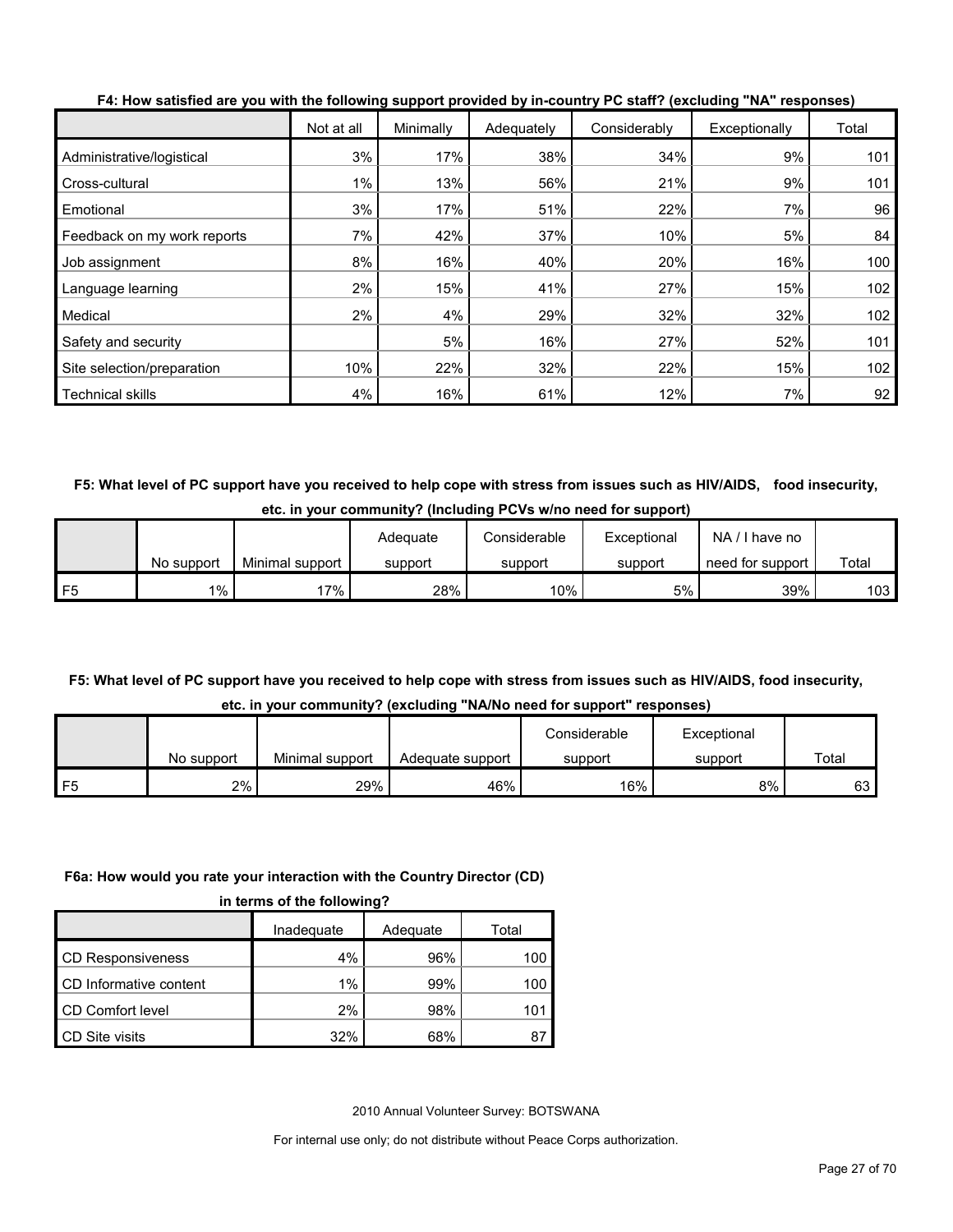|                                | Inadequate | Adequate | Total |
|--------------------------------|------------|----------|-------|
| <b>PTO Responsiveness</b>      | 11%        | 89%      | 92    |
| <b>PTO</b> Informative content | 16%        | 84%      | 91    |
| <b>PTO Comfort level</b>       | 13%        | 88%      | 88    |
| <b>PTO Site visits</b>         | 34%        | 66%      | 80    |

#### **F6b: How would you rate your interaction with the PTO in terms of --?**

#### **F6c: How would you rate your interaction with the APCD/Program Manager in**

**terms of --?**

|                               | Inadequate | Adequate | Total |
|-------------------------------|------------|----------|-------|
| <b>APCD/PM Responsiveness</b> | 32%        | 68%      | 99    |
| APCD/PM Informative content   | 29%        | 71%      | 99    |
| <b>APCD/PM Comfort level</b>  | 31%        | 69%      | 99    |
| <b>APCD/PM Site visits</b>    | 45%        | 55%      | 87    |

#### **F6d: How would you rate your interaction with the PCMO in terms of --?**

|                                 | Inadequate<br>Adequate |     | Total |  |
|---------------------------------|------------------------|-----|-------|--|
| <b>PCMO Responsiveness</b>      | 10%                    | 90% | 101   |  |
| <b>PCMO</b> Informative content | 10%                    | 90% | 100   |  |
| <b>PCMO Comfort level</b>       | 7%                     | 93% | 101   |  |
| <b>PCMO Site visits</b>         | <b>20%</b>             | 80% | 84    |  |

#### **F6e: How would you rate your interaction with the Safety and Security**

**Coordinator (SSC) in terms of --?**

|                           | Inadequate | Adequate | Total |  |
|---------------------------|------------|----------|-------|--|
| <b>SSC Responsiveness</b> | 1%         | 99%      | 100   |  |
| SSC Informative content   | 1%         | 99%      | 98    |  |
| <b>SSC Comfort level</b>  | $0\%$      | 100%     | 99    |  |
| SSC Site visits           | 17%        | 83%      | 88    |  |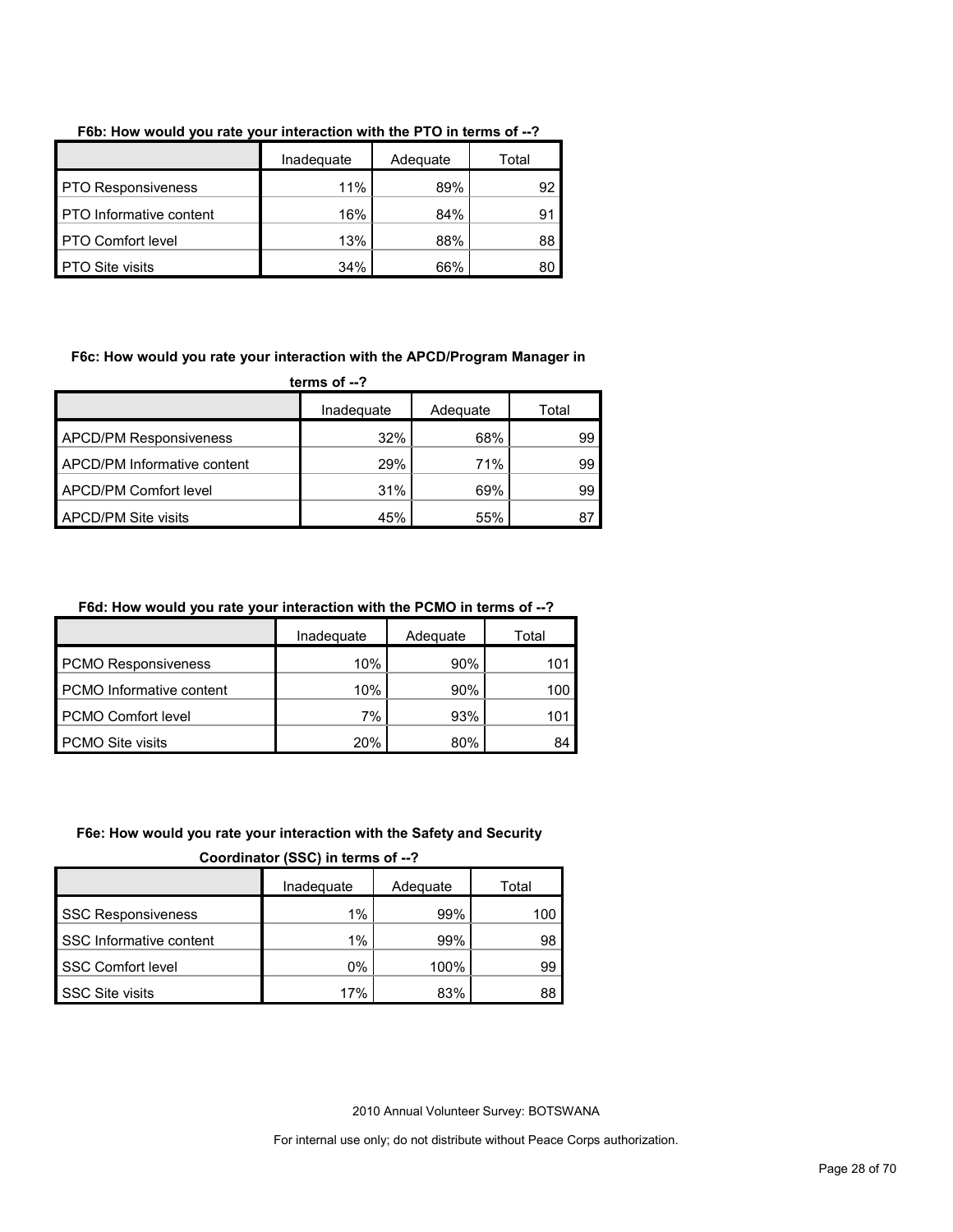#### **F6f: How would you rate your interaction with the Training Manager in terms**

| of $-2$                      |            |          |       |  |
|------------------------------|------------|----------|-------|--|
|                              | Inadequate | Adequate | Total |  |
| <b>TrMngr Responsiveness</b> | 13%        | 87%      | 91    |  |
| TrMngr Informative content   | 20%        | 80%      | 90    |  |
| <b>TrMngr Comfort level</b>  | 13%        | 87%      | 87    |  |
| <b>TrMngr Site visits</b>    | 31%        | 69%      |       |  |

#### **F6g: How would you rate your interaction with administrative staff in terms**

|                             | of --?     |          |       |
|-----------------------------|------------|----------|-------|
|                             | Inadequate | Adequate | Total |
| <b>Admin Responsiveness</b> | 9%         | 91%      | 98    |
| Admin Informative content   | 8%         | 92%      | 95    |
| Admin Comfort level         | 8%         | 92%      | 95    |
| Admin Site visits           | 32%        | 68%      |       |

#### **F7: What is the best method for you to communicate with your Peace**

| <b>Corps office?</b>               |         |        |  |  |  |
|------------------------------------|---------|--------|--|--|--|
|                                    | Percent | Number |  |  |  |
| Cell phone                         | 48%     | 49     |  |  |  |
| Text messaging (SMS)               | 27%     | 28     |  |  |  |
| Email                              | 20%     | 21     |  |  |  |
| Telephone at residence or work     | 2%      | 2      |  |  |  |
| In-person visits                   | 2%      |        |  |  |  |
| Other: Please specify below        | 1%      |        |  |  |  |
| Telephone not at residence or work |         |        |  |  |  |
| Letters/postal service             |         |        |  |  |  |
| Fax                                |         |        |  |  |  |
| Total                              | 100%    | 103    |  |  |  |

#### **F7.OTHER: Description of "other" best method to communicate with post**

|                                                | PERCENT | NUMBER |
|------------------------------------------------|---------|--------|
| Open-ended results. Not responsive to request. |         |        |

2010 Annual Volunteer Survey: BOTSWANA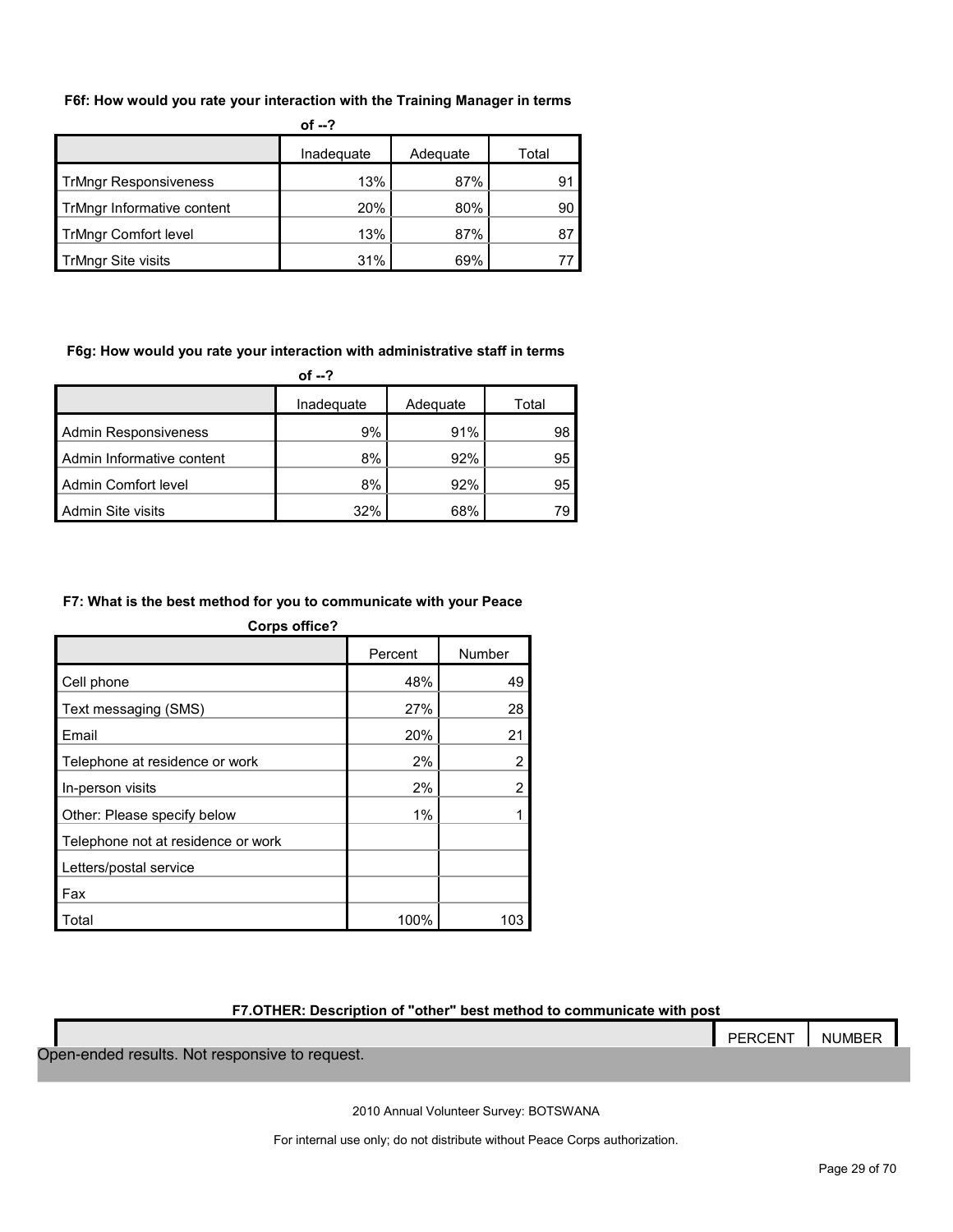Total 100% 103  $\,$  103  $\,$  103  $\,$  103  $\,$  103  $\,$  103  $\,$  103  $\,$  103  $\,$  103  $\,$  103  $\,$  103  $\,$  103  $\,$  103  $\,$  103  $\,$  103  $\,$  103  $\,$  103  $\,$  103  $\,$  103  $\,$  103  $\,$  103  $\,$  103  $\,$  103  $\,$  103

#### **F8: In general, how do you rate the effectiveness of your communication resources for contacting your**

| PC staff in-country?                                                      |    |       |     |     |     |     |  |
|---------------------------------------------------------------------------|----|-------|-----|-----|-----|-----|--|
| Effective<br>Not effective<br>Verv effective<br>Total<br>Poor<br>Adeguate |    |       |     |     |     |     |  |
|                                                                           | 1% | $2\%$ | 22% | 45% | 30% | 103 |  |

### <span id="page-29-0"></span>**G. Your Safety and Security**

This section reports on how safe Volunteers feel. Volunteers' experiences with various types of insensitive remarks or behaviors, harassment or discrimination, and crime are summarized, as well as whether harassment and crime events were reported to Peace Corps.

**G1: How safe do you feel...?**

|                                    | Not at All Safe | Often Unsafe | Adequately Safe | Usually Safe | Very Safe | Total |
|------------------------------------|-----------------|--------------|-----------------|--------------|-----------|-------|
| Where you live                     |                 | 2%           | 10%             | 31%          | 57%       | 102   |
| Where you work                     |                 |              | 3%              | 20%          | 77%       | 102   |
| When you travel in-country         |                 |              | 15%             | 57%          | 28%       | 102   |
| City where main Peace Corps office | $1\%$           | 4%           | 22%             | 47%          | 27%       | 101   |
| is located                         |                 |              |                 |              |           |       |

**G2: Have you encountered insensitive comments or behavior toward you based on your race, ethnicity, age, gender, or sexual orientation from any of the following sources?**

|                         | Yes | No  | <b>NA</b> | Total |
|-------------------------|-----|-----|-----------|-------|
| Host/home stay family   | 10% | 87% | 3%        | 103   |
| Community members       | 54% | 45% | 1%        | 103   |
| <b>Other Volunteers</b> | 5%  | 94% | 1%        | 102   |
| PC in-country staff     | 5%  | 94% | 1%        | 103   |
| Other                   | 9%  | 38% | 53%       |       |

2010 Annual Volunteer Survey: BOTSWANA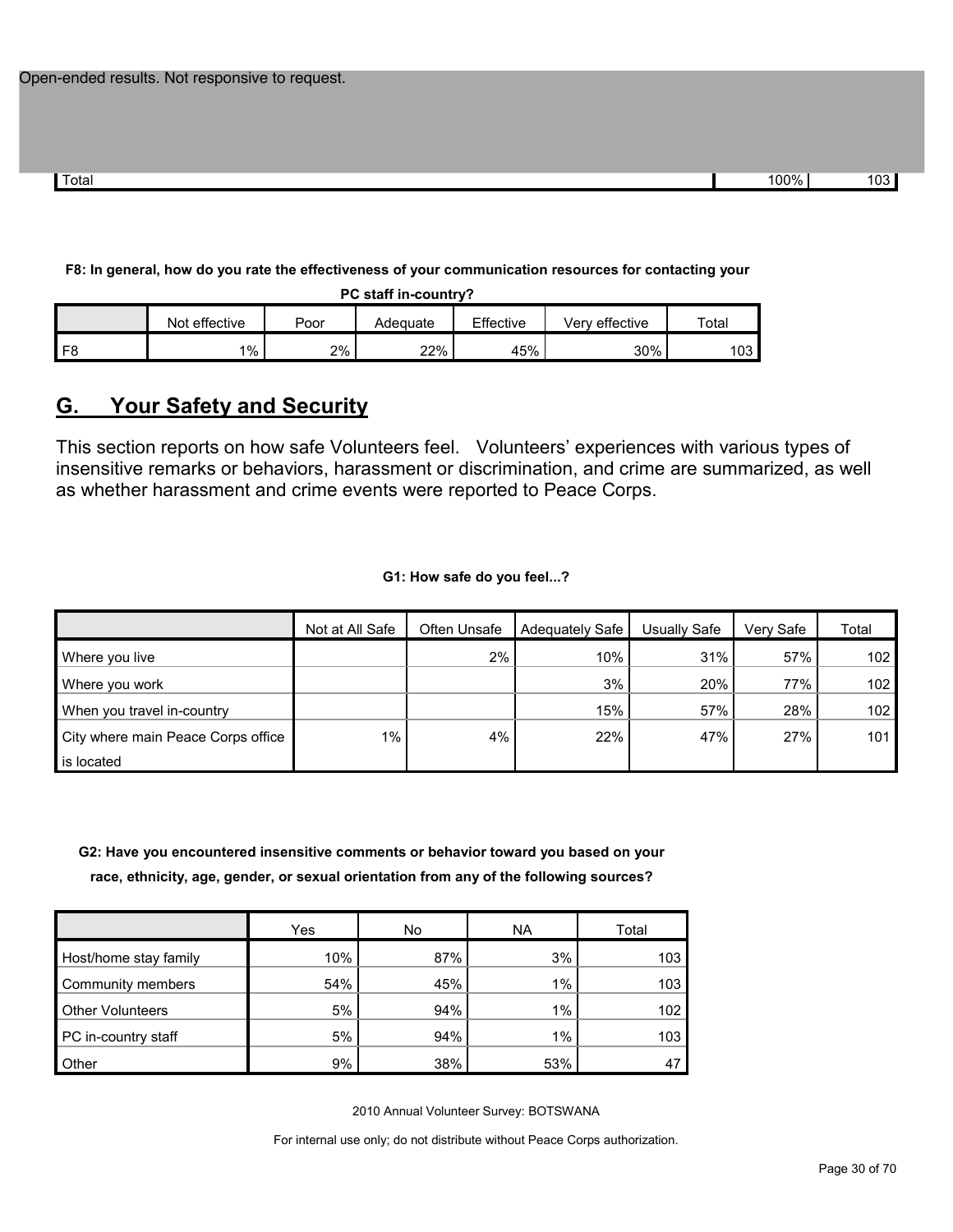**G2: Have you encountered insensitive comments or behavior toward you based on your race, ethnicity, age, gender, or sexual orientation from any of** 

#### **the following sources? (excluding "NA" responses)**

|                         | Yes | No  | Total |
|-------------------------|-----|-----|-------|
| Host/home stay family   | 10% | 90% | 100   |
| Community members       | 55% | 45% | 102   |
| <b>Other Volunteers</b> | 5%  | 95% | 101   |
| PC in-country staff     | 5%  | 95% | 102   |
| <b>Other</b>            | 18% | 82% | 22    |

#### **G2.OTHER: Description of "other" sources of insensitive comments/behavior**

|                                                                                                                 | PERCENT | <b>NUMBER</b> |  |
|-----------------------------------------------------------------------------------------------------------------|---------|---------------|--|
| Open-ended results. Not responsive to request.                                                                  |         |               |  |
|                                                                                                                 |         |               |  |
|                                                                                                                 |         |               |  |
|                                                                                                                 |         |               |  |
|                                                                                                                 |         |               |  |
|                                                                                                                 |         |               |  |
|                                                                                                                 |         |               |  |
|                                                                                                                 |         |               |  |
|                                                                                                                 |         |               |  |
|                                                                                                                 |         |               |  |
|                                                                                                                 |         |               |  |
|                                                                                                                 |         |               |  |
|                                                                                                                 |         |               |  |
|                                                                                                                 |         |               |  |
|                                                                                                                 |         |               |  |
|                                                                                                                 |         |               |  |
|                                                                                                                 |         |               |  |
|                                                                                                                 |         |               |  |
| Total                                                                                                           | 100%    | 103           |  |
| NOTE: See Open-Ended Responses Report for comments Volunteers wrote in response to Question G3 to explain their |         |               |  |

harassment/discrimination answers.

#### **G3: Please indicate the number of times you experienced the following types of discrimination/harassment: PERCENTAGES**

| None | Jnce | .<br>times | .<br>times<br>-י<br>. . | $\Omega$ $\Gamma$ +i.<br>$\overline{\phantom{a}}$<br>times | $26 -$<br>$\cdots$<br>times | $\overline{\phantom{0}}$<br>ota |
|------|------|------------|-------------------------|------------------------------------------------------------|-----------------------------|---------------------------------|
|      |      |            |                         |                                                            |                             |                                 |

2010 Annual Volunteer Survey: BOTSWANA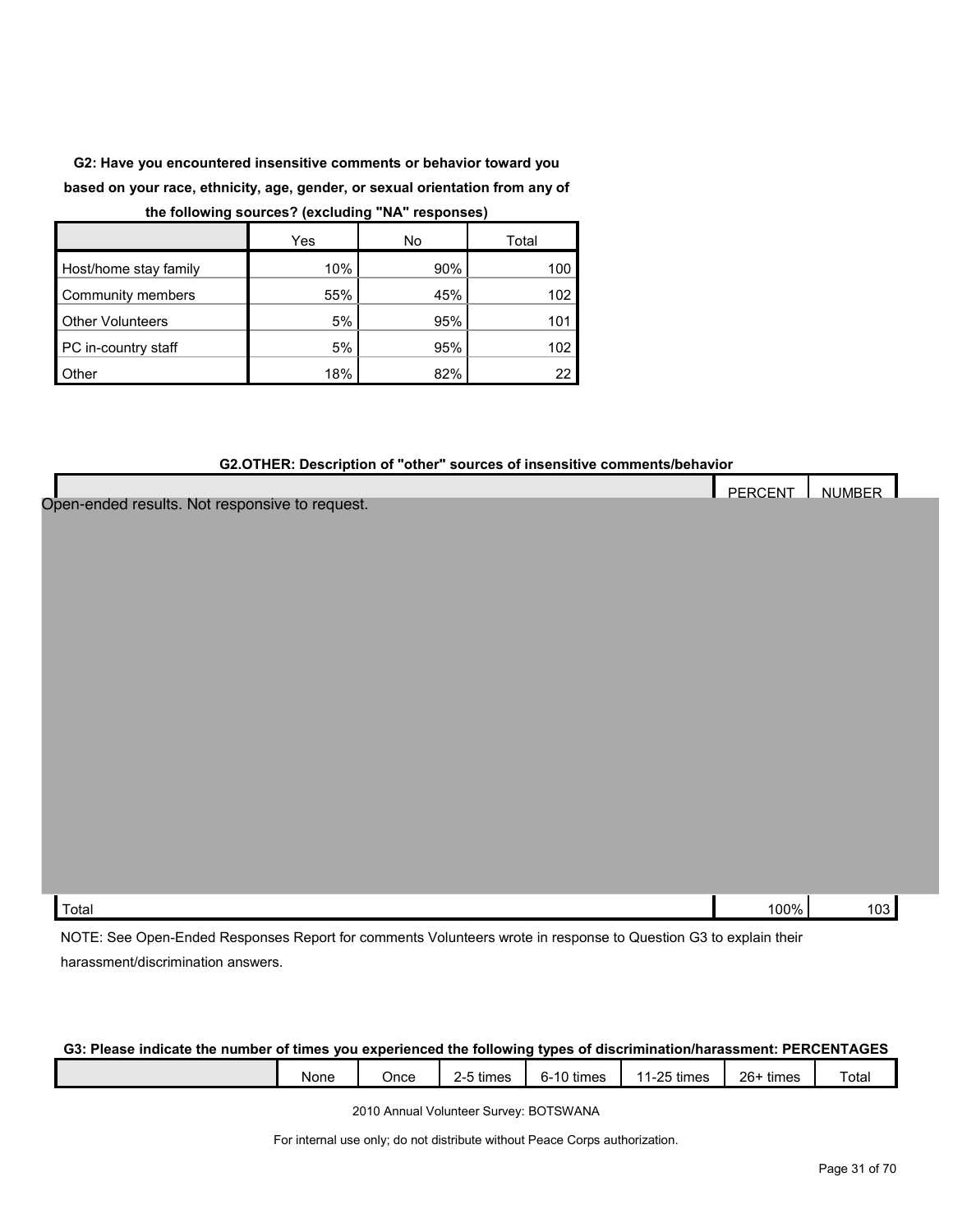| Age H/D                      | 76%  | 2% | 15% | 2%    | 2% | 1%    | 84 |
|------------------------------|------|----|-----|-------|----|-------|----|
| Anti-American H/D            | 75%  | 9% | 13% | 2%    |    | $1\%$ | 87 |
| Disability H/D               | 100% |    |     |       |    |       | 83 |
| Gender H/D                   | 78%  | 3% | 14% | 3%    | 3% | $1\%$ | 80 |
| Racial/color H/D             | 66%  | 4% | 13% | 6%    | 4% | 7%    | 82 |
| Religious H/D                | 93%  | 4% | 4%  |       |    |       | 82 |
| Sexual orientation H/D       | 98%  |    |     | $1\%$ | 1% |       | 82 |
| Sexual harassment (physical) | 87%  | 8% | 5%  |       |    |       | 86 |
| Sexual harassment (verbal)   | 59%  | 3% | 17% | 3%    | 7% | 9%    | 86 |

#### **G3: Please indicate the number of times you experienced the following types of discrimination/harassment: NUMBERS**

|                              | None            | Once | 2-5 times | 6-10 times | 11-25 times | 26+ times | Total |
|------------------------------|-----------------|------|-----------|------------|-------------|-----------|-------|
| Age H/D                      | 64              |      | 13        |            |             |           | 84    |
| Anti-American H/D            | 65              | 8    | 11        |            |             |           | 87    |
| Disability H/D               | 83              |      |           |            |             |           | 83    |
| Gender H/D                   | 62 <sub>1</sub> |      | 11        |            |             |           | 80    |
| Racial/color H/D             | 54              |      | 11        | 5          | 3           | 6         | 82    |
| Religious H/D                | 76              | 3    | 3         |            |             |           | 82    |
| Sexual orientation H/D       | 80              |      |           |            |             |           | 82    |
| Sexual harassment (physical) | 75              |      |           |            |             |           | 86    |
| Sexual harassment (verbal)   | 51              |      | 15        |            | 6           | 8         | 86    |

#### **G3: Volunteers experiencing AGE discrimination/harassment: Events by Number of Reports to PC**

|         |             |       | Reported Age H/D |           |            |             |           |                |  |  |
|---------|-------------|-------|------------------|-----------|------------|-------------|-----------|----------------|--|--|
|         |             | Never | Once             | 2-5 times | 6-10 times | 11-25 times | 26+ times | Total          |  |  |
| Age H/D | Once        |       |                  |           |            |             |           | 2              |  |  |
|         | 2-5 times   |       |                  |           |            |             |           | 11             |  |  |
|         | 6-10 times  |       |                  |           |            |             |           | $\overline{2}$ |  |  |
|         | 11-25 times | ◠     |                  |           |            |             |           | $\overline{2}$ |  |  |
|         | 26+ times   |       |                  |           |            |             |           |                |  |  |
|         | Total       | 17    |                  |           |            |             |           | 18             |  |  |

NOTE: Some PCVs provided the number of events without answering how many times they reported the event/s.

2010 Annual Volunteer Survey: BOTSWANA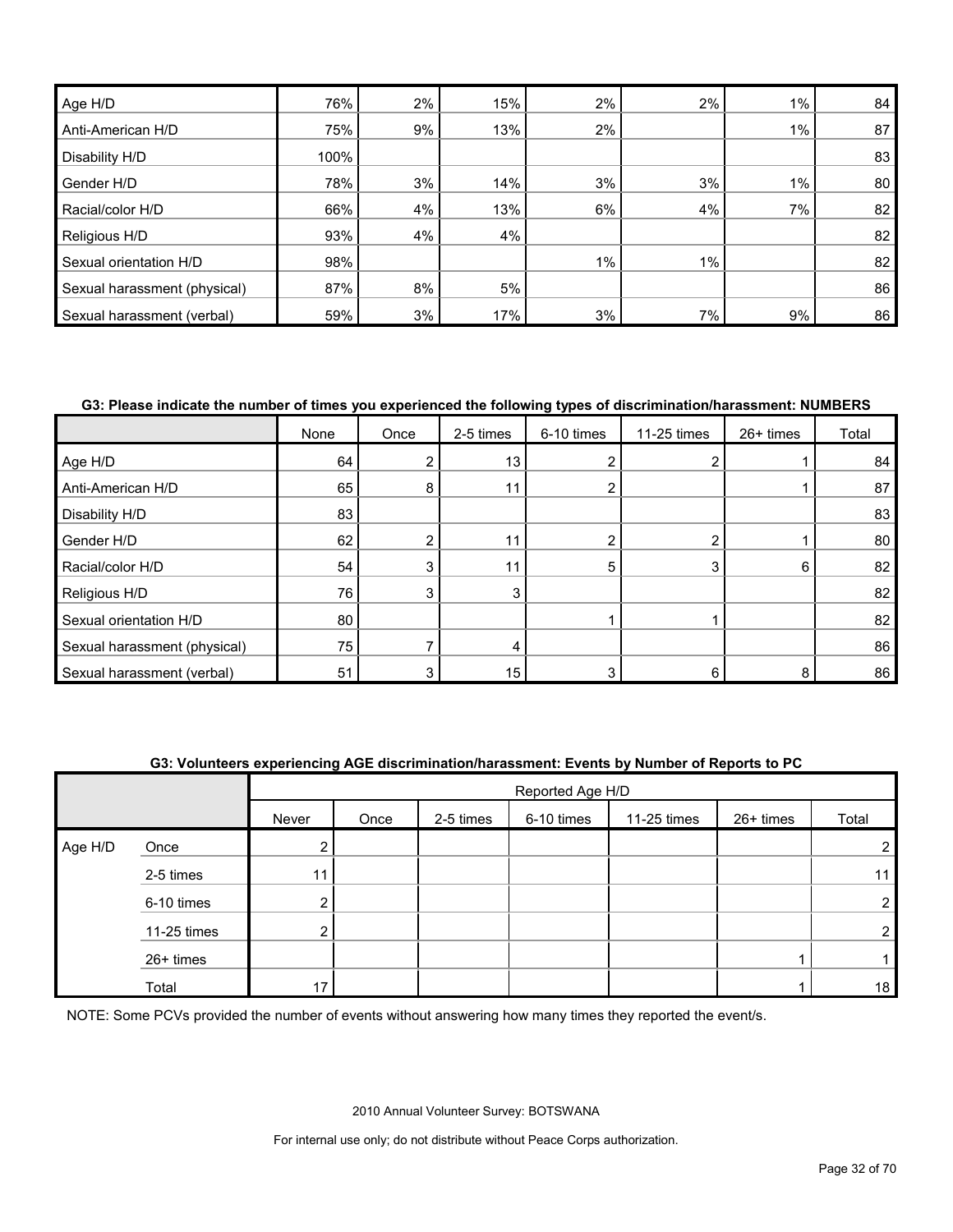#### **G3: Volunteers experiencing AGE discrimination/harassment: Events by Person Responsible**

|         |                   | Stranger    | Someone you<br>know | Counterpart,<br>supervisor,<br>co-worker | Peace Corps<br>Volunteer | Peace Corps staff |
|---------|-------------------|-------------|---------------------|------------------------------------------|--------------------------|-------------------|
|         |                   | Responsible | Responsible         | Responsible                              | Responsible              | Responsible       |
| Age H/D | Once              |             |                     |                                          |                          |                   |
|         | 2-5 times         | 3           | 3                   |                                          |                          |                   |
|         | 6-10 times        |             |                     |                                          |                          |                   |
|         | 11-25 times       |             |                     |                                          |                          |                   |
|         | 26+ times         |             |                     |                                          |                          |                   |
|         | <b>Total PCVs</b> | 3           |                     |                                          |                          |                   |

NOTE: Some PCVs provided the number of events without answering who was responsible.

#### **G3: Volunteers experiencing AGE discrimination/harassment:**

|         |                   | Host country family<br>member | Other       |
|---------|-------------------|-------------------------------|-------------|
|         |                   | Responsible                   | Responsible |
| Age H/D | Once              |                               |             |
|         | 2-5 times         |                               |             |
|         | 6-10 times        |                               |             |
|         | 11-25 times       |                               |             |
|         | $26+$ times       |                               |             |
|         | <b>Total PCVs</b> |                               |             |

#### **Events by Person Responsible**

NOTE: Some PCVs provided the number of events without answering who was responsible.

#### **G3: Volunteers experiencing ANTI-AMERICAN discrimination/harassment: Events by Number of Reports to PC**

|                   |             |       | Reported Anti-American H/D |           |            |             |             |                 |  |  |
|-------------------|-------------|-------|----------------------------|-----------|------------|-------------|-------------|-----------------|--|--|
|                   |             | Never | Once                       | 2-5 times | 6-10 times | 11-25 times | $26+$ times | Total           |  |  |
| Anti-American H/D | Once        | 8     |                            |           |            |             |             | 8               |  |  |
|                   | 2-5 times   | 10    |                            |           |            |             |             | 10 <sup>1</sup> |  |  |
|                   | 6-10 times  | ◠     |                            |           |            |             |             | $\overline{2}$  |  |  |
|                   | 11-25 times |       |                            |           |            |             |             |                 |  |  |
|                   | 26+ times   |       |                            |           |            |             |             |                 |  |  |

2010 Annual Volunteer Survey: BOTSWANA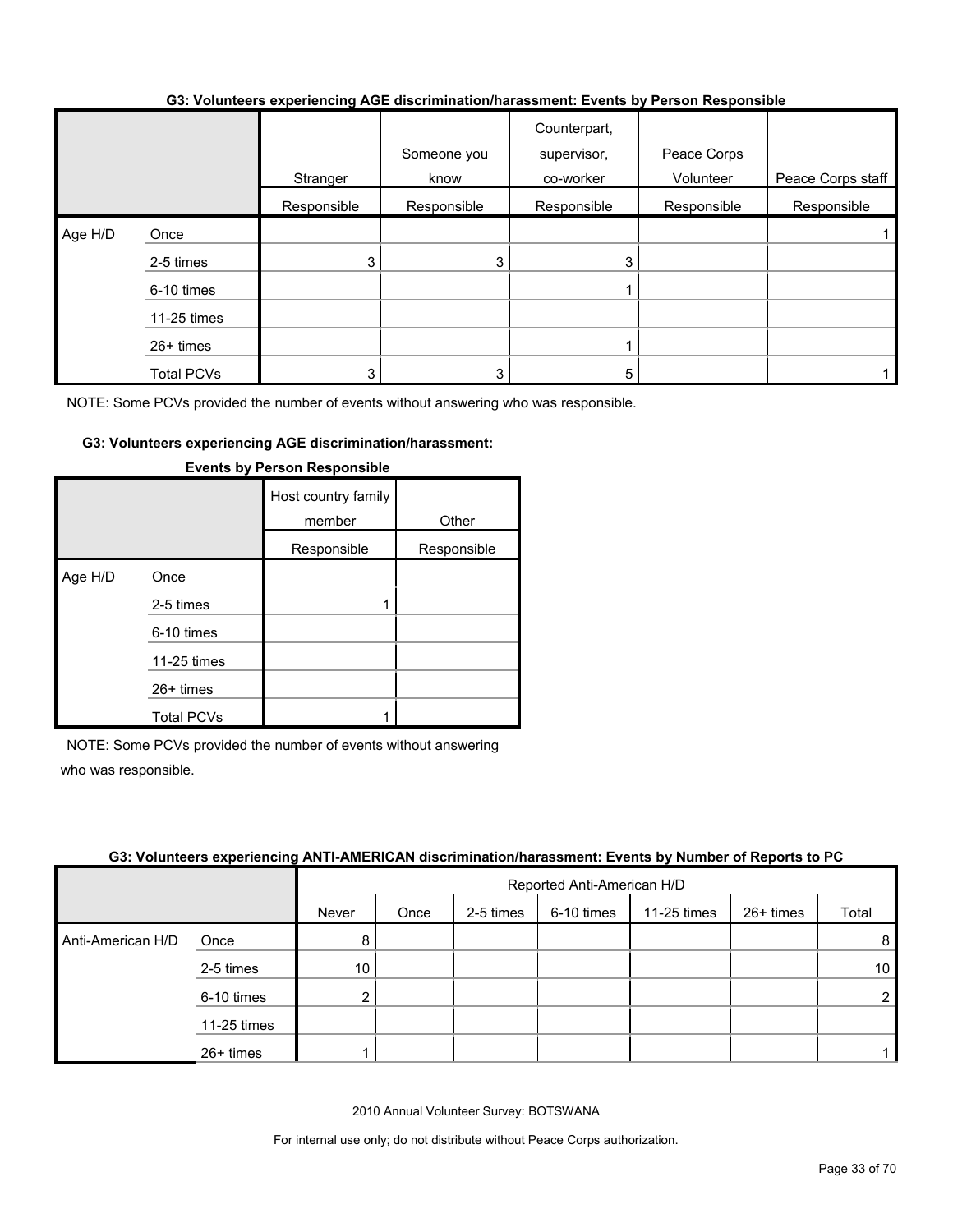| - | ™otai<br>. | . .<br>- |  |  |  |
|---|------------|----------|--|--|--|
|   |            |          |  |  |  |

NOTE: Some PCVs provided the number of events without answering how many times they reported the event/s.

#### **G3: Volunteers experiencing ANTI-AMERICAN discrimination/harassment: Events by Person Responsible**

|                   |                   | Stranger    | Someone you<br>know | Counterpart,<br>supervisor,<br>co-worker | Peace Corps<br>Volunteer | Peace Corps<br>staff |
|-------------------|-------------------|-------------|---------------------|------------------------------------------|--------------------------|----------------------|
|                   |                   | Responsible | Responsible         | Responsible                              | Responsible              | Responsible          |
| Anti-American H/D | Once              | 3           |                     |                                          |                          |                      |
|                   | 2-5 times         | 3           | $\overline{2}$      | 2                                        |                          |                      |
|                   | 6-10 times        |             |                     |                                          |                          |                      |
|                   | 11-25 times       |             |                     |                                          |                          |                      |
|                   | 26+ times         |             |                     |                                          |                          |                      |
|                   | <b>Total PCVs</b> | 6           | ⌒                   | ◠                                        |                          |                      |

NOTE: Some PCVs provided the number of events without answering who was responsible.

#### **G3: Volunteers experiencing ANTI-AMERICAN discrimination/harassment:**

**Events by Person Responsible**

|                   |                   | Host country family<br>member | Other       |
|-------------------|-------------------|-------------------------------|-------------|
|                   |                   | Responsible                   | Responsible |
| Anti-American H/D | Once              |                               |             |
|                   | 2-5 times         |                               |             |
|                   | 6-10 times        |                               |             |
|                   | 11-25 times       |                               |             |
|                   | $26+$ times       |                               |             |
|                   | <b>Total PCVs</b> |                               |             |

NOTE: Some PCVs provided the number of events without answering who was responsible.

#### **G3: Volunteers experiencing DISABILITY discrimination/harassment: Events by Number of Reports to PC**

|                |      |       | Reported Disability H/D |           |            |             |           |       |  |
|----------------|------|-------|-------------------------|-----------|------------|-------------|-----------|-------|--|
|                |      | Never | Once                    | 2-5 times | 6-10 times | 11-25 times | 26+ times | Total |  |
| Disability H/D | Once |       |                         |           |            |             |           |       |  |

2010 Annual Volunteer Survey: BOTSWANA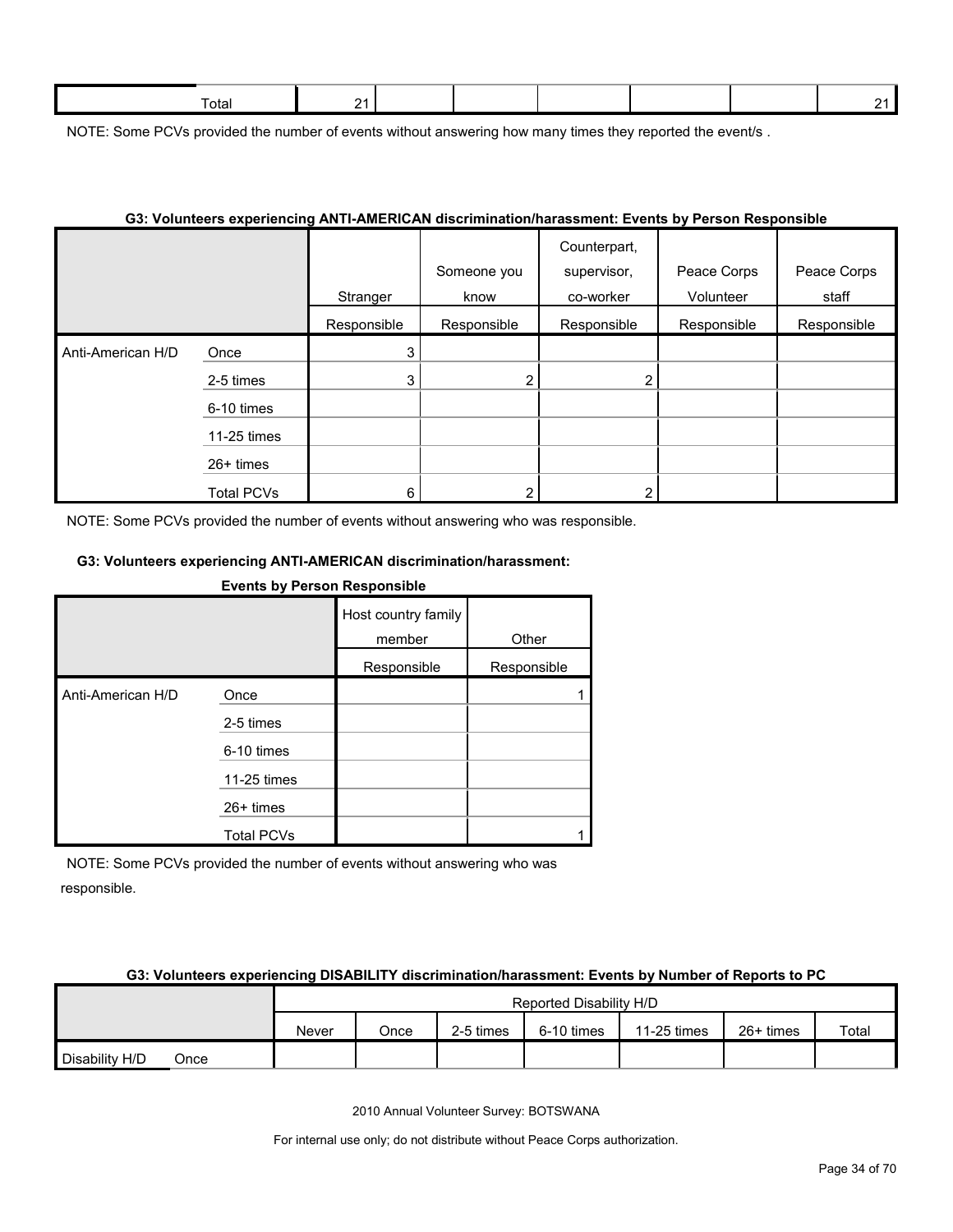|  | 2-5 times   |  |  |  |  |
|--|-------------|--|--|--|--|
|  | 6-10 times  |  |  |  |  |
|  | 11-25 times |  |  |  |  |
|  | 26+ times   |  |  |  |  |
|  | Total       |  |  |  |  |

NOTE: Some PCVs provided the number of events without answering how many times they reported the event/s.

#### **G3: Volunteers experiencing DISABILITY discrimination/harassment: Events by Person Responsible**

|                |                   | Stranger    | Someone you<br>know | Counterpart,<br>supervisor,<br>co-worker | Peace Corps<br>Volunteer | Peace Corps staff |
|----------------|-------------------|-------------|---------------------|------------------------------------------|--------------------------|-------------------|
|                |                   | Responsible | Responsible         | Responsible                              | Responsible              | Responsible       |
| Disability H/D | Once              |             |                     |                                          |                          |                   |
|                | 2-5 times         |             |                     |                                          |                          |                   |
|                | 6-10 times        |             |                     |                                          |                          |                   |
|                | 11-25 times       |             |                     |                                          |                          |                   |
|                | $26+$ times       |             |                     |                                          |                          |                   |
|                | <b>Total PCVs</b> |             |                     |                                          |                          |                   |

NOTE: Some PCVs provided the number of events without answering who was responsible.

#### **G3: Volunteers experiencing DISABILITY discrimination/harassment:**

#### **Events by Person Responsible**

|                |                   | Host country family<br>member | Other       |
|----------------|-------------------|-------------------------------|-------------|
|                |                   | Responsible                   | Responsible |
| Disability H/D | Once              |                               |             |
|                | 2-5 times         |                               |             |
|                | 6-10 times        |                               |             |
|                | 11-25 times       |                               |             |
|                | $26+$ times       |                               |             |
|                | <b>Total PCVs</b> |                               |             |

NOTE: Some PCVs provided the number of events without answering who was responsible.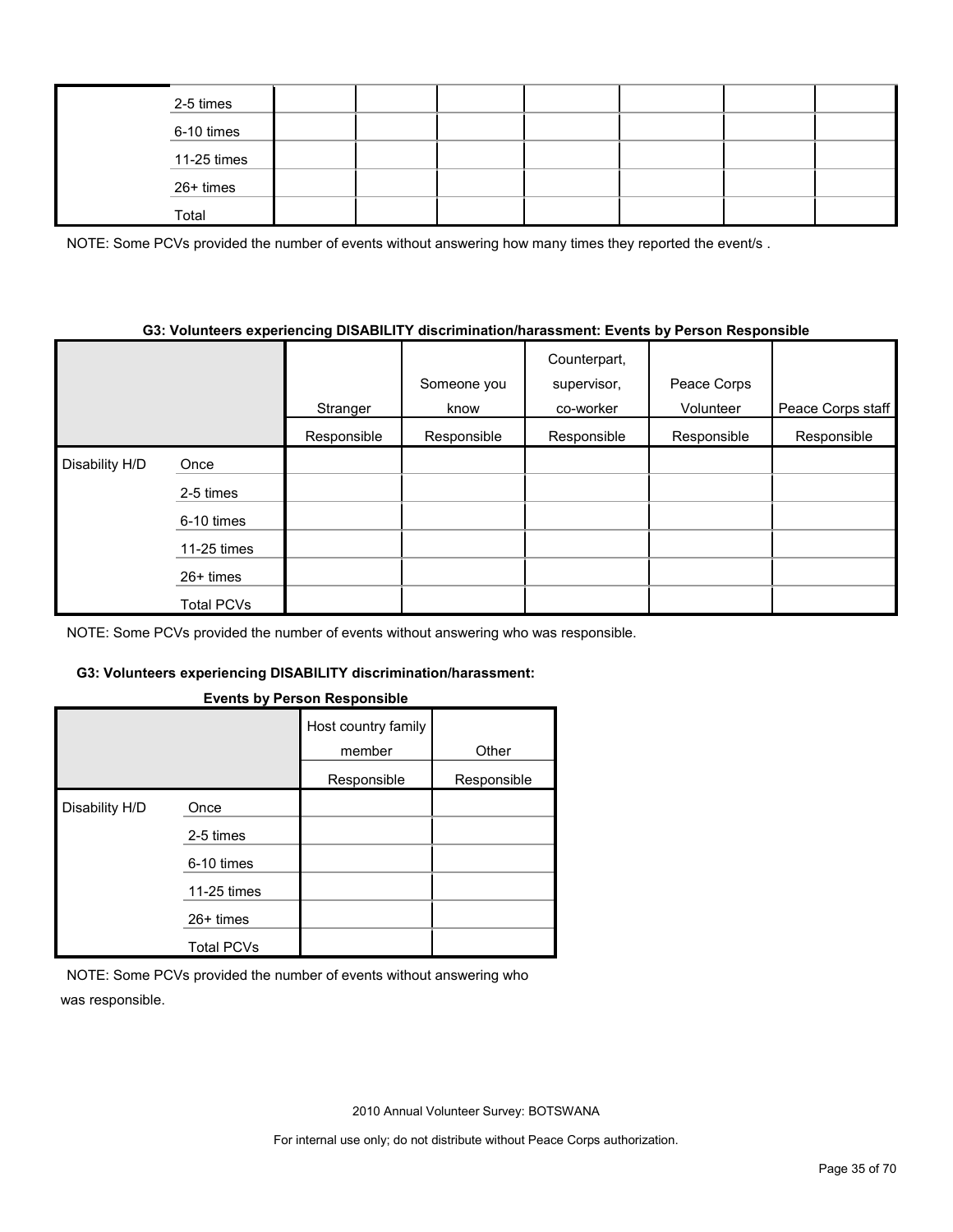|            |             |                 | Reported Gender H/D |           |            |             |           |       |  |  |
|------------|-------------|-----------------|---------------------|-----------|------------|-------------|-----------|-------|--|--|
|            |             | Never           | Once                | 2-5 times | 6-10 times | 11-25 times | 26+ times | Total |  |  |
| Gender H/D | Once        |                 |                     |           |            |             |           |       |  |  |
|            | 2-5 times   | 10 <sup>°</sup> |                     |           |            |             |           | 11    |  |  |
|            | 6-10 times  |                 |                     |           |            |             |           |       |  |  |
|            | 11-25 times |                 |                     |           |            |             |           | ⌒     |  |  |
|            | 26+ times   |                 |                     |           |            |             |           |       |  |  |
|            | Total       | 16              |                     |           |            |             |           | 17    |  |  |

#### **G3: Volunteers experiencing GENDER discrimination/harassment: Events by Number of Reports to PC**

NOTE: Some PCVs provided the number of events without answering how many times they reported the event/s.

#### **G3: Volunteers experiencing GENDER discrimination/harassment: Events by Person Responsible**

|            |                   |             | Someone you | Counterpart,<br>supervisor, | Peace Corps |                   |
|------------|-------------------|-------------|-------------|-----------------------------|-------------|-------------------|
|            |                   | Stranger    | know        | co-worker                   | Volunteer   | Peace Corps staff |
|            |                   | Responsible | Responsible | Responsible                 | Responsible | Responsible       |
| Gender H/D | Once              |             |             |                             |             |                   |
|            | 2-5 times         |             | 2           | ົ                           |             |                   |
|            | 6-10 times        |             |             |                             |             |                   |
|            | 11-25 times       |             |             |                             |             |                   |
|            | $26+$ times       |             |             |                             |             |                   |
|            | <b>Total PCVs</b> |             |             |                             |             |                   |

NOTE: Some PCVs provided the number of events without answering who was responsible.

#### **G3: Volunteers experiencing GENDER discrimination/harassment:**

#### **Events by Person Responsible**

|            |                   | Host country family<br>member | Other       |
|------------|-------------------|-------------------------------|-------------|
|            |                   | Responsible                   | Responsible |
| Gender H/D | Once              |                               |             |
|            | 2-5 times         |                               |             |
|            | 6-10 times        |                               |             |
|            | 11-25 times       |                               |             |
|            | $26+$ times       |                               |             |
|            | <b>Total PCVs</b> |                               |             |

2010 Annual Volunteer Survey: BOTSWANA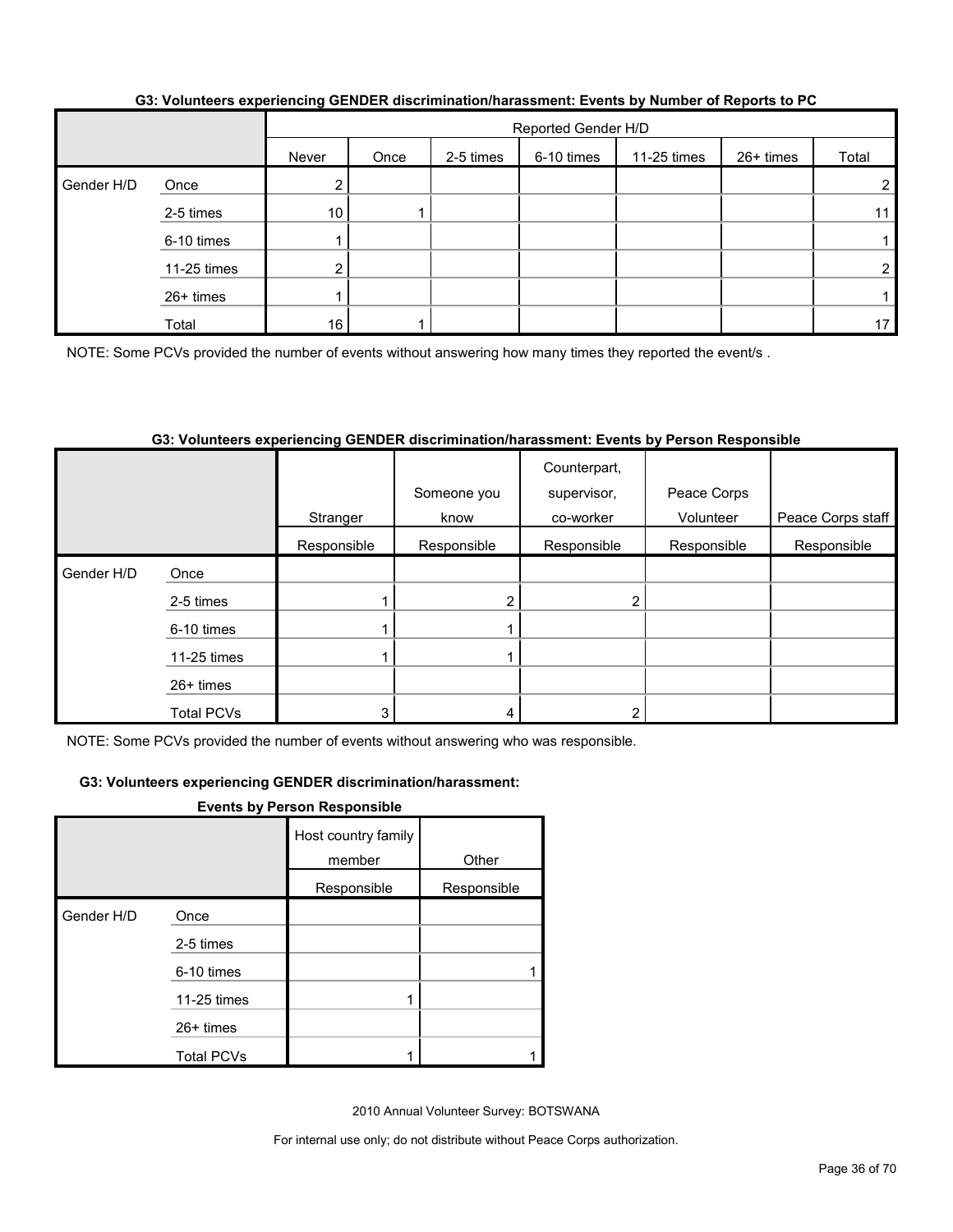#### **G3: Volunteers experiencing GENDER discrimination/harassment:**

|            |                   | Host country family<br>member | Other       |
|------------|-------------------|-------------------------------|-------------|
|            |                   | Responsible                   | Responsible |
| Gender H/D | Once              |                               |             |
|            | 2-5 times         |                               |             |
|            | 6-10 times        |                               |             |
|            | 11-25 times       |                               |             |
|            | 26+ times         |                               |             |
|            | <b>Total PCVs</b> |                               |             |

#### **Events by Person Responsible**

NOTE: Some PCVs provided the number of events without answering who was responsible.

#### **G3: Volunteers experiencing RACIAL/COLOR discrimination/harassment: Events by Number of Reports to PC**

|                  |             |       | Reported Racial/color H/D |           |            |             |           |       |
|------------------|-------------|-------|---------------------------|-----------|------------|-------------|-----------|-------|
|                  |             | Never | Once                      | 2-5 times | 6-10 times | 11-25 times | 26+ times | Total |
| Racial/color H/D | Once        | 3     |                           |           |            |             |           | 3     |
|                  | 2-5 times   | 9     |                           |           |            |             |           |       |
|                  | 6-10 times  | 3     |                           |           |            |             |           | 3     |
|                  | 11-25 times | 3     |                           |           |            |             |           | 3     |
|                  | 26+ times   | 3     |                           |           |            |             |           | 6     |
|                  | Total       | 21    |                           |           |            |             |           | 26    |

NOTE: Some PCVs provided the number of events without answering how many times they reported the event/s .

#### **G3: Volunteers experiencing RACIAL/COLOR discrimination/harassment: Events by Person Responsible**

|                  |             |             | Someone you | Counterpart,<br>supervisor, | Peace Corps | Peace Corps |
|------------------|-------------|-------------|-------------|-----------------------------|-------------|-------------|
|                  |             | Stranger    | know        | co-worker                   | Volunteer   | staff       |
|                  |             | Responsible | Responsible | Responsible                 | Responsible | Responsible |
| Racial/color H/D | Once        |             |             |                             |             |             |
|                  | 2-5 times   |             |             |                             |             |             |
|                  | 6-10 times  |             |             |                             |             |             |
|                  | 11-25 times |             |             |                             |             |             |

2010 Annual Volunteer Survey: BOTSWANA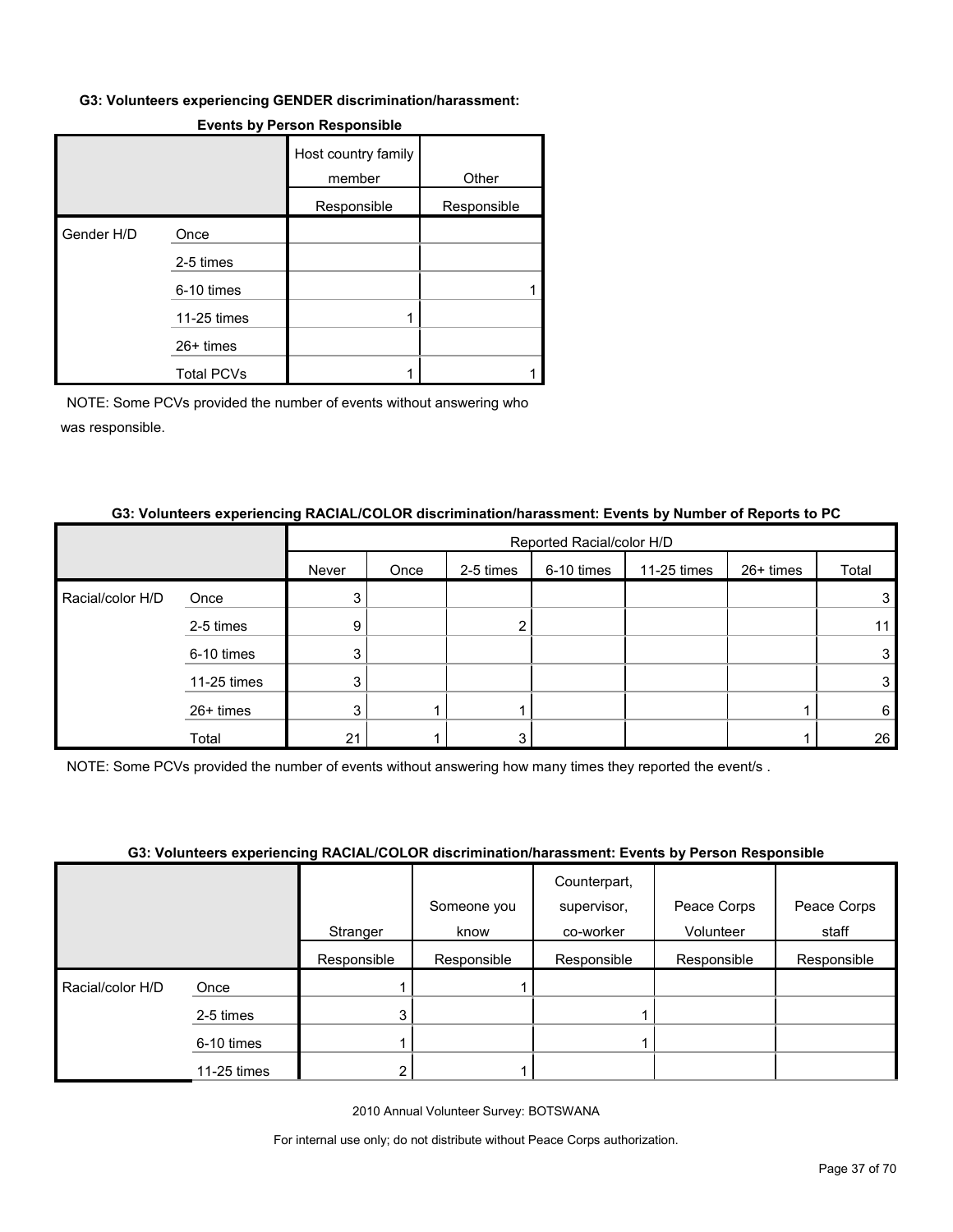| 26+ times  |  |  |  |
|------------|--|--|--|
| Total PCVs |  |  |  |

#### **G3: Volunteers experiencing RACIAL/COLOR discrimination/harassment:**

#### **Events by Person Responsible**

|                  |                   | Host country family<br>member | Other       |
|------------------|-------------------|-------------------------------|-------------|
|                  |                   | Responsible                   | Responsible |
| Racial/color H/D | Once              |                               |             |
|                  | 2-5 times         |                               |             |
|                  | 6-10 times        |                               |             |
|                  | 11-25 times       |                               |             |
|                  | $26+$ times       |                               |             |
|                  | <b>Total PCVs</b> |                               |             |

NOTE: Some PCVs provided the number of events without answering who was responsible.

|               |             |       | Reported Religious H/D |           |            |             |           |                |  |
|---------------|-------------|-------|------------------------|-----------|------------|-------------|-----------|----------------|--|
|               |             | Never | Once                   | 2-5 times | 6-10 times | 11-25 times | 26+ times | Total          |  |
| Religious H/D | Once        | ົ     |                        |           |            |             |           | $\overline{2}$ |  |
|               | 2-5 times   | 2     |                        |           |            |             |           | $\mathbf{3}$   |  |
|               | 6-10 times  |       |                        |           |            |             |           |                |  |
|               | 11-25 times |       |                        |           |            |             |           |                |  |
|               | 26+ times   |       |                        |           |            |             |           |                |  |
|               | Total       |       |                        |           |            |             |           | 5              |  |

#### **G3: Volunteers experiencing RELIGIOUS discrimination/harassment: Events by Number of Reports to PC**

NOTE: Some PCVs provided the number of events without answering how many times they reported the event/s.

#### **G3: Volunteers experiencing RELIGIOUS discrimination/harassment: Events by Person Responsible**

|             |             | Counterpart, |             |                   |
|-------------|-------------|--------------|-------------|-------------------|
|             | Someone you | supervisor,  | Peace Corps |                   |
| Stranger    | know        | co-worker    | Volunteer   | Peace Corps staff |
| Responsible | Responsible | Responsible  | Responsible | Responsible       |

2010 Annual Volunteer Survey: BOTSWANA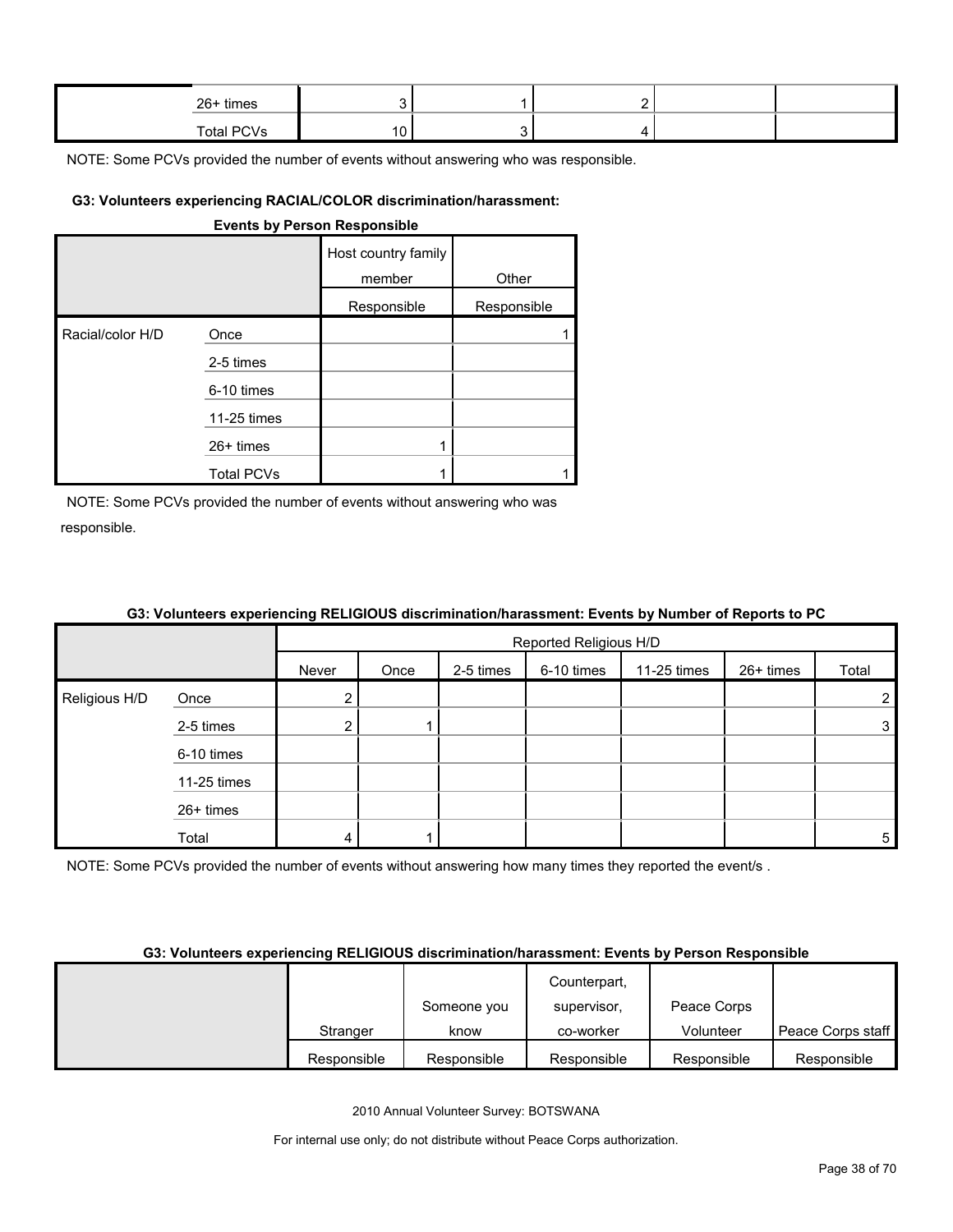| Religious H/D | Once              |  |  |  |
|---------------|-------------------|--|--|--|
|               | 2-5 times         |  |  |  |
|               | 6-10 times        |  |  |  |
|               | 11-25 times       |  |  |  |
|               | 26+ times         |  |  |  |
|               | <b>Total PCVs</b> |  |  |  |

#### **G3: Volunteers experiencing RELIGIOUS discrimination/harassment:**

#### **Events by Person Responsible**

|               |                   | Host country family<br>member | Other       |
|---------------|-------------------|-------------------------------|-------------|
|               |                   | Responsible                   | Responsible |
| Religious H/D | Once              |                               |             |
|               | 2-5 times         |                               |             |
|               | 6-10 times        |                               |             |
|               | 11-25 times       |                               |             |
|               | $26+$ times       |                               |             |
|               | <b>Total PCVs</b> |                               |             |

NOTE: Some PCVs provided the number of events without answering who

was responsible.

#### **G3: Volunteers experiencing SEXUAL ORIENTATION discrimination/harassment: Events by Number of Reports to PC**

|                        |             | Reported Sexual orientation H/D |      |           |            |             |
|------------------------|-------------|---------------------------------|------|-----------|------------|-------------|
|                        |             | Never                           | Once | 2-5 times | 6-10 times | 11-25 times |
| Sexual orientation H/D | Once        |                                 |      |           |            |             |
|                        | 2-5 times   |                                 |      |           |            |             |
|                        | 6-10 times  |                                 |      |           |            |             |
|                        | 11-25 times |                                 |      |           |            |             |
|                        | 26+ times   |                                 |      |           |            |             |
|                        | Total       |                                 |      |           |            |             |

NOTE: Some PCVs provided the number of events without answering how many times they reported the event/s.

#### **G3: Volunteers experiencing SEXUAL ORIENTATION discrimination/harassment:**

#### **Events by Number of Reports to PC**

Reported Sexual orientation H/D

2010 Annual Volunteer Survey: BOTSWANA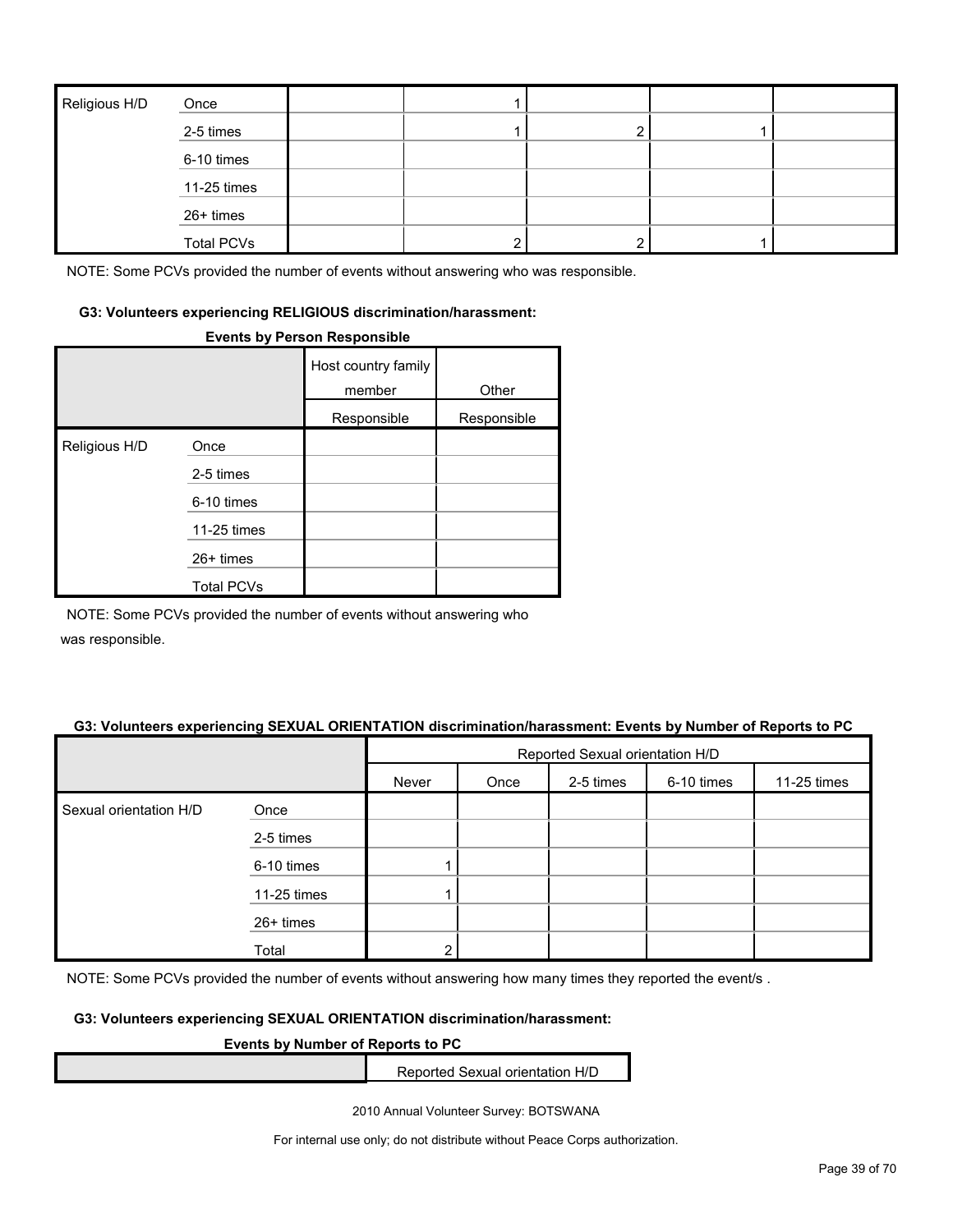|                        |             | $26+$ times | Total |
|------------------------|-------------|-------------|-------|
| Sexual orientation H/D | Once        |             |       |
|                        | 2-5 times   |             |       |
|                        | 6-10 times  |             |       |
|                        | 11-25 times |             |       |
|                        | 26+ times   |             |       |
|                        | Total       |             |       |

NOTE: Some PCVs provided the number of events without answering how many times they reported the event/s .

#### **G3: Volunteers experiencing SEXUAL ORIENTATION discrimination/harassment: Events by Person Responsible**

|                        |                   |             |             | Counterpart, |             |             |
|------------------------|-------------------|-------------|-------------|--------------|-------------|-------------|
|                        |                   |             | Someone you | supervisor,  | Peace Corps | Peace Corps |
|                        |                   | Stranger    | know        | co-worker    | Volunteer   | staff       |
|                        |                   | Responsible | Responsible | Responsible  | Responsible | Responsible |
| Sexual orientation H/D | Once              |             |             |              |             |             |
|                        | 2-5 times         |             |             |              |             |             |
|                        | 6-10 times        |             |             |              |             |             |
|                        | 11-25 times       |             |             |              |             |             |
|                        | $26+$ times       |             |             |              |             |             |
|                        | <b>Total PCVs</b> |             |             |              |             |             |

NOTE: Some PCVs provided the number of events without answering who was responsible.

#### **G3: Volunteers experiencing SEXUAL ORIENTATION discrimination/harassment:**

#### **Events by Person Responsible**

|                        |                   | Host country family |             |
|------------------------|-------------------|---------------------|-------------|
|                        |                   | member              | Other       |
|                        |                   | Responsible         | Responsible |
| Sexual orientation H/D | Once              |                     |             |
|                        | 2-5 times         |                     |             |
|                        | 6-10 times        |                     |             |
|                        | 11-25 times       |                     |             |
|                        | $26+$ times       |                     |             |
|                        | <b>Total PCVs</b> |                     |             |

NOTE: Some PCVs provided the number of events without answering who was responsible.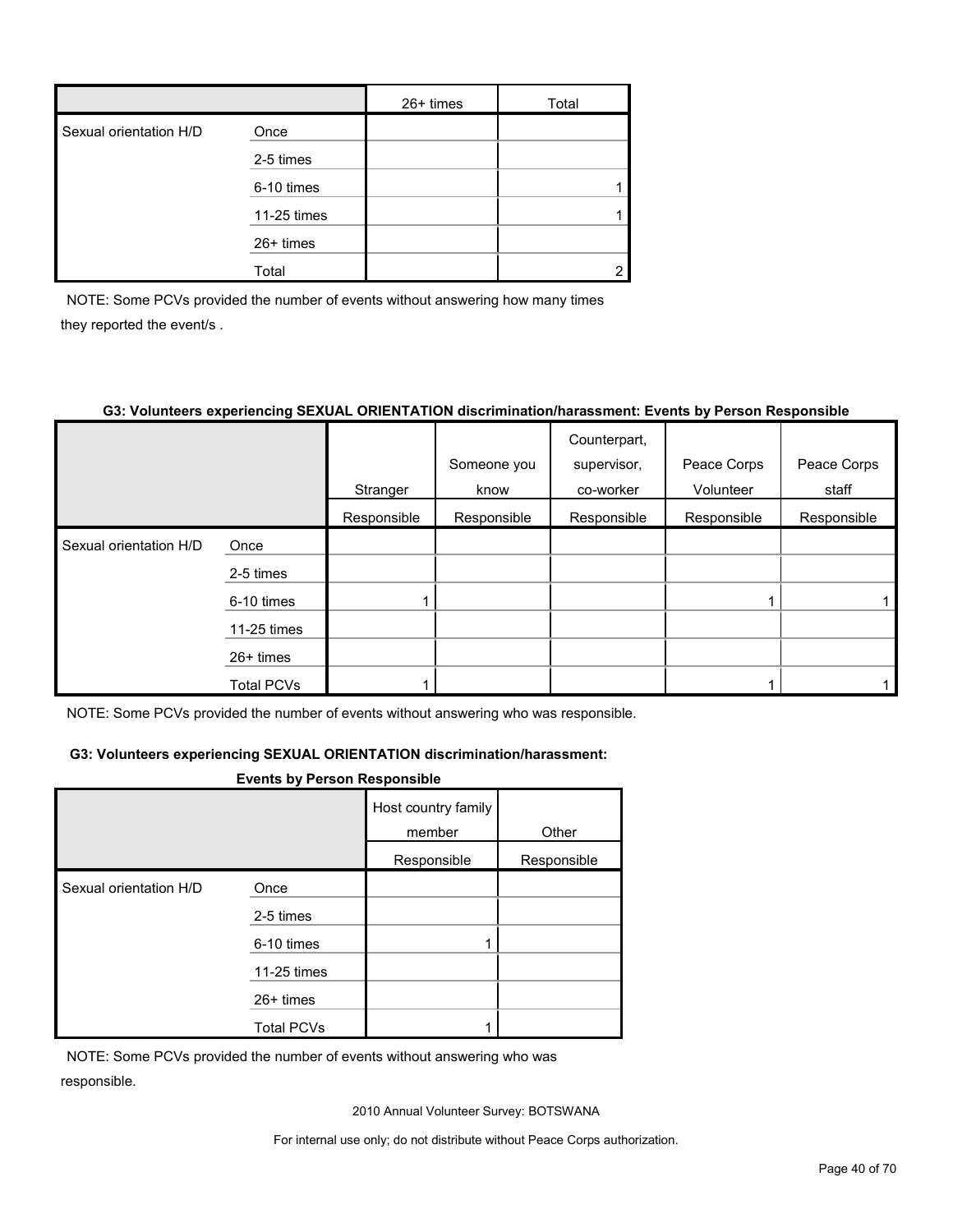|                              |             | Reported Sexual harassment (physical) |      |           |            |             |
|------------------------------|-------------|---------------------------------------|------|-----------|------------|-------------|
|                              |             | Never                                 | Once | 2-5 times | 6-10 times | 11-25 times |
| Sexual harassment (physical) | Once        | 5                                     | 2    |           |            |             |
|                              | 2-5 times   | 3                                     |      |           |            |             |
|                              | 6-10 times  |                                       |      |           |            |             |
|                              | 11-25 times |                                       |      |           |            |             |
|                              | $26+$ times |                                       |      |           |            |             |
|                              | Total       | 8                                     | 3    |           |            |             |

#### **G3: Volunteers experiencing PHYSICAL SEXUAL harassment: Events by Number of Reports to PC**

NOTE: Some PCVs provided the number of events without answering how many times they reported the event/s.

#### **G3: Volunteers experiencing PHYSICAL SEXUAL harassment: Events by Number of Reports to PC**

|                              | <b>ULT</b>  |                                       |       |
|------------------------------|-------------|---------------------------------------|-------|
|                              |             | Reported Sexual harassment (physical) |       |
|                              |             | 26+ times                             | Total |
| Sexual harassment (physical) | Once        |                                       |       |
|                              | 2-5 times   |                                       |       |
|                              | 6-10 times  |                                       |       |
|                              | 11-25 times |                                       |       |
|                              | 26+ times   |                                       |       |
|                              | Total       |                                       |       |

NOTE: Some PCVs provided the number of events without answering how many times they reported the event/s .

#### **G3: Volunteers experiencing PHYSICAL SEXUAL harassment: Events by Person Responsible**

|                              |             |             | Someone you | Counterpart,<br>supervisor, | Peace Corps |
|------------------------------|-------------|-------------|-------------|-----------------------------|-------------|
|                              |             | Stranger    | know        | co-worker                   | Volunteer   |
|                              |             | Responsible | Responsible | Responsible                 | Responsible |
| Sexual harassment (physical) | Once        | າ           |             |                             |             |
|                              | 2-5 times   | 3           |             |                             |             |
|                              | 6-10 times  |             |             |                             |             |
|                              | 11-25 times |             |             |                             |             |

2010 Annual Volunteer Survey: BOTSWANA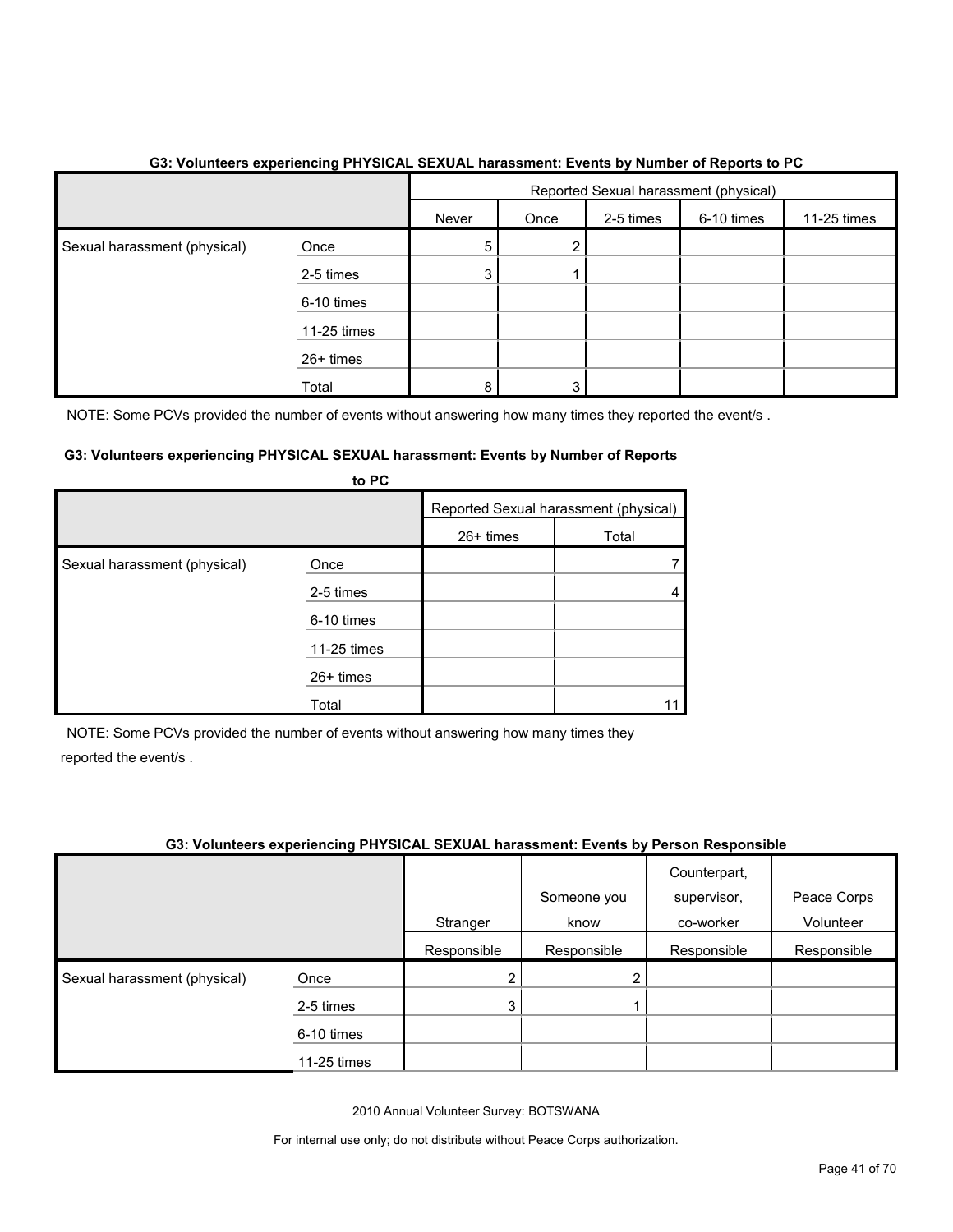| 26+ times  |  |  |
|------------|--|--|
| Total PCVs |  |  |

#### **G3: Volunteers experiencing PHYSICAL SEXUAL harassment: Events by Person Responsible**

|                              |                   |                   | Host country family |             |
|------------------------------|-------------------|-------------------|---------------------|-------------|
|                              |                   | Peace Corps staff | member              | Other       |
|                              |                   | Responsible       | Responsible         | Responsible |
| Sexual harassment (physical) | Once              |                   |                     |             |
|                              | 2-5 times         |                   |                     |             |
|                              | 6-10 times        |                   |                     |             |
|                              | 11-25 times       |                   |                     |             |
|                              | 26+ times         |                   |                     |             |
|                              | <b>Total PCVs</b> |                   |                     |             |

NOTE: Some PCVs provided the number of events without answering who was responsible.

#### **G3: Volunteers experiencing VERBAL SEXUAL harassment: Events by Number of Reports to PC**

|                            |             |               |      | Reported Sexual harassment (verbal) |            |             |
|----------------------------|-------------|---------------|------|-------------------------------------|------------|-------------|
|                            |             | Never         | Once | 2-5 times                           | 6-10 times | 11-25 times |
| Sexual harassment (verbal) | Once        | 3             |      |                                     |            |             |
|                            | 2-5 times   | 12            |      |                                     |            |             |
|                            | 6-10 times  | ◠<br><u>L</u> |      |                                     |            |             |
|                            | 11-25 times | 6             |      |                                     |            |             |
|                            | 26+ times   | 6             |      | 2                                   |            |             |
|                            | Total       | 29            |      | າ                                   |            |             |

NOTE: Some PCVs provided the number of events without answering how many times they reported the event/s.

#### **G3: Volunteers experiencing VERBAL SEXUAL harassment: Events by Number of Reports**

|                            | to PC       |             |                                     |
|----------------------------|-------------|-------------|-------------------------------------|
|                            |             |             | Reported Sexual harassment (verbal) |
|                            |             | $26+$ times | Total                               |
| Sexual harassment (verbal) | Once        |             | 3                                   |
|                            | 2-5 times   |             | 13                                  |
|                            | 6-10 times  |             | 2                                   |
|                            | 11-25 times |             | 6                                   |
|                            | $26+$ times |             | 8                                   |

2010 Annual Volunteer Survey: BOTSWANA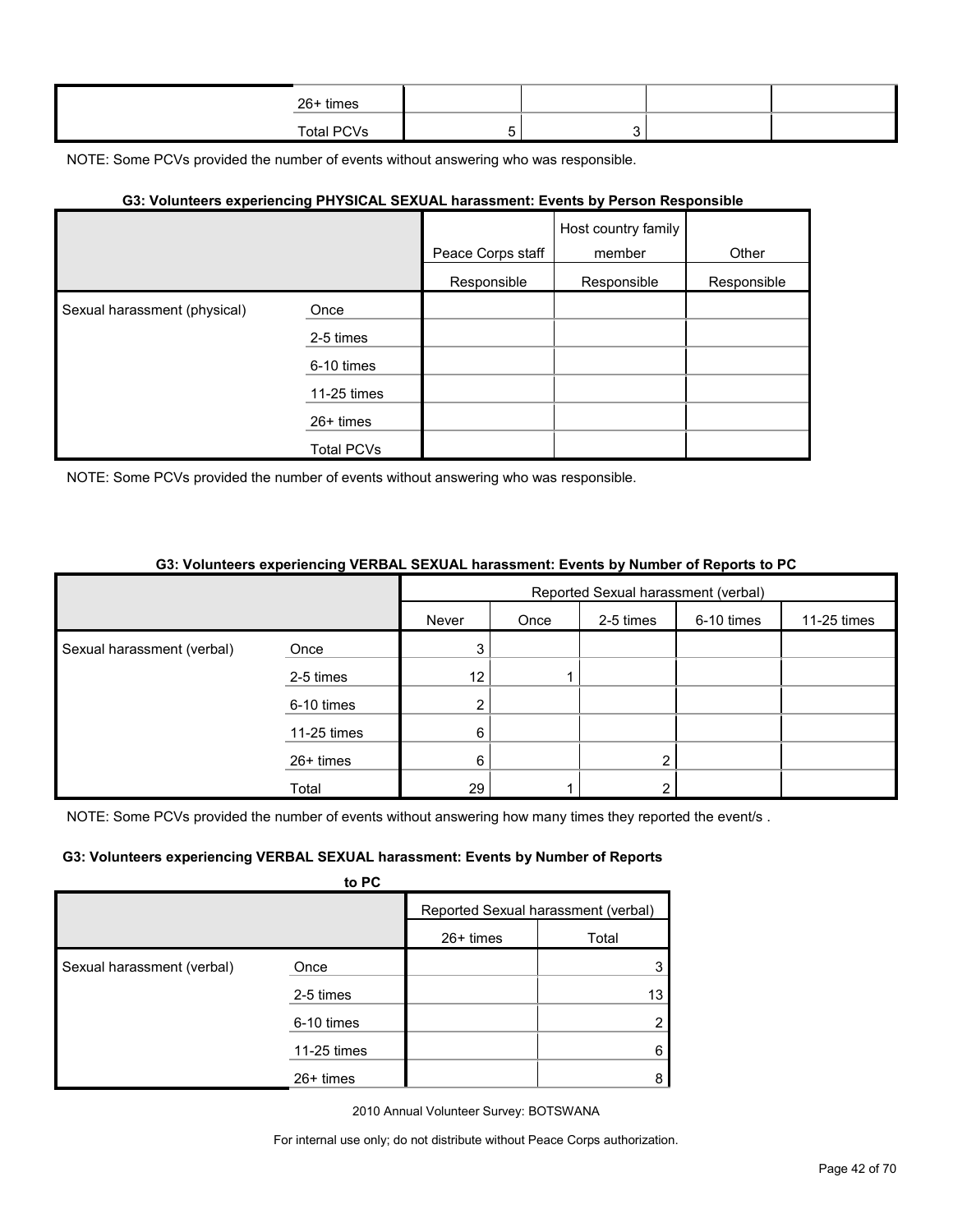NOTE: Some PCVs provided the number of events without answering how many times they reported the event/s .

#### **G3: Volunteers experiencing VERBAL SEXUAL harassment: Events by Person Responsible**

|                            |                   | Stranger       | Someone you<br>know | Counterpart,<br>supervisor,<br>co-worker | Peace Corps<br>Volunteer |
|----------------------------|-------------------|----------------|---------------------|------------------------------------------|--------------------------|
|                            |                   | Responsible    | Responsible         | Responsible                              | Responsible              |
| Sexual harassment (verbal) | Once              |                |                     |                                          |                          |
|                            | 2-5 times         |                | о                   |                                          |                          |
|                            | 6-10 times        |                |                     |                                          |                          |
|                            | 11-25 times       | $\overline{2}$ |                     |                                          |                          |
|                            | 26+ times         | 5              |                     | 2                                        |                          |
|                            | <b>Total PCVs</b> | 16             |                     | 3                                        |                          |

NOTE: Some PCVs provided the number of events without answering who was responsible.

#### **G3: Volunteers experiencing VERBAL SEXUAL harassment: Events by Person Responsible**

|                            |             |                   | Host country family |             |
|----------------------------|-------------|-------------------|---------------------|-------------|
|                            |             | Peace Corps staff | member              | Other       |
|                            |             | Responsible       | Responsible         | Responsible |
| Sexual harassment (verbal) | Once        |                   |                     |             |
|                            | 2-5 times   |                   |                     |             |
|                            | 6-10 times  |                   |                     |             |
|                            | 11-25 times |                   |                     |             |
|                            | 26+ times   |                   |                     |             |
|                            | Total PCVs  |                   |                     |             |

NOTE: Some PCVs provided the number of events without answering who was responsible.

#### **G4: Please indicate the number of times you experienced the following types of crimes: PERCENTAGES**

|                | None | Once | 2-5 times | 6-10 times | 11-25 times | $26+$ times | Total |
|----------------|------|------|-----------|------------|-------------|-------------|-------|
| <b>Buglary</b> | 79%  | 19%  | $2\%$     |            |             |             | 86    |
| Theft          | 77%  | 18%  | 5%        |            |             |             | 87    |
| Robbery        | 95%  | 5%   |           |            |             |             | 82    |

2010 Annual Volunteer Survey: BOTSWANA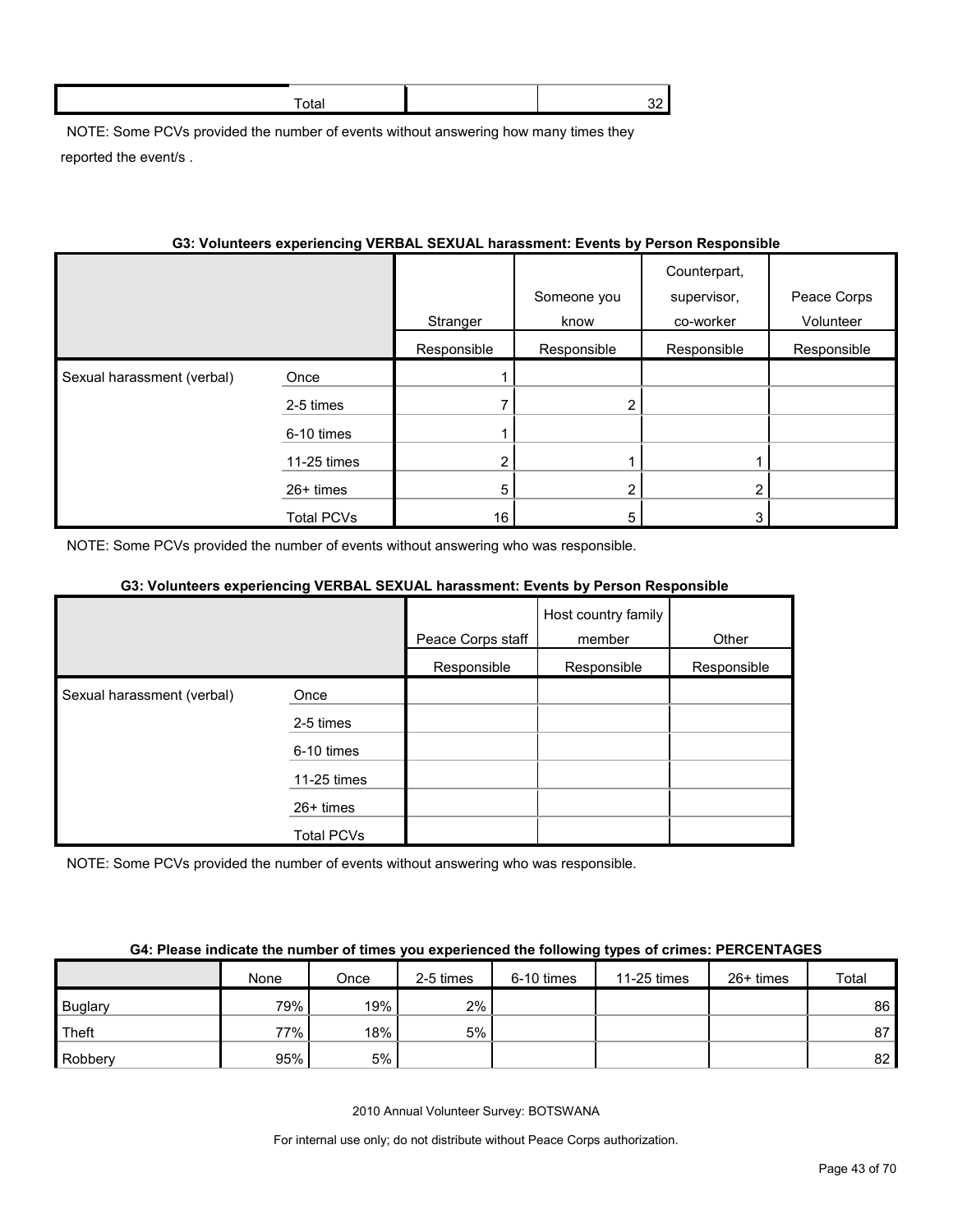| Physical assault   | 96%  | 4%    |  |  | 82 |
|--------------------|------|-------|--|--|----|
| Aggravated assault | 96%  | 4%    |  |  | 81 |
| Sexual assault     | 99%  | $1\%$ |  |  | 81 |
| Rape               | 100% |       |  |  | 81 |

#### **G4: Please indicate the number of times you experienced the following types of crimes: NUMBERS**

|                    | None | Once | 2-5 times      | 6-10 times | 11-25 times | 26+ times | Total |
|--------------------|------|------|----------------|------------|-------------|-----------|-------|
| Buglary            | 68   | 16   | 2 <sub>1</sub> |            |             |           | 86    |
| Theft              | 67   | 16   | 4              |            |             |           | 87    |
| Robbery            | 78   | 4    |                |            |             |           | 82    |
| Physical assault   | 79   | 3    |                |            |             |           | 82    |
| Aggravated assault | 78   | 3    |                |            |             |           | 81    |
| Sexual assault     | 80   |      |                |            |             |           | 81    |
| Rape               | 81   |      |                |            |             |           | 81    |
| Attempted rape     | 81   |      |                |            |             |           | 81    |

#### **G4: Volunteers experiencing BURGLARY: Events by Number of Reports to PC**

|                |             |       | <b>Buglary Reported</b> |           |            |             |           |                |
|----------------|-------------|-------|-------------------------|-----------|------------|-------------|-----------|----------------|
|                |             | Never | Once                    | 2-5 times | 6-10 times | 11-25 times | 26+ times | Total          |
| <b>Buglary</b> | Once        |       | 16                      |           |            |             |           | 16             |
|                | 2-5 times   |       |                         | റ         |            |             |           | $\overline{2}$ |
|                | 6-10 times  |       |                         |           |            |             |           |                |
|                | 11-25 times |       |                         |           |            |             |           |                |
|                | 26+ times   |       |                         |           |            |             |           |                |
|                | Total       |       | 16 <sub>1</sub>         | ◠         |            |             |           | 18             |

NOTE: Some PCVs provided the number of events without answering how many times they reported the event/s .

#### **G4: Volunteers experiencing BURGLARY: Events by Person Responsible**

|         |      |             |             | Counterpart, |             |                   |
|---------|------|-------------|-------------|--------------|-------------|-------------------|
|         |      |             | Someone you | supervisor,  | Peace Corps |                   |
|         |      | Stranger    | know        | co-worker    | Volunteer   | Peace Corps staff |
|         |      | Responsible | Responsible | Responsible  | Responsible | Responsible       |
| Buglary | Once | 5           |             |              |             |                   |

2010 Annual Volunteer Survey: BOTSWANA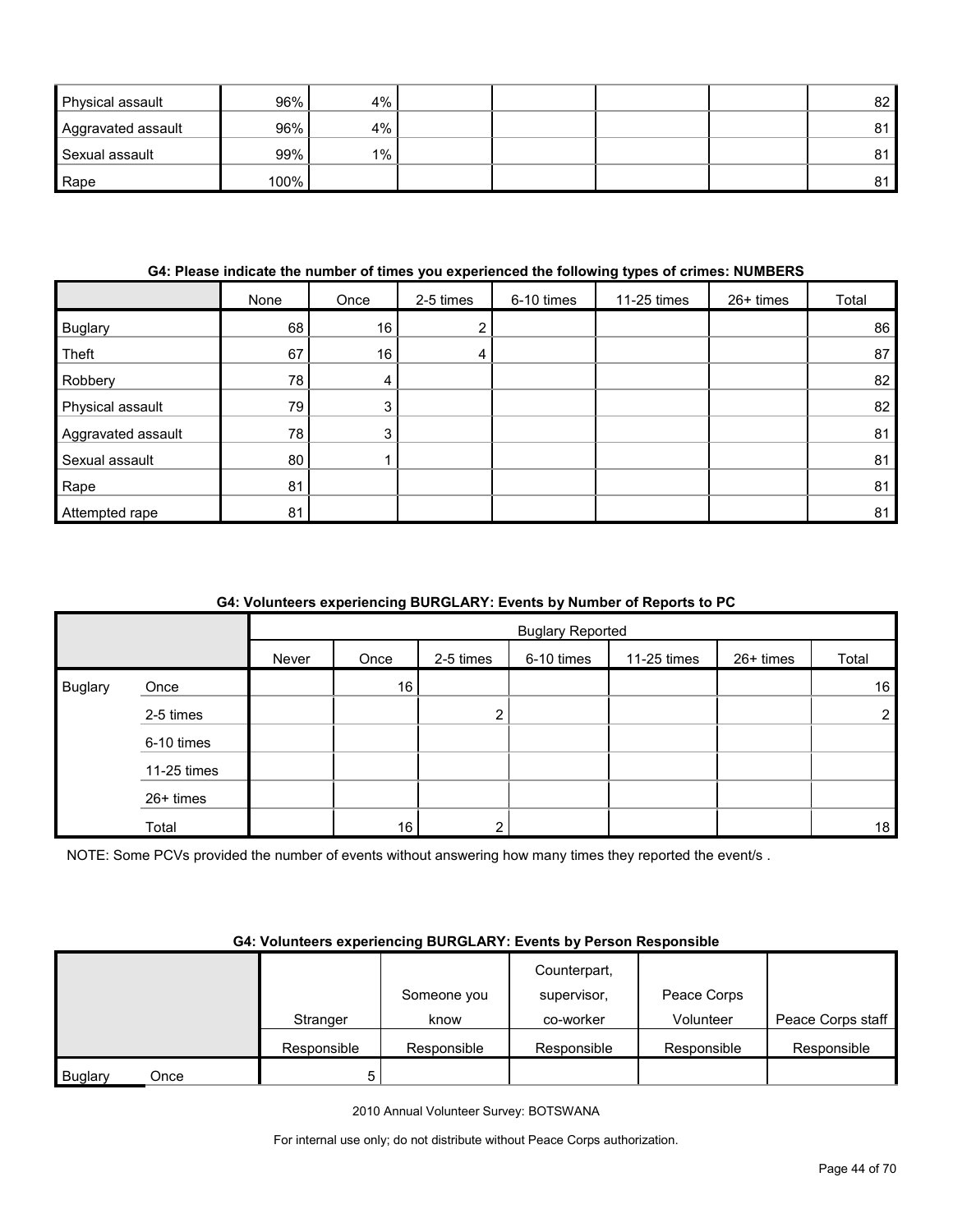| 2-5 times         |   |  |  |
|-------------------|---|--|--|
| 6-10 times        |   |  |  |
| 11-25 times       |   |  |  |
| 26+ times         |   |  |  |
| <b>Total PCVs</b> | ี |  |  |

#### **G4: Volunteers experiencing BURGLARY: Events by Person**

**Responsible**

|                |                   | Host country family<br>member<br>Responsible | Other<br>Responsible |
|----------------|-------------------|----------------------------------------------|----------------------|
|                |                   |                                              |                      |
| <b>Buglary</b> | Once              |                                              |                      |
|                | 2-5 times         |                                              |                      |
|                | 6-10 times        |                                              |                      |
|                | 11-25 times       |                                              |                      |
|                | 26+ times         |                                              |                      |
|                | <b>Total PCVs</b> |                                              |                      |

NOTE: Some PCVs provided the number of events without answering

who was responsible.

#### **G4: Volunteers experiencing THEFT: Events by Number of Reports to PC**

|       |             |       | <b>Theft Reported</b> |           |            |             |           |                |  |  |  |
|-------|-------------|-------|-----------------------|-----------|------------|-------------|-----------|----------------|--|--|--|
|       |             | Never | Once                  | 2-5 times | 6-10 times | 11-25 times | 26+ times | Total          |  |  |  |
| Theft | Once        | 5     | 10 <sup>°</sup>       |           |            |             |           | 15             |  |  |  |
|       | 2-5 times   |       | ◠                     |           |            |             |           | $\overline{4}$ |  |  |  |
|       | 6-10 times  |       |                       |           |            |             |           |                |  |  |  |
|       | 11-25 times |       |                       |           |            |             |           |                |  |  |  |
|       | 26+ times   |       |                       |           |            |             |           |                |  |  |  |
|       | Total       | 6     | 12 <sub>1</sub>       |           |            |             |           | 19             |  |  |  |

NOTE: Some PCVs provided the number of events without answering how many times they reported the event/s.

#### **G4: Volunteers experiencing THEFT: Events by Person Responsible**

2010 Annual Volunteer Survey: BOTSWANA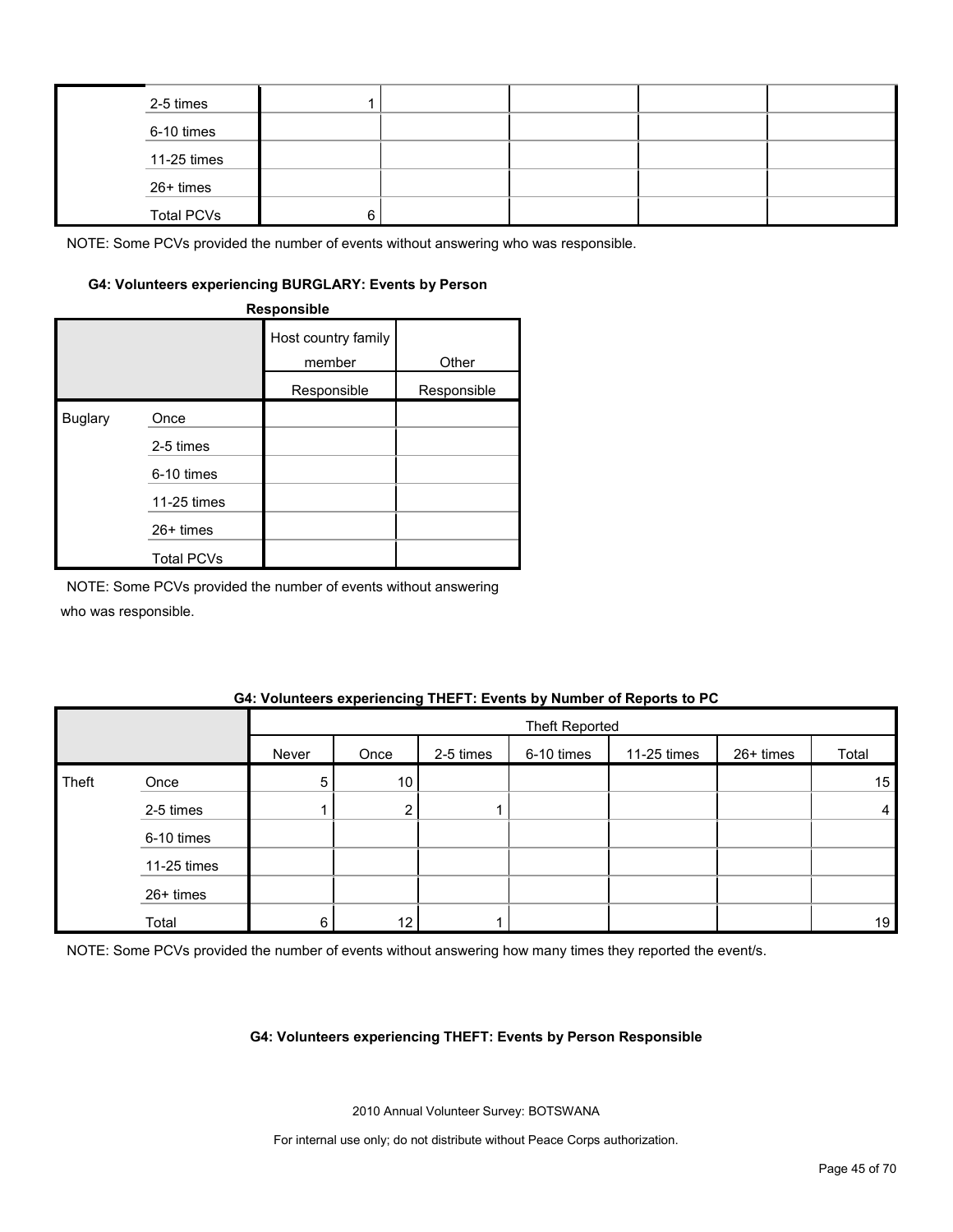|       |                   | Stranger    | Someone you<br>know | Counterpart,<br>supervisor,<br>co-worker | Peace Corps<br>Volunteer | Peace Corps staff |
|-------|-------------------|-------------|---------------------|------------------------------------------|--------------------------|-------------------|
|       |                   | Responsible | Responsible         | Responsible                              | Responsible              | Responsible       |
| Theft | Once              | 4           |                     |                                          |                          |                   |
|       | 2-5 times         | 2           |                     |                                          |                          |                   |
|       | 6-10 times        |             |                     |                                          |                          |                   |
|       | 11-25 times       |             |                     |                                          |                          |                   |
|       | $26+$ times       |             |                     |                                          |                          |                   |
|       | <b>Total PCVs</b> | 6           |                     |                                          |                          |                   |

#### **G4: Volunteers experiencing THEFT: Events by Person Responsible**

|       |                   | Host country family<br>member | Other       |
|-------|-------------------|-------------------------------|-------------|
|       |                   | Responsible                   | Responsible |
| Theft | Once              |                               |             |
|       | 2-5 times         |                               |             |
|       | 6-10 times        |                               |             |
|       | 11-25 times       |                               |             |
|       | $26+$ times       |                               |             |
|       | <b>Total PCVs</b> |                               |             |

NOTE: Some PCVs provided the number of events without answering

who was responsible.

#### **G4: Volunteers experiencing ROBBERY: Events by Number of Reports to PC**

|         |             |       | Robbery Reported |           |            |             |           |       |
|---------|-------------|-------|------------------|-----------|------------|-------------|-----------|-------|
|         |             | Never | Once             | 2-5 times | 6-10 times | 11-25 times | 26+ times | Total |
| Robbery | Once        |       | 3                |           |            |             |           | 3     |
|         | 2-5 times   |       |                  |           |            |             |           |       |
|         | 6-10 times  |       |                  |           |            |             |           |       |
|         | 11-25 times |       |                  |           |            |             |           |       |
|         | 26+ times   |       |                  |           |            |             |           |       |
|         | Total       |       | ς                |           |            |             |           | 3     |

NOTE: Some PCVs provided the number of events without answering how many times they reported the event/s.

2010 Annual Volunteer Survey: BOTSWANA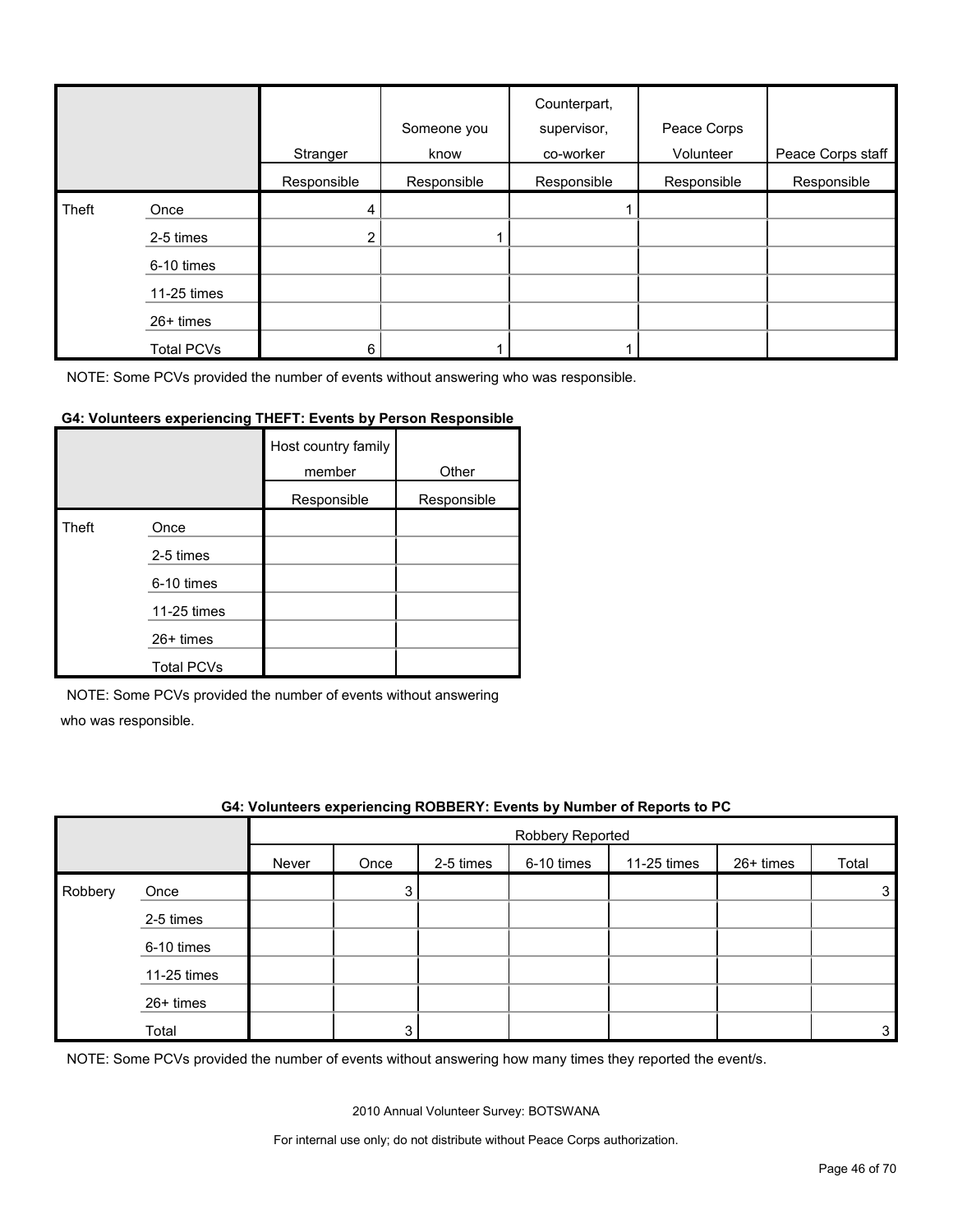|         |                                                                                  |             | ັ                   |                                          |                          |                   |
|---------|----------------------------------------------------------------------------------|-------------|---------------------|------------------------------------------|--------------------------|-------------------|
|         |                                                                                  | Stranger    | Someone you<br>know | Counterpart,<br>supervisor,<br>co-worker | Peace Corps<br>Volunteer | Peace Corps staff |
|         |                                                                                  | Responsible | Responsible         | Responsible                              | Responsible              | Responsible       |
| Robbery | Once<br>2-5 times<br>6-10 times<br>11-25 times<br>26+ times<br><b>Total PCVs</b> |             |                     |                                          |                          |                   |

#### **G4: Volunteers experiencing ROBBERY: Events by Person Responsible**

NOTE: Some PCVs provided the number of events without answering who was responsible.

#### **G4: Volunteers experiencing ROBBERY: Events by Person**

|         |                   | <b>Responsible</b>            |             |
|---------|-------------------|-------------------------------|-------------|
|         |                   | Host country family<br>member | Other       |
|         |                   | Responsible                   | Responsible |
| Robbery | Once              |                               |             |
|         | 2-5 times         |                               |             |
|         | 6-10 times        |                               |             |
|         | 11-25 times       |                               |             |
|         | $26+$ times       |                               |             |
|         | <b>Total PCVs</b> |                               |             |

NOTE: Some PCVs provided the number of events without answering who was responsible.

| G4: Volunteers experiencing PHYSICAL ASSAULT: Events by Number of Reports to PC |
|---------------------------------------------------------------------------------|
|                                                                                 |
|                                                                                 |

|                  |            |       | Physical assault Reported |           |            |             |           |                |  |
|------------------|------------|-------|---------------------------|-----------|------------|-------------|-----------|----------------|--|
|                  |            | Never | Once                      | 2-5 times | 6-10 times | 11-25 times | 26+ times | Total          |  |
| Physical assault | Once       |       |                           |           |            |             |           | 3 <sup>1</sup> |  |
|                  | 2-5 times  |       |                           |           |            |             |           |                |  |
|                  | 6-10 times |       |                           |           |            |             |           |                |  |

2010 Annual Volunteer Survey: BOTSWANA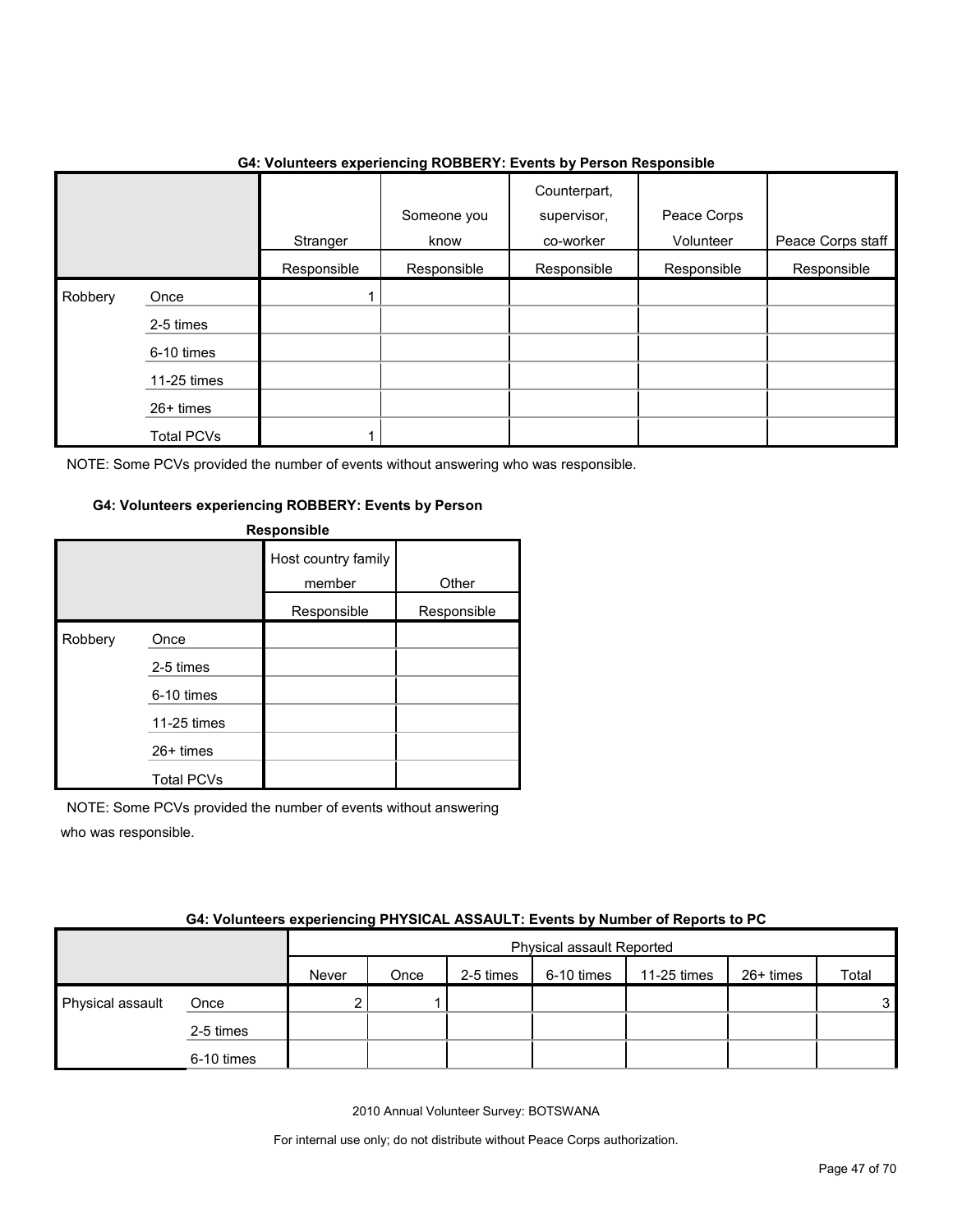| 11-25 times |  |  |  |  |
|-------------|--|--|--|--|
| 26+ times   |  |  |  |  |
| Total       |  |  |  |  |

NOTE: Some PCVs provided the number of events without answering how many times they reported the event/s.

#### **G4: Volunteers experiencing PHYSICAL ASSAULT: Events by Person Responsible**

|                  |                   | Stranger    | Someone you<br>know | Counterpart,<br>supervisor,<br>co-worker | Peace Corps<br>Volunteer | Peace Corps<br>staff |
|------------------|-------------------|-------------|---------------------|------------------------------------------|--------------------------|----------------------|
|                  |                   | Responsible | Responsible         | Responsible                              | Responsible              | Responsible          |
| Physical assault | Once              |             |                     |                                          |                          |                      |
|                  | 2-5 times         |             |                     |                                          |                          |                      |
|                  | 6-10 times        |             |                     |                                          |                          |                      |
|                  | 11-25 times       |             |                     |                                          |                          |                      |
|                  | $26+$ times       |             |                     |                                          |                          |                      |
|                  | <b>Total PCVs</b> |             |                     |                                          |                          |                      |

NOTE: Some PCVs provided the number of events without answering who was responsible.

#### **G4: Volunteers experiencing PHYSICAL ASSAULT: Events by Person**

| <b>Responsible</b> |  |  |
|--------------------|--|--|
|                    |  |  |
|                    |  |  |

|                  |                   | Host country family<br>member | Other       |
|------------------|-------------------|-------------------------------|-------------|
|                  |                   | Responsible                   | Responsible |
| Physical assault | Once              |                               |             |
|                  | 2-5 times         |                               |             |
|                  | 6-10 times        |                               |             |
|                  | 11-25 times       |                               |             |
|                  | 26+ times         |                               |             |
|                  | <b>Total PCVs</b> |                               |             |

NOTE: Some PCVs provided the number of events without answering who was responsible.

#### **G4: Volunteers experiencing AGGRAVATED ASSAULT: Events by Number of Reports to PC**

Aggravated assault Reported

2010 Annual Volunteer Survey: BOTSWANA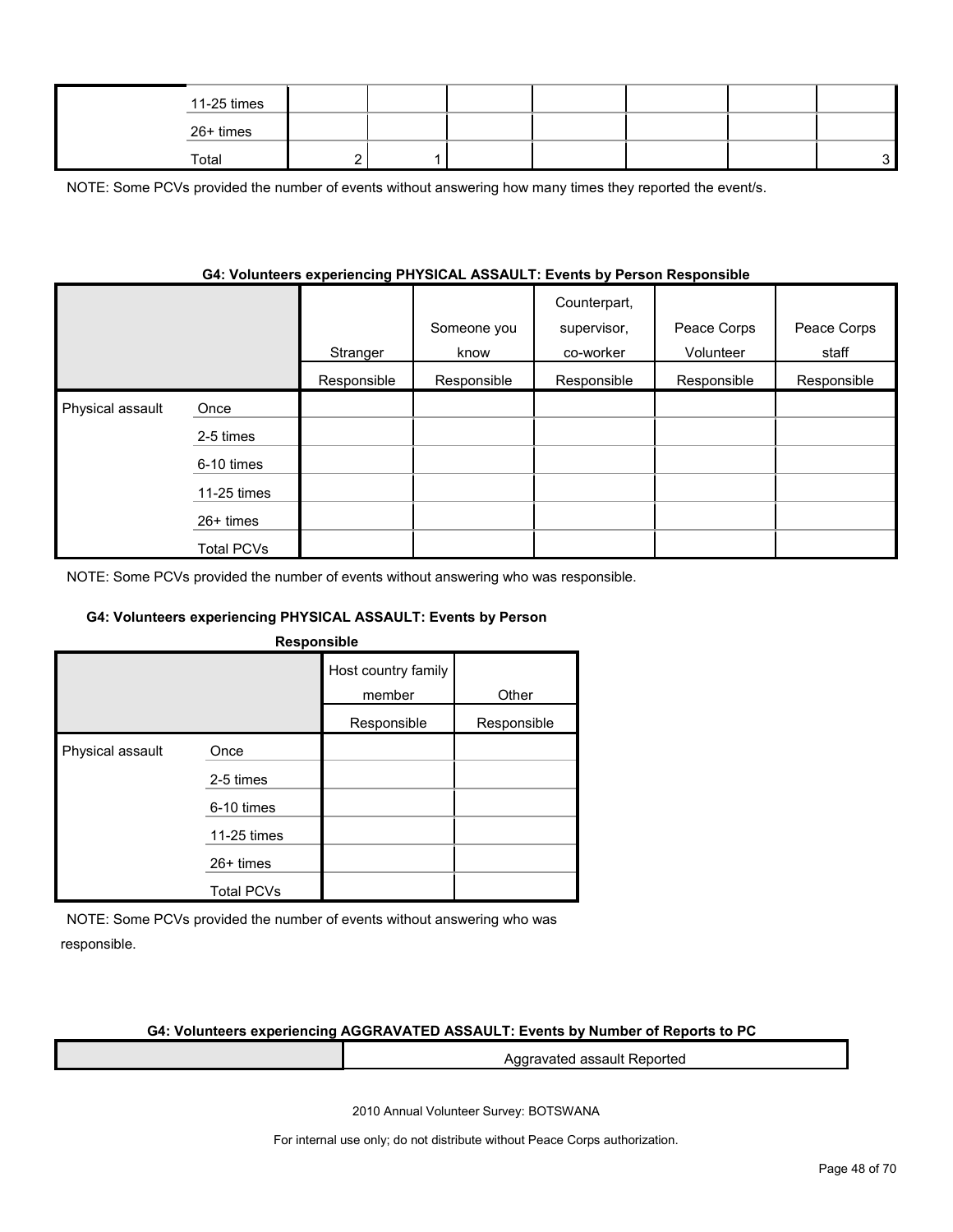|                    |             | Never | Once           | 2-5 times | 6-10 times | 11-25 times |
|--------------------|-------------|-------|----------------|-----------|------------|-------------|
| Aggravated assault | Once        |       | 3              |           |            |             |
|                    | 2-5 times   |       |                |           |            |             |
|                    | 6-10 times  |       |                |           |            |             |
|                    | 11-25 times |       |                |           |            |             |
|                    | 26+ times   |       |                |           |            |             |
|                    | Total       |       | 3 <sub>1</sub> |           |            |             |

NOTE: Some PCVs provided the number of events without answering how many times they reported the event/s.

#### **G4: Volunteers experiencing AGGRAVATED ASSAULT: Events by Number of**

|                    | <b>Reports to PC</b> |                             |       |  |
|--------------------|----------------------|-----------------------------|-------|--|
|                    |                      | Aggravated assault Reported |       |  |
|                    |                      | $26+$ times                 | Total |  |
| Aggravated assault | Once                 |                             |       |  |
|                    | 2-5 times            |                             |       |  |
|                    | 6-10 times           |                             |       |  |
|                    | 11-25 times          |                             |       |  |
|                    | $26+$ times          |                             |       |  |
|                    | Total                |                             |       |  |

NOTE: Some PCVs provided the number of events without answering how many times they reported the event/s.

#### **G4: Volunteers experiencing AGGRAVATED ASSAULT: Events by Person Responsible**

|                    |                   | Stranger       | Someone you<br>know | Counterpart,<br>supervisor,<br>co-worker | Peace Corps<br>Volunteer | Peace Corps<br>staff |
|--------------------|-------------------|----------------|---------------------|------------------------------------------|--------------------------|----------------------|
|                    |                   | Responsible    | Responsible         | Responsible                              | Responsible              | Responsible          |
| Aggravated assault | Once              | 2 <sub>1</sub> |                     |                                          |                          |                      |
|                    | 2-5 times         |                |                     |                                          |                          |                      |
|                    | 6-10 times        |                |                     |                                          |                          |                      |
|                    | 11-25 times       |                |                     |                                          |                          |                      |
|                    | 26+ times         |                |                     |                                          |                          |                      |
|                    | <b>Total PCVs</b> | ◠              |                     |                                          |                          |                      |

NOTE: Some PCVs provided the number of events without answering who was responsible.

2010 Annual Volunteer Survey: BOTSWANA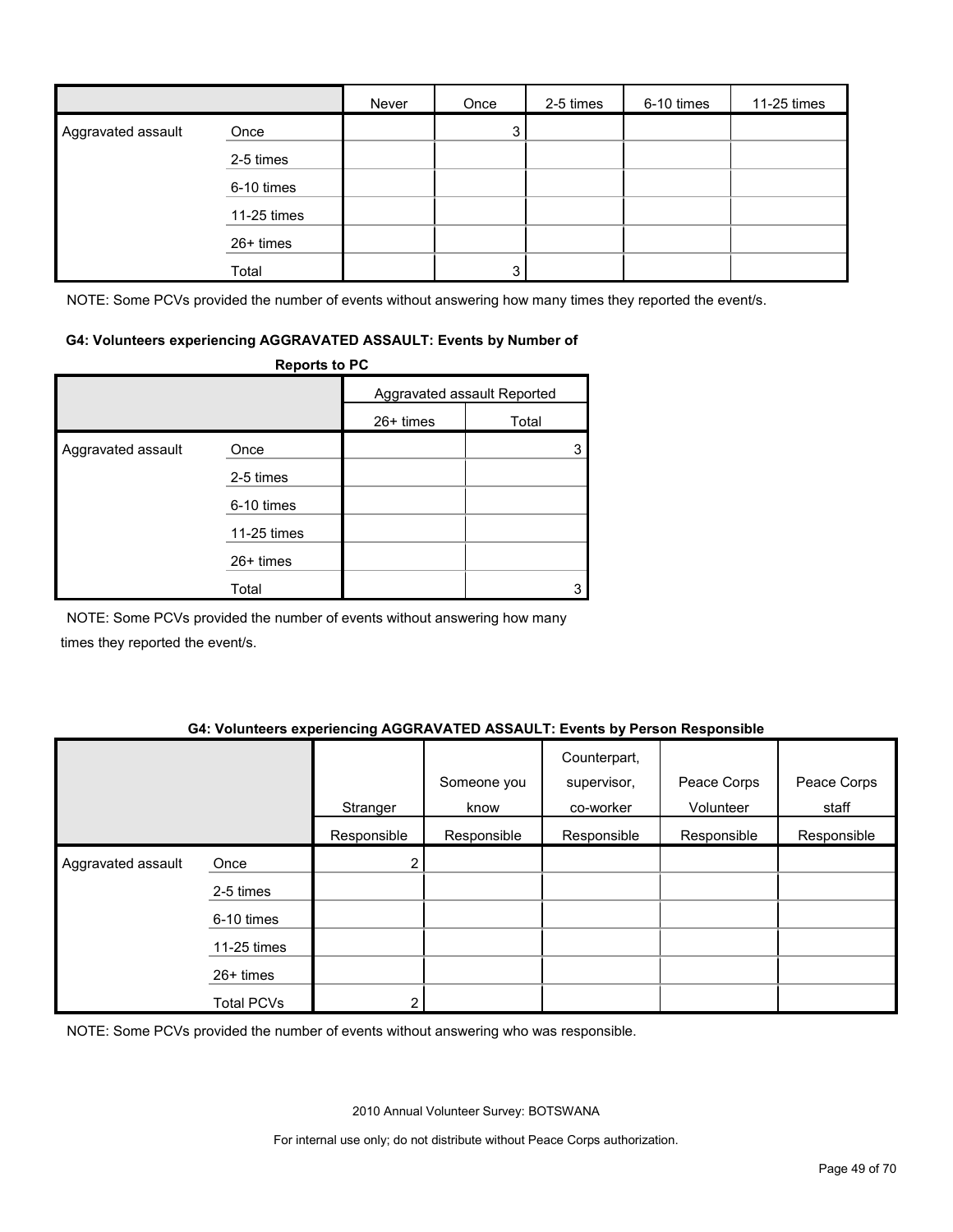#### **G4: Volunteers experiencing AGGRAVATED ASSAULT: Events by Person**

|                    |                   | Host country family<br>member | Other       |
|--------------------|-------------------|-------------------------------|-------------|
|                    |                   | Responsible                   | Responsible |
| Aggravated assault | Once              |                               |             |
|                    | 2-5 times         |                               |             |
|                    | 6-10 times        |                               |             |
|                    | 11-25 times       |                               |             |
|                    | $26+$ times       |                               |             |
|                    | <b>Total PCVs</b> |                               |             |

NOTE: Some PCVs provided the number of events without answering who was responsible.

#### **G4: Volunteers experiencing SEXUAL ASSAULT: Events by Number of Reports to PC**

|                |             |       | Sexual assault Reported |           |            |             |           |       |  |
|----------------|-------------|-------|-------------------------|-----------|------------|-------------|-----------|-------|--|
|                |             | Never | Once                    | 2-5 times | 6-10 times | 11-25 times | 26+ times | Total |  |
| Sexual assault | Once        |       |                         |           |            |             |           |       |  |
|                | 2-5 times   |       |                         |           |            |             |           |       |  |
|                | 6-10 times  |       |                         |           |            |             |           |       |  |
|                | 11-25 times |       |                         |           |            |             |           |       |  |
|                | 26+ times   |       |                         |           |            |             |           |       |  |
|                | Total       |       |                         |           |            |             |           |       |  |

NOTE: Some PCVs provided the number of events without answering how many times they reported the event/s.

#### **G4: Volunteers experiencing SEXUAL ASSAULT: Events by Person Responsible**

|                |             | .           |             | Counterpart, |             |             |
|----------------|-------------|-------------|-------------|--------------|-------------|-------------|
|                |             |             | Someone you | supervisor,  | Peace Corps | Peace Corps |
|                |             | Stranger    | know        | co-worker    | Volunteer   | staff       |
|                |             | Responsible | Responsible | Responsible  | Responsible | Responsible |
| Sexual assault | Once        |             |             |              |             |             |
|                | 2-5 times   |             |             |              |             |             |
|                | 6-10 times  |             |             |              |             |             |
|                | 11-25 times |             |             |              |             |             |

2010 Annual Volunteer Survey: BOTSWANA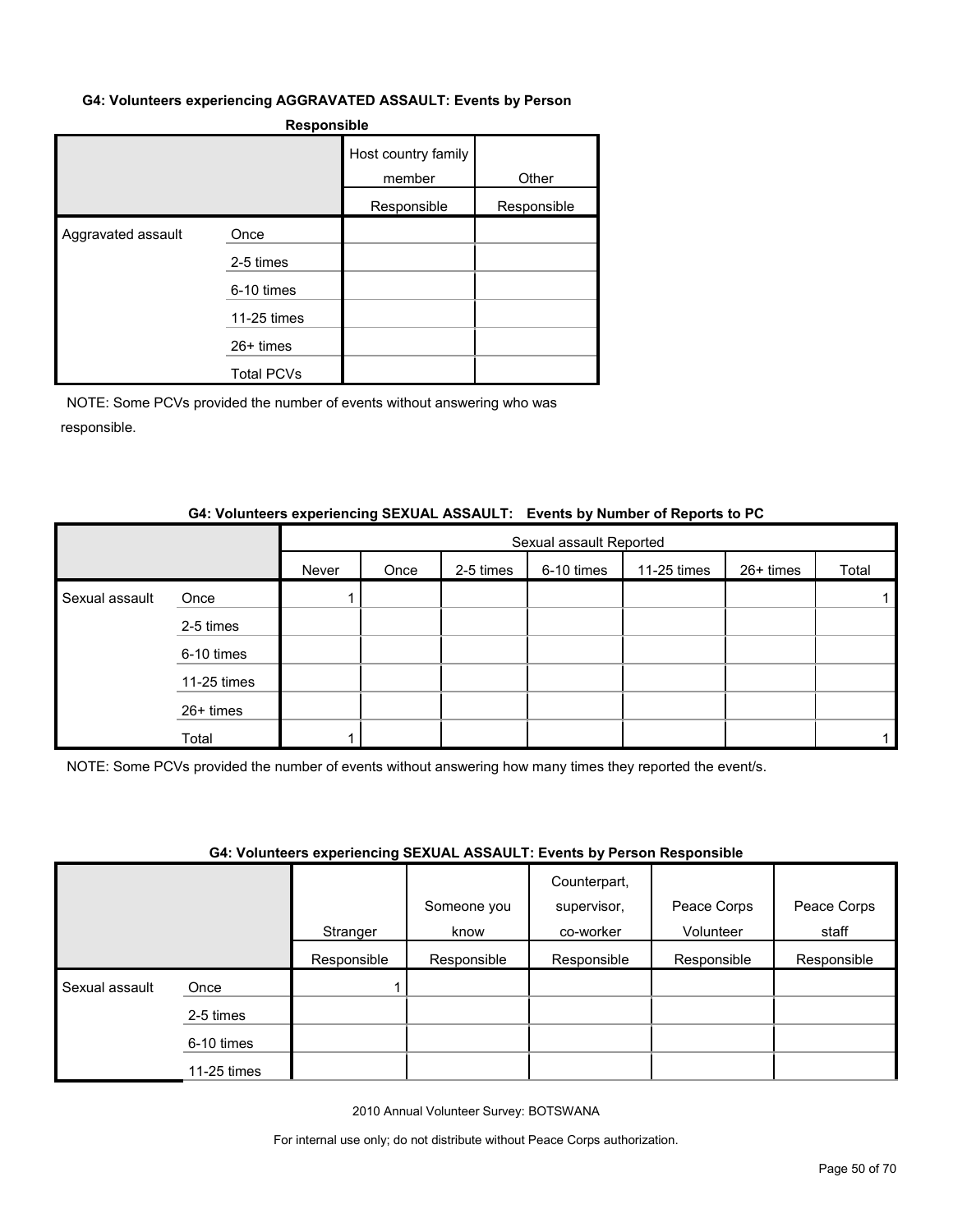| 26+ times  |  |  |  |
|------------|--|--|--|
| Total PCVs |  |  |  |

#### **G4: Volunteers experiencing SEXUAL ASSAULT: Events by Person**

#### **Responsible**

|                |                   | Host country family<br>member | Other       |
|----------------|-------------------|-------------------------------|-------------|
|                |                   | Responsible                   | Responsible |
| Sexual assault | Once              |                               |             |
|                | 2-5 times         |                               |             |
|                | 6-10 times        |                               |             |
|                | 11-25 times       |                               |             |
|                | $26+$ times       |                               |             |
|                | <b>Total PCVs</b> |                               |             |

NOTE: Some PCVs provided the number of events without answering who was responsible.

Total

|      | G4: Volunteers experiencing RAPE: Events by Number of Reports to PC |       |      |           |               |             |           |       |  |
|------|---------------------------------------------------------------------|-------|------|-----------|---------------|-------------|-----------|-------|--|
|      |                                                                     |       |      |           | Rape Reported |             |           |       |  |
|      |                                                                     | Never | Once | 2-5 times | 6-10 times    | 11-25 times | 26+ times | Total |  |
| Rape | Once                                                                |       |      |           |               |             |           |       |  |
|      | 2-5 times                                                           |       |      |           |               |             |           |       |  |
|      | 6-10 times                                                          |       |      |           |               |             |           |       |  |
|      | 11-25 times                                                         |       |      |           |               |             |           |       |  |
|      | $26+$ times                                                         |       |      |           |               |             |           |       |  |

#### **G4: Volunteers experiencing RAPE: Events by Number of Reports to PC**

NOTE: Some PCVs provided the number of events without answering how many times they reported the event/s .

#### **G4: Volunteers experiencing RAPE: Events by Person Responsible**

|             |             | Counterpart, |             |                   |
|-------------|-------------|--------------|-------------|-------------------|
|             | Someone you | supervisor,  | Peace Corps |                   |
| Stranger    | know        | co-worker    | Volunteer   | Peace Corps staff |
| Responsible | Responsible | Responsible  | Responsible | Responsible       |

2010 Annual Volunteer Survey: BOTSWANA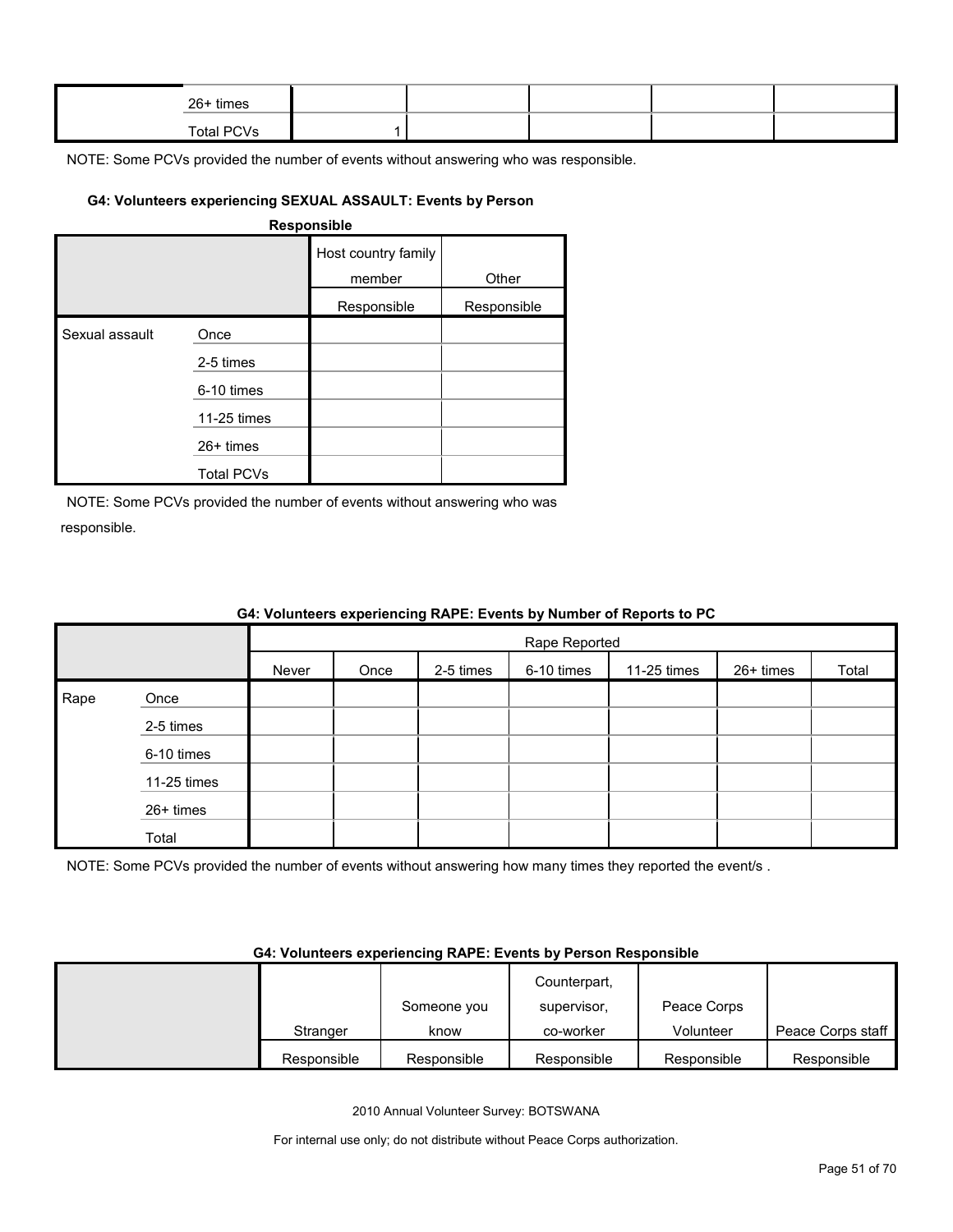| Rape | Once              |  |  |  |
|------|-------------------|--|--|--|
|      | 2-5 times         |  |  |  |
|      | 6-10 times        |  |  |  |
|      | 11-25 times       |  |  |  |
|      | 26+ times         |  |  |  |
|      | <b>Total PCVs</b> |  |  |  |

#### **G4: Volunteers experiencing RAPE: Events by Person Responsible**

|      |                   | Host country family<br>member | Other       |
|------|-------------------|-------------------------------|-------------|
|      |                   | Responsible                   | Responsible |
| Rape | Once              |                               |             |
|      | 2-5 times         |                               |             |
|      | 6-10 times        |                               |             |
|      | 11-25 times       |                               |             |
|      | 26+ times         |                               |             |
|      | <b>Total PCVs</b> |                               |             |

NOTE: Some PCVs provided the number of events without answering who was responsible.

#### **G4: Volunteers experiencing ATTEMPTED RAPE: Events by Number of Reports to PC**

|                |             |       | Attempted rape Reported |           |            |             |           |       |
|----------------|-------------|-------|-------------------------|-----------|------------|-------------|-----------|-------|
|                |             | Never | Once                    | 2-5 times | 6-10 times | 11-25 times | 26+ times | Total |
| Attempted rape | Once        |       |                         |           |            |             |           |       |
|                | 2-5 times   |       |                         |           |            |             |           |       |
|                | 6-10 times  |       |                         |           |            |             |           |       |
|                | 11-25 times |       |                         |           |            |             |           |       |
|                | 26+ times   |       |                         |           |            |             |           |       |
|                | Total       |       |                         |           |            |             |           |       |

NOTE: Some PCVs provided the number of events without answering how many times they reported the event/s .

#### **G4: Volunteers experiencing ATTEMPTED RAPE: Events by Person Responsible**

2010 Annual Volunteer Survey: BOTSWANA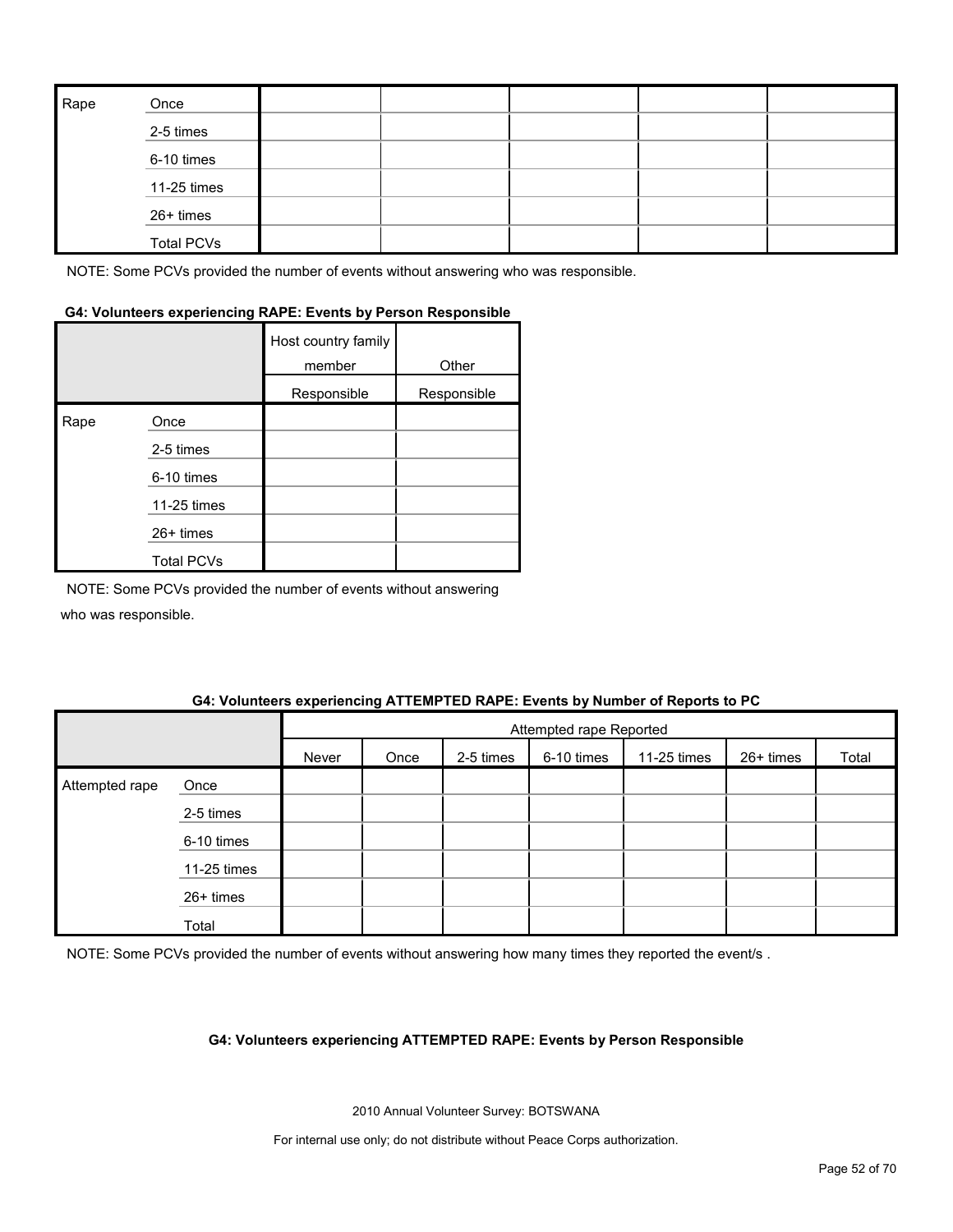|                |                   | Stranger    | Someone you<br>know | Counterpart,<br>supervisor,<br>co-worker | Peace Corps<br>Volunteer | Peace Corps<br>staff |
|----------------|-------------------|-------------|---------------------|------------------------------------------|--------------------------|----------------------|
|                |                   | Responsible | Responsible         | Responsible                              | Responsible              | Responsible          |
| Attempted rape | Once              |             |                     |                                          |                          |                      |
|                | 2-5 times         |             |                     |                                          |                          |                      |
|                | 6-10 times        |             |                     |                                          |                          |                      |
|                | 11-25 times       |             |                     |                                          |                          |                      |
|                | $26+$ times       |             |                     |                                          |                          |                      |
|                | <b>Total PCVs</b> |             |                     |                                          |                          |                      |

#### **G4: Volunteers experiencing ATTEMPTED RAPE: Events by Person**

| <b>Responsible</b> |                                                |                               |             |  |  |  |  |  |
|--------------------|------------------------------------------------|-------------------------------|-------------|--|--|--|--|--|
|                    |                                                | Host country family<br>member | Other       |  |  |  |  |  |
|                    |                                                | Responsible                   | Responsible |  |  |  |  |  |
| Attempted rape     | Once<br>2-5 times<br>6-10 times<br>11-25 times |                               |             |  |  |  |  |  |
|                    | $26+$ times<br><b>Total PCVs</b>               |                               |             |  |  |  |  |  |

NOTE: Some PCVs provided the number of events without answering who was responsible.

### <span id="page-52-0"></span>**H. Volunteers Working in HIV/AIDS**

This section reports Volunteers' level of involvement in HIV/AIDS work. It also reports Volunteers' assessment of their Peace Corps HIV/AIDS training and the perceived effectiveness of their HIV/AIDS work with host country individuals or groups.

#### **H1: Which of the following best describes your involvement in HIV/AIDS**

| activities?                                       |         |        |
|---------------------------------------------------|---------|--------|
|                                                   | Percent | Number |
| HIV/AIDS work is my primary assignment.           | 92%     | 94     |
| HIV/AIDS work is part of my secondary activities. | 3%      |        |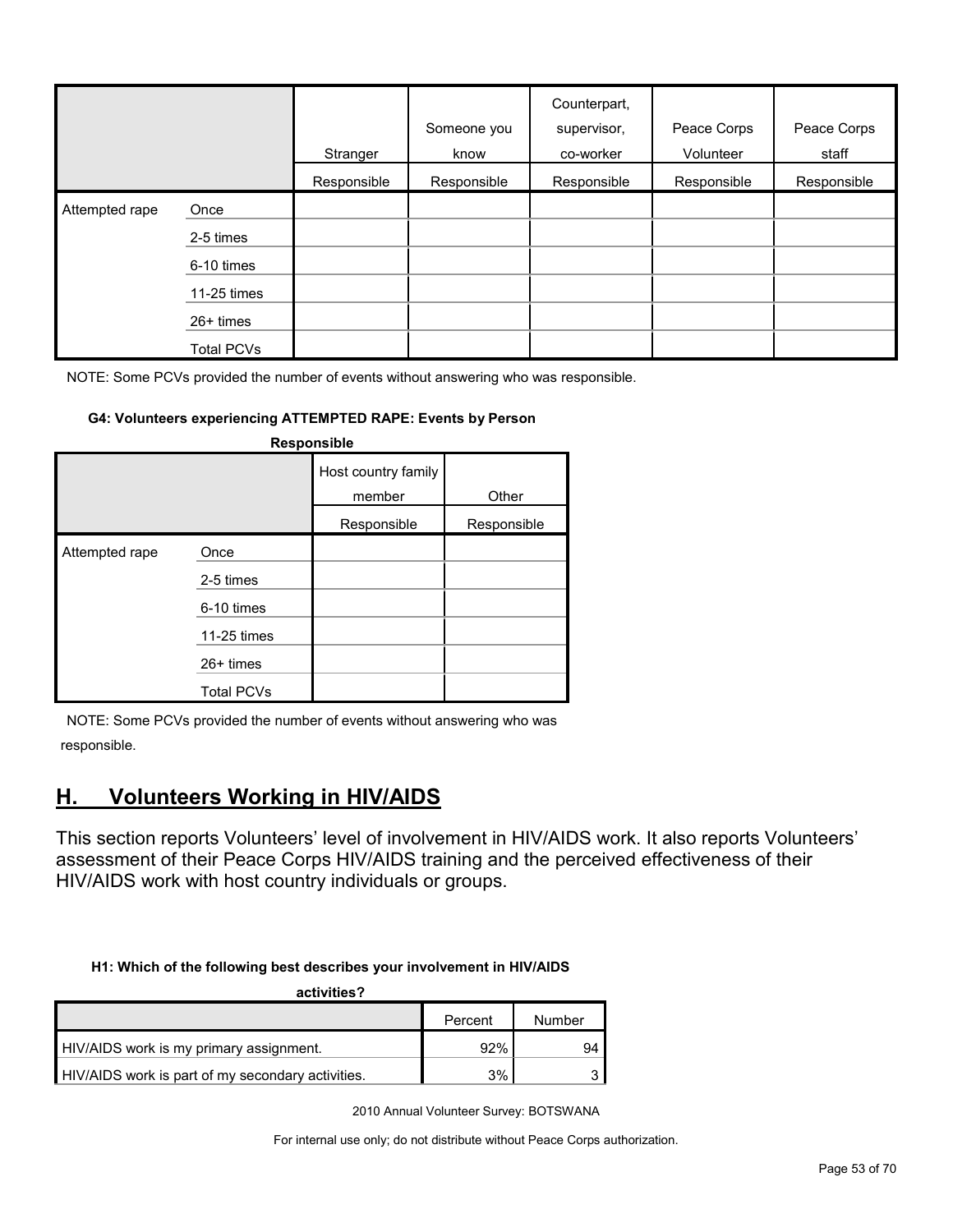| My HIV/AIDS efforts are not part of primary/secondary | $2\%$ |  |
|-------------------------------------------------------|-------|--|
| actvities.                                            |       |  |
| I have not been involved in any HIV/AIDS activities.  | 3%    |  |
| ⊤otal                                                 | 100%  |  |

#### **H2: How effective was the PC training you received in preparing you to undertake your HIV/AIDS activities?**

|                | Not effective | Poor | Adequate | Effective  | Very effective | <b>NA</b> | Total        |
|----------------|---------------|------|----------|------------|----------------|-----------|--------------|
| H <sub>2</sub> | $1\%$         | 4%   | 51%      | 31%<br>ا ت | 13%            |           | 1 O 1<br>. v |

#### **H2: How effective was the PC training you received in preparing you to undertake your HIV/AIDS**

**activities? (excluding the "NA" responses)**

|                | Not effective | Poor | Adequate | Effective | effective<br>√erv | Total |
|----------------|---------------|------|----------|-----------|-------------------|-------|
| H <sub>2</sub> | $1\%$         | 4%   | 51%      | 31%       | 13%               | 101   |

**H3: In working with HC individuals or groups, how would you rate the effectiveness of your specific HIV/AIDS activities?** 

|                |                  | Sometimes |                 | Almost always |            |       |
|----------------|------------------|-----------|-----------------|---------------|------------|-------|
|                | Seldom effective | effective | Often effective | effective     | Don't know | Total |
| H <sub>3</sub> | 6%               | 45%       | 23%             | 5%            | 21%        | 100.  |

**H3: In working with HC individuals or groups, how would you rate the effectiveness of your specific HIV/AIDS activities? (excluding both the "NA" and the H1="No involvement in HIV/AIDS activities" responses)**

| responses) |                  |           |                 |               |       |  |  |  |  |
|------------|------------------|-----------|-----------------|---------------|-------|--|--|--|--|
|            |                  | Sometimes |                 | Almost always |       |  |  |  |  |
|            | Seldom effective | effective | Often effective | effective     | Total |  |  |  |  |
| H3         | 8%               | 58%       | 29%             | 5%            | 78.   |  |  |  |  |

NOTE: See Open-Ended Responses Report for PCV explanations and examples of their H3 answers)

### <span id="page-53-0"></span>**I. Your Life in the Peace Corps**

This section reports Volunteers' descriptions of and adjustments to their living conditions, including stress factors and how Volunteers cope with stress.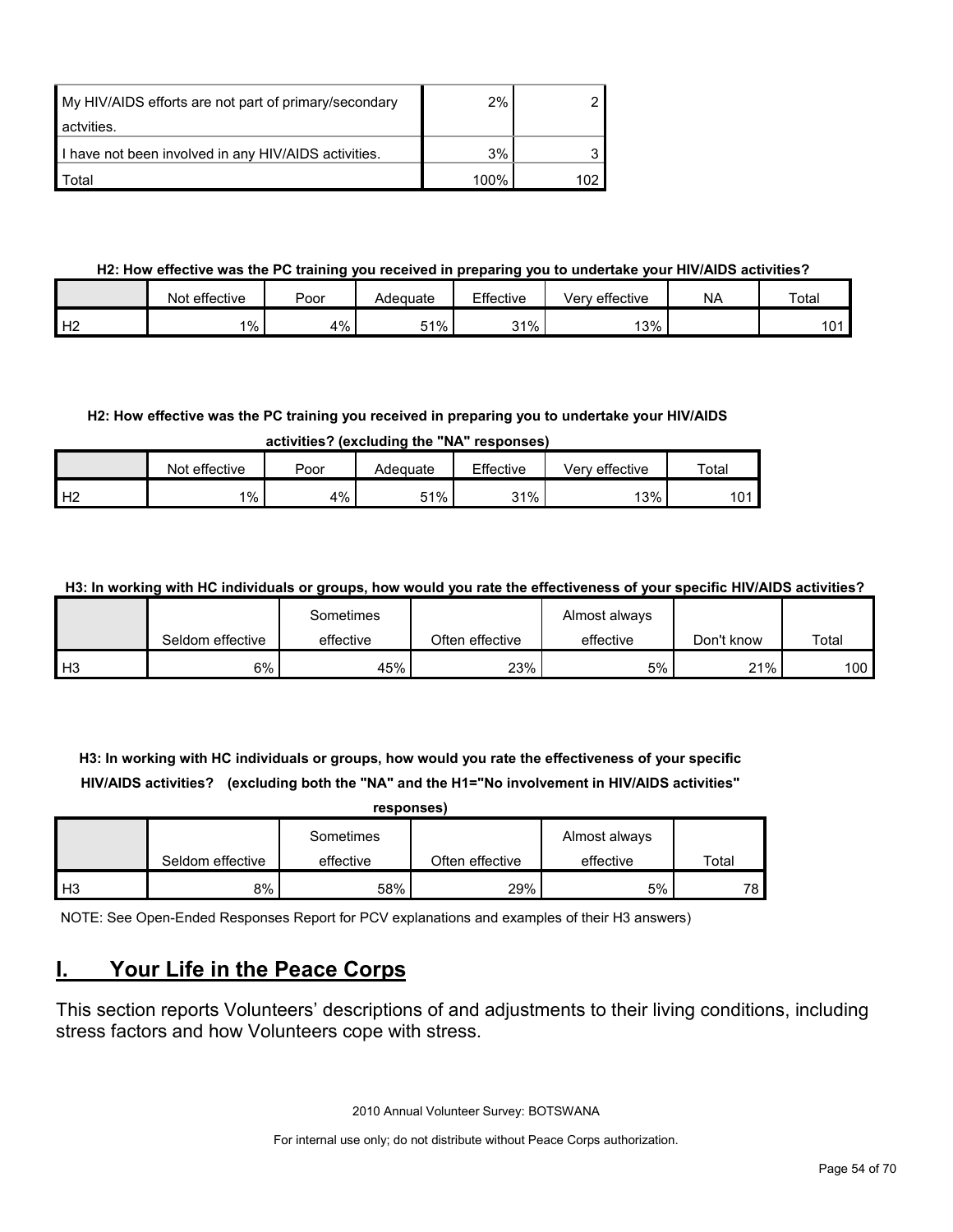#### **I1: Have you lived with a host country individual or family?**

|                                                         | Percent | Number |
|---------------------------------------------------------|---------|--------|
| No. I have never lived with a HC individual or family.  | 2%      |        |
| Yes, I lived with a HC individual or family only during | 71%     | 73     |
| PST.                                                    |         |        |
| Yes, in my community (not during PST).                  |         |        |
| Yes, both during PST and later in my community.         | 27%     | 28     |
| Total                                                   | 100%    |        |

#### **I1: How long (in months) have you lived with a host country individual or family?**

|                 | month  |     |     |     | 5 | $7 - 11$ | 12-16 | 17-26 |
|-----------------|--------|-----|-----|-----|---|----------|-------|-------|
| <b>PST Only</b> |        | 91% | 9%  |     |   |          |       |       |
| Post-PST        |        |     |     |     |   |          |       |       |
| PST & Later     | $11\%$ | 4%  | 18% | 14% |   | 7%       | 32%   | 14%   |

**I1: How long (in months) have you lived** 

#### **with a host country individual or family?**

|             | $27+$ mos | Total |
|-------------|-----------|-------|
| PST Only    |           | 65    |
| Post-PST    |           |       |
| PST & Later |           | 28    |

#### **I2: How often do you interact with HCNs in community/family social events?**

|    |       | Several times a |        | Several times a |         | Less than once a |       |
|----|-------|-----------------|--------|-----------------|---------|------------------|-------|
|    | Dailv | week            | Weeklv | month           | Monthly | month            | Total |
| -- | 18%   | 17%             | 20%    | 18%             | 13%     | 14%              | 103   |

#### **I3: How integrated into your community do you feel now?**

|  |  | all<br>n+<br>ΝΟί<br>aı | <br>Minimally | equately | ≿onsiderablv | ≞xceptionall\ | ' ota |
|--|--|------------------------|---------------|----------|--------------|---------------|-------|
|--|--|------------------------|---------------|----------|--------------|---------------|-------|

2010 Annual Volunteer Survey: BOTSWANA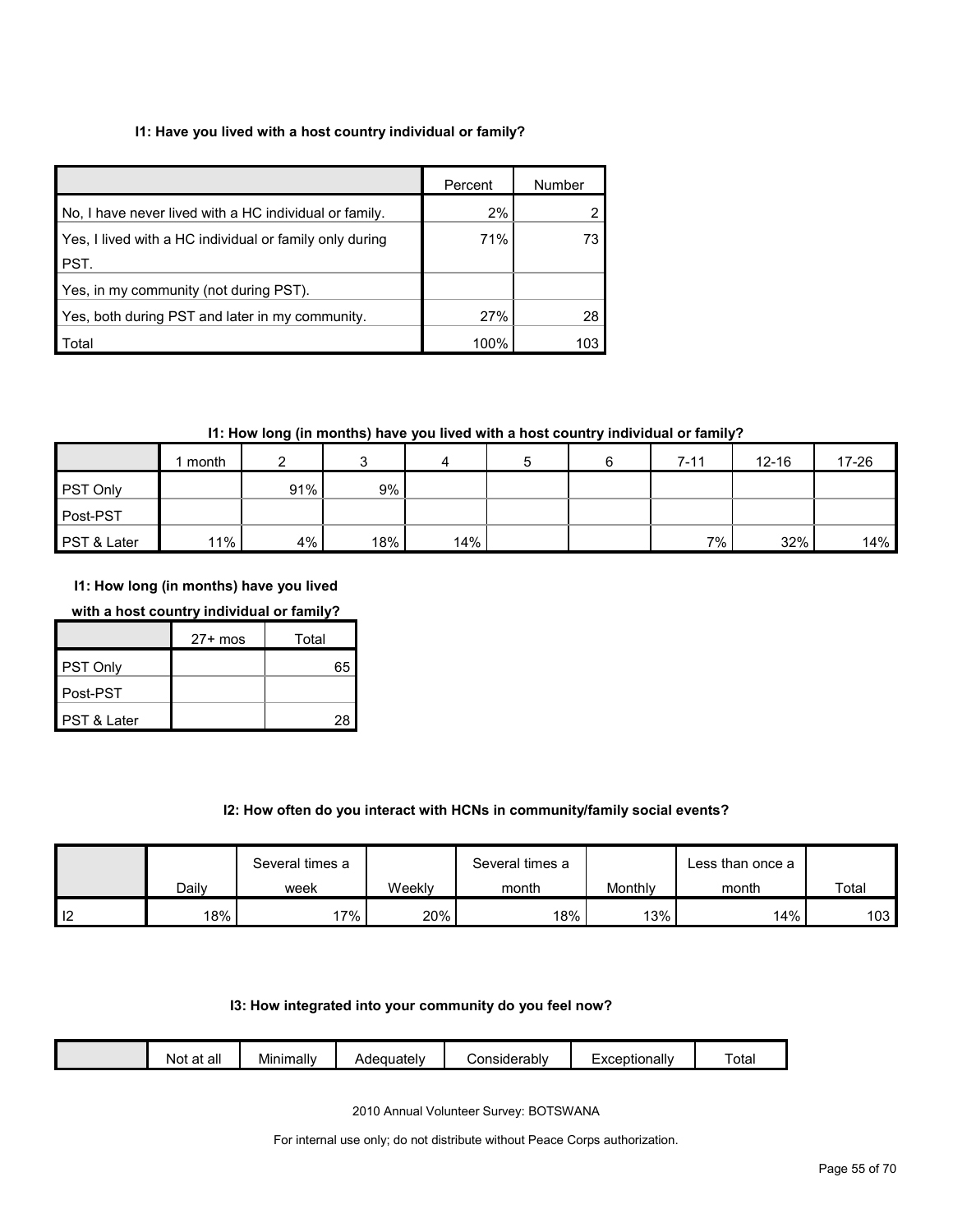#### **I3: How integrated into your community do you feel now?**

|      | Not at all | Minimally | Adeauatelv | Considerablv | Exceptionally | Total |
|------|------------|-----------|------------|--------------|---------------|-------|
| l I3 | 4%         | 20%       | 30%        | 33%          | 13%           | 103   |

#### **I4a: Do you have the following at your worksite?**

|               | Never | Sometimes | <b>Jsually</b> | Always | $\tau$ otal |
|---------------|-------|-----------|----------------|--------|-------------|
| Electricity   | 5%    | 16%       | 41%            | 39%    | 103         |
| Running water | $1\%$ | 19%       | 34%            | 46%    | 103         |

#### **I4b: Do you have the following at your residence?**

|               | Never | Sometimes | Jsuallv | Always | $\tau$ otal |
|---------------|-------|-----------|---------|--------|-------------|
| Electricity   | 5%    | 14%       | 56%     | 25%    | 102         |
| Running water | 5%    | 18%       | 44%     | 33%    | 102         |

#### **I5: How often do you have access to--?**

|                                  | Not at all | Less than monthly | Monthly | Weekly | Daily | Total |
|----------------------------------|------------|-------------------|---------|--------|-------|-------|
| Landline phone                   | 28%        | 3%                | 3%      | 8%     | 58%   | 103   |
| Computer                         | 2%         | $1\%$             | 2%      | 13%    | 83%   | 103   |
| Internet                         | 3%         | 3%                | 13%     | 25%    | 56%   | 103   |
| Cell phone (voice)               |            |                   | $1\%$   | 3%     | 96%   | 103   |
| Text messaging                   |            |                   | $1\%$   | 1%     | 98%   | 103   |
| Voice over internet, e.g., SKYPE | 42%        | 12%               | 9%      | 8%     | 30%   | 103   |
| Webcam/internet video            | 57%        | 10%               | 6%      | 5%     | 22%   | 103   |

#### **I6: Where do you most frequently connect to the Internet?**

|        |                |         | Another person's |               | <b>PC</b> office/satellite | Other: Please |       |
|--------|----------------|---------|------------------|---------------|----------------------------|---------------|-------|
|        | Your residence | At work | home             | Internet cafe | office                     | specify       | Total |
| $ $ 16 | 29%            | 38%     | 2%               | 17%           | $1\%$                      | 14%           | 103 I |

2010 Annual Volunteer Survey: BOTSWANA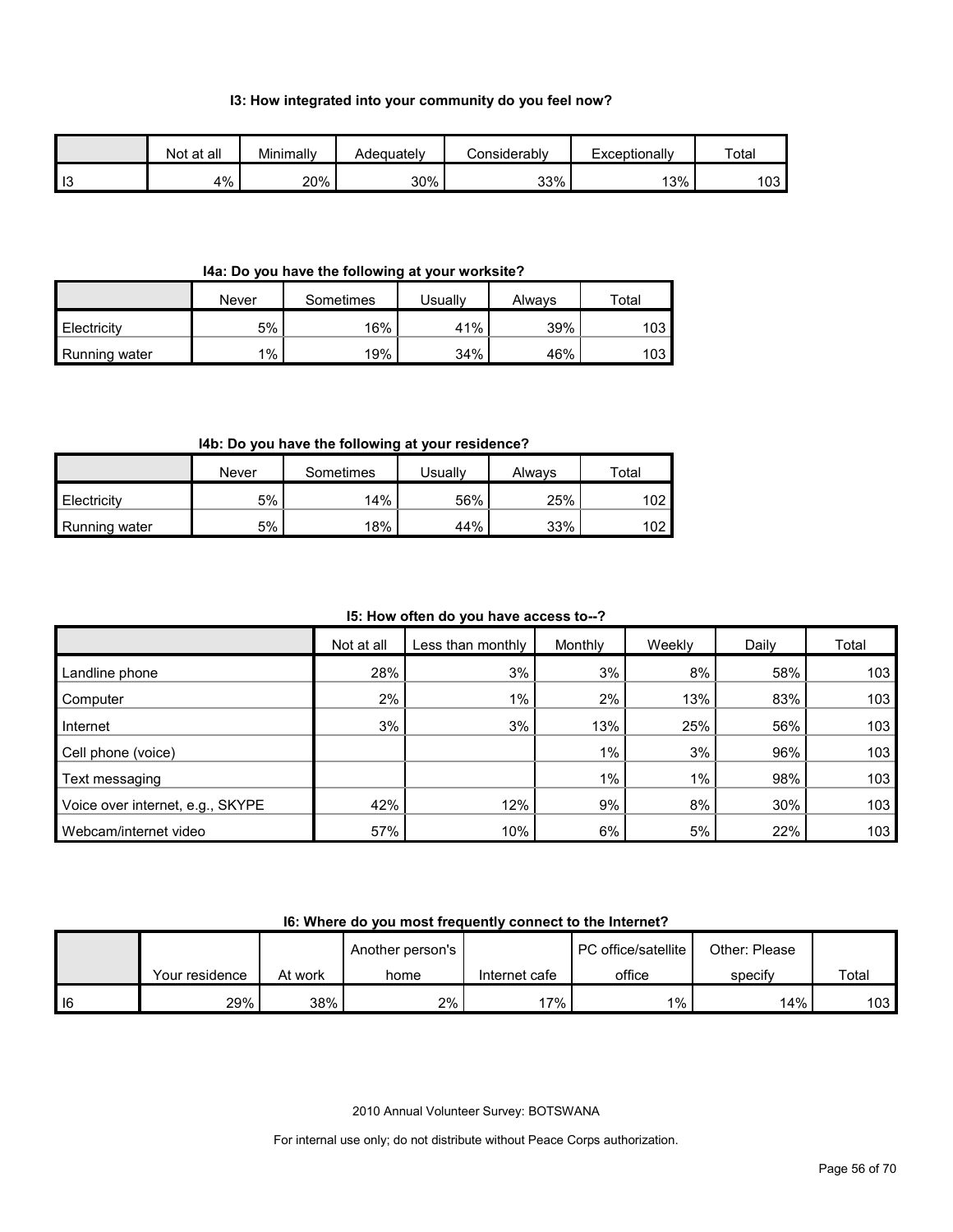| <b>I6.TEXT: Description of "other" location to connect to Internet</b> |         |        |  |
|------------------------------------------------------------------------|---------|--------|--|
|                                                                        | Percent | Number |  |
| Open-ended results. Not responsive to request.                         |         |        |  |
|                                                                        |         |        |  |
|                                                                        |         |        |  |
|                                                                        |         |        |  |
|                                                                        |         |        |  |
|                                                                        |         |        |  |
|                                                                        |         |        |  |
|                                                                        |         |        |  |
|                                                                        |         |        |  |
|                                                                        |         |        |  |
|                                                                        |         |        |  |
|                                                                        |         |        |  |
|                                                                        |         |        |  |
| Total                                                                  | 100%    | 103    |  |
|                                                                        |         |        |  |

#### **I7: How long do you travel to access the internet using your typical transport method (one-way trip)?**

|      | Less than one |                  | From two to four |                       | More than eight |       |
|------|---------------|------------------|------------------|-----------------------|-----------------|-------|
|      | hour          | One to two hours | hours            | Four to eight hours I | hours           | Total |
| l 17 | $82\%$        | 10%              | 5%               | 2%                    |                 | 96    |

#### **Percent of Volunteers Traveling to/from Internet Connection in One Day (I8) by Travel Time (I7)**

|                                               |                        |      | 18 Return same day from traveling to Internet<br>connection? |                 |
|-----------------------------------------------|------------------------|------|--------------------------------------------------------------|-----------------|
|                                               | Yes                    |      |                                                              | Total           |
| I7 Typical time to reach Internect connection | Less than one hour     | 87%  | No                                                           | 78              |
|                                               | One to two hours       | 11%  |                                                              | 10 <sup>°</sup> |
|                                               | From two to four hours | 2%   | 60%                                                          | 5               |
|                                               | Four to eight hours    |      | 40%                                                          | 2               |
|                                               | More than eight hours  |      |                                                              |                 |
|                                               | Total                  | 100% | 100%                                                         | 95              |

2010 Annual Volunteer Survey: BOTSWANA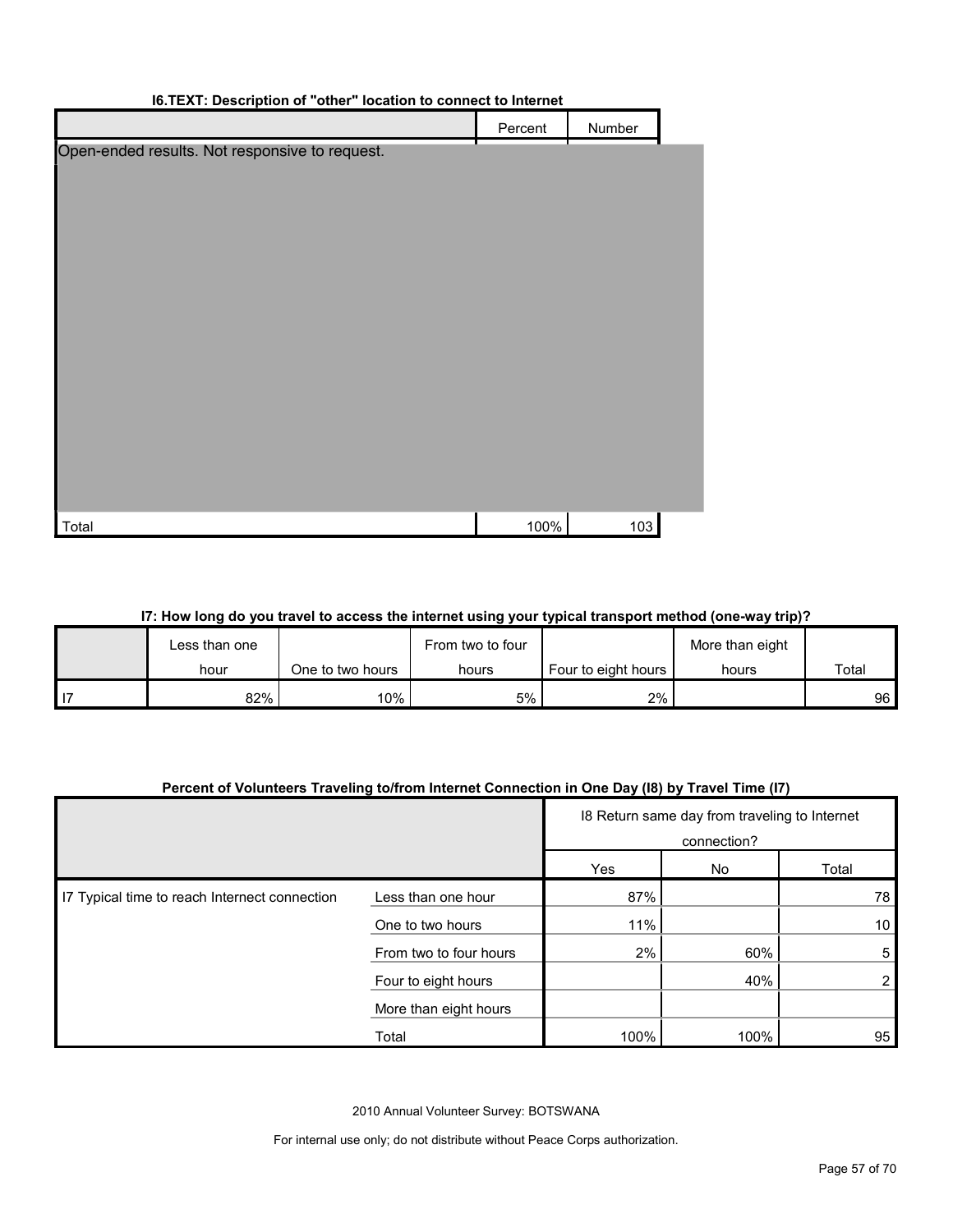|                                               |                        |     | 18 Return same day from traveling to Internet<br>connection? |                 |
|-----------------------------------------------|------------------------|-----|--------------------------------------------------------------|-----------------|
|                                               |                        | Yes | No                                                           | Total           |
| I7 Typical time to reach Internect connection | Less than one hour     | 78  |                                                              | 78              |
|                                               | One to two hours       | 10  |                                                              | 10 <sup>1</sup> |
|                                               | From two to four hours |     |                                                              | 5               |
|                                               | Four to eight hours    |     |                                                              | 2 <sub>l</sub>  |
|                                               | More than eight hours  |     |                                                              |                 |
|                                               | Total                  | 90  |                                                              | 95              |

#### **Number of Volunteers Traveling to/from Internet Connection in One Day (I8) by Travel Time (I7)**

#### **I9: Have you participated in the Coverdell World Wise**

#### **Schools/Correspondence Match (CWWS/CM)?**

|    | Yes - Please          | No - Please       |       |
|----|-----------------------|-------------------|-------|
|    | describe your         | describe your     |       |
|    | activities/interactio | reason(s) for not |       |
|    | n withCWWS/CM         | participating     | Total |
| 19 | 34%                   | 66%               |       |

NOTE: See the Open-Ended Responses Report for PCV descriptions

of participation and reasons for not participating.

#### **I10: To what extent do the following create stress and/or emotional health issues for you?**

|                                                      |                      | Minimally | Moderately | Considerably |
|------------------------------------------------------|----------------------|-----------|------------|--------------|
|                                                      | Not at all stressful | stressful | stressful  | stressful    |
| <b>Cultural issues</b>                               | 8%                   | 30%       | 36%        | 19%          |
| Dealing with violence in country                     | 49%                  | 31%       | 7%         | $2\%$        |
| Health/medical problems                              | 37%                  | 36%       | 19%        | 4%           |
| Issues including family, friends, loved ones in U.S. | 18%                  | 44%       | 20%        | 14%          |
| Isolation/Ioneliness                                 | 16%                  | 43%       | 25%        | 10%          |
| Local language                                       | 5%                   | 30%       | 38%        | 24%          |
| Primary assignment                                   | 8%                   | 29%       | 39%        | 17%          |
| Romantic relationships in-country                    | 39%                  | 17%       | 10%        | 4%           |
| Interactions with other Volunteers                   | 55%                  | 34%       | 8%         | $2\%$        |

2010 Annual Volunteer Survey: BOTSWANA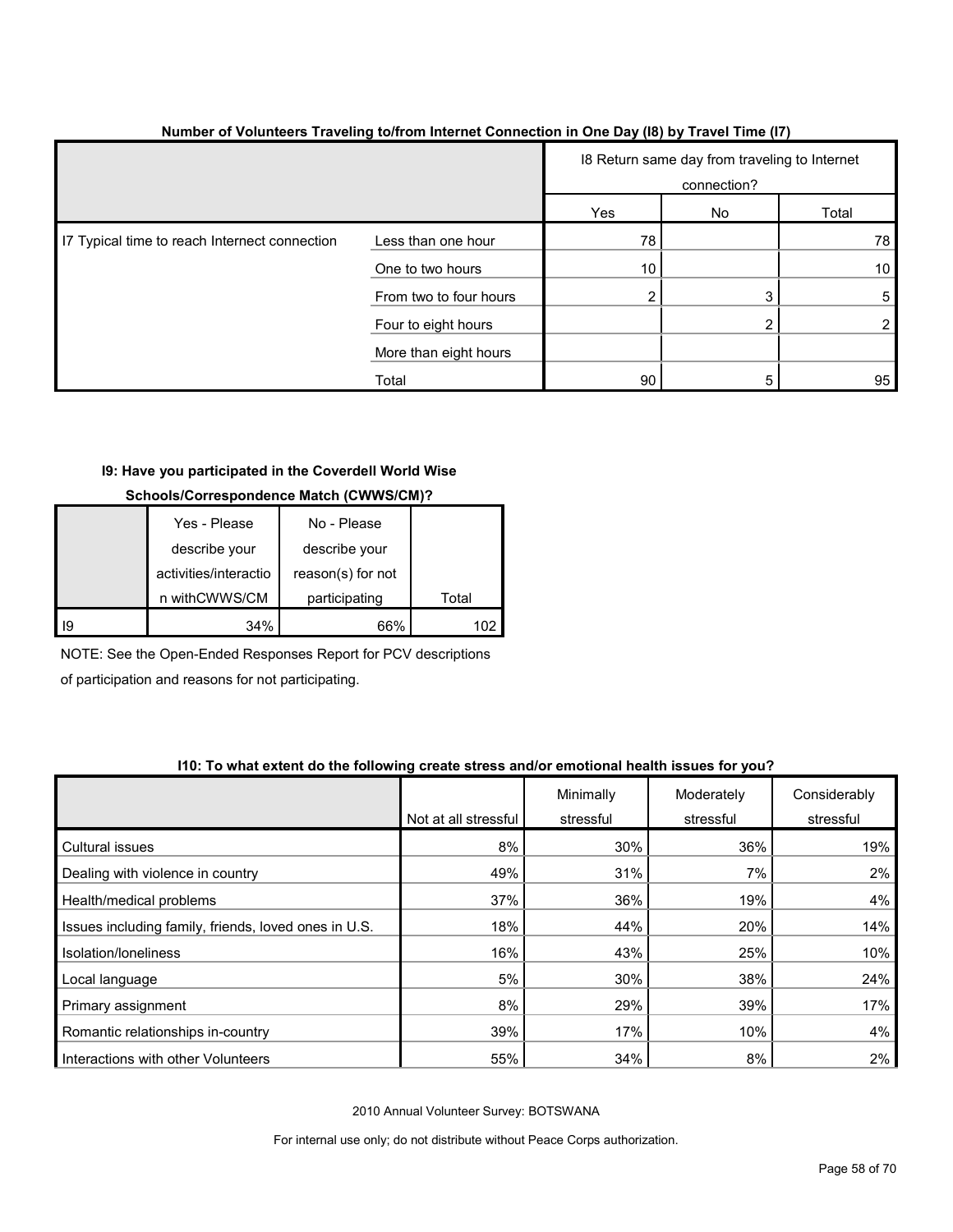| Interactions with PC Staff     | 45% | 36% | 15%    | 4%  |
|--------------------------------|-----|-----|--------|-----|
| Safety and security            | 44% | 43% | $12\%$ | 1%  |
| Other:<br>Please specify below | 8%  |     | 13%    | 11% |

#### **I10: To what extent do the following create stress and/or emotional health issues for you?**

|                                                      | Exceptionally |       |       |
|------------------------------------------------------|---------------|-------|-------|
|                                                      | stressful     | NA.   | Total |
| Cultural issues                                      | 7%            |       | 102   |
| Dealing with violence in country                     | $1\%$         | 11%   | 103   |
| Health/medical problems                              | 1%            | 3%    | 102   |
| Issues including family, friends, loved ones in U.S. | 4%            |       | 103   |
| Isolation/loneliness                                 | 6%            | 1%    | 102   |
| Local language                                       | 3%            |       | 103   |
| Primary assignment                                   | 7%            | 1%    | 101   |
| Romantic relationships in-country                    |               | 31%   | 103   |
| Interactions with other Volunteers                   |               | $1\%$ | 103   |
| Interactions with PC Staff                           | $1\%$         |       | 103   |
| Safety and security                                  |               |       | 102   |
| Other:<br>Please specify below                       |               | 68%   | 38    |

### **I10: To what extent do the following create stress and/or emotional health issues for you? (excluding "NA" responses)**

|                                         |                      |                     | Moderately | Considerably |
|-----------------------------------------|----------------------|---------------------|------------|--------------|
|                                         | Not at all stressful | Minimally stressful | stressful  | stressful    |
| Cultural issues                         | 8%                   | 30%                 | 36%        | 19%          |
| Dealing with violence in country        | 54%                  | 35%                 | 8%         | 2%           |
| Health/medical problems                 | 38%                  | 37%                 | 19%        | 4%           |
| Issues including family, friends, loved | 18%                  | 44%                 | 20%        | 14%          |
| ones in U.S.                            |                      |                     |            |              |
| Isolation/Ioneliness                    | 16%                  | 44%                 | 25%        | 10%          |
| Local language                          | 5%                   | 30%                 | 38%        | 24%          |
| Primary assignment                      | 8%                   | 29%                 | 39%        | 17%          |
| Romantic relationships in-country       | 56%                  | 24%                 | 14%        | 6%           |
| Interactions with other Volunteers      | 56%                  | 34%                 | 8%         | 2%           |
| Interactions with PC Staff              | 45%                  | 36%                 | 15%        | 4%           |
| Safety and security                     | 44%                  | 43%                 | 12%        | $1\%$        |
| Please specify below<br>Other:          | 25%                  |                     | 42%        | 33%          |

2010 Annual Volunteer Survey: BOTSWANA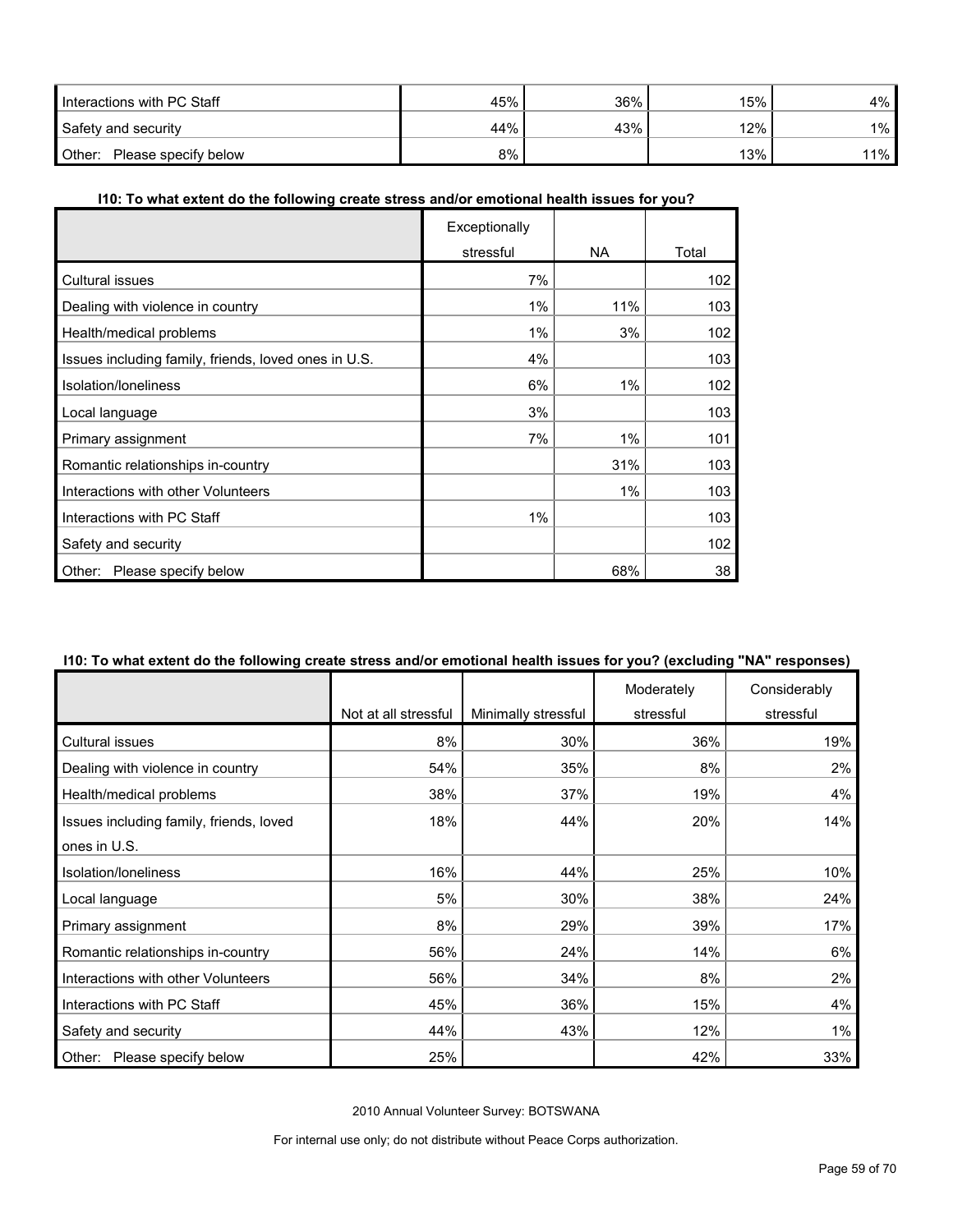#### **I10: To what extent do the following create stress and/or emotional**

|                                         | Exceptionally |       |
|-----------------------------------------|---------------|-------|
|                                         | stressful     | Total |
| Cultural issues                         | 7%            | 102   |
| Dealing with violence in country        | 1%            | 92    |
| Health/medical problems                 | 1%            | 99    |
| Issues including family, friends, loved | 4%            | 103   |
| ones in U.S.                            |               |       |
| Isolation/loneliness                    | 6%            | 101   |
| Local language                          | 3%            | 103   |
| Primary assignment                      | 7%            | 100   |
| Romantic relationships in-country       |               | 71    |
| Interactions with other Volunteers      |               | 102   |
| Interactions with PC Staff              | 1%            | 103   |
| Safety and security                     |               | 102   |
| Please specify below<br>Other:          |               | 12    |

#### **I10.TEXT: Description of "other" stress factor**

|                                                | Percent | Number |
|------------------------------------------------|---------|--------|
| Open-ended results. Not responsive to request. |         |        |
|                                                |         |        |
|                                                |         |        |
|                                                |         |        |
|                                                |         |        |
|                                                |         |        |
|                                                |         |        |
|                                                |         |        |
|                                                |         |        |
|                                                |         |        |
|                                                |         |        |
|                                                |         |        |
|                                                |         |        |
|                                                |         |        |
|                                                |         |        |

2010 Annual Volunteer Survey: BOTSWANA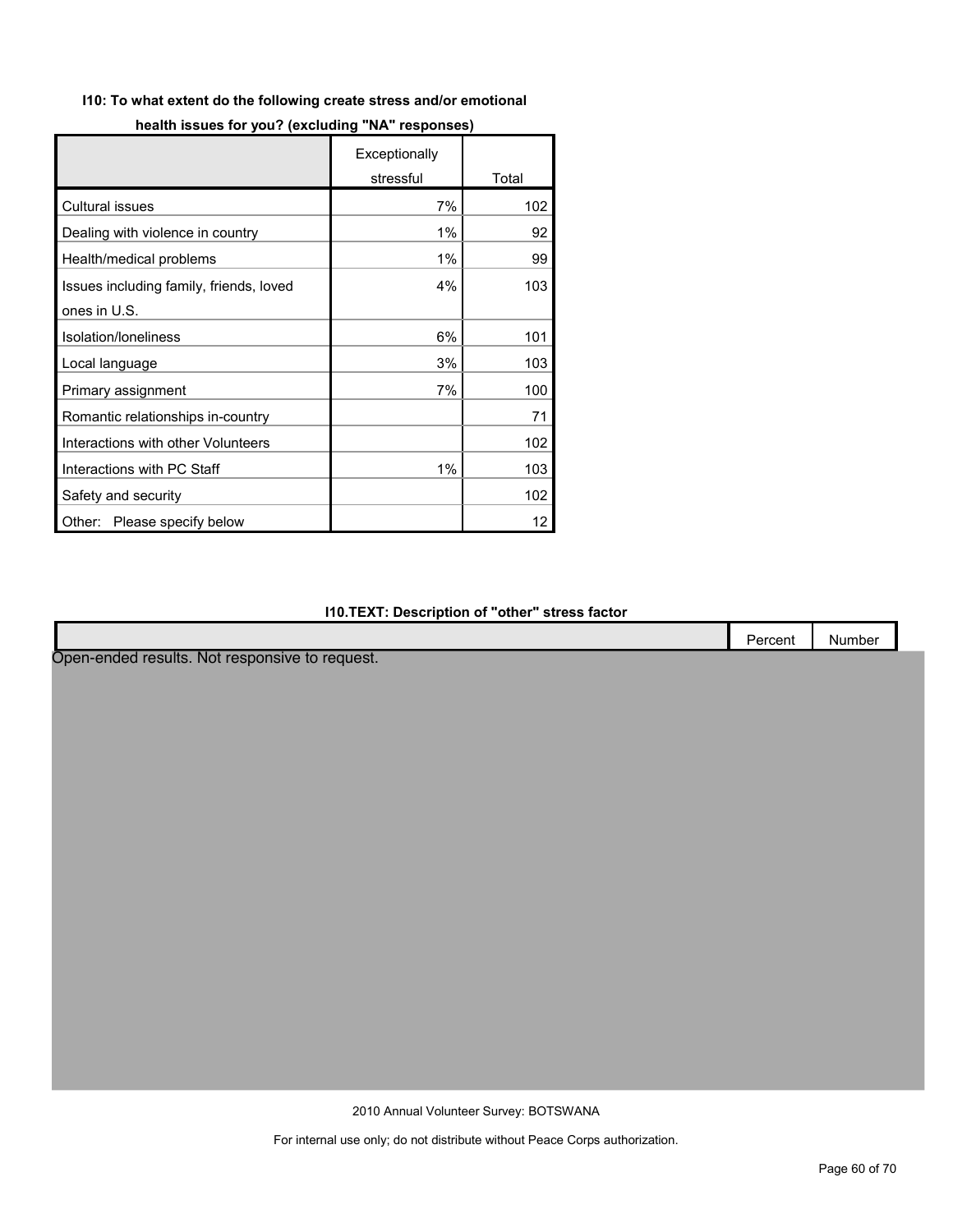Total 100% 103

NOTE: Long PCV descriptions of "other" factors may have be cut off in this table. The complete text is available upon request from OSIRP.

| TTI. Ficase mark all UI the typical ways in which you cope with stress. |                      |                                       |                                 |
|-------------------------------------------------------------------------|----------------------|---------------------------------------|---------------------------------|
|                                                                         | <b>PCV Responses</b> | % Using This<br><b>Stress Reducer</b> | <b>Total PCVs</b><br>Responding |
| Pursue personal hobbies/interests                                       | 87                   | 86%                                   |                                 |
| Friends/family in U.S.                                                  | 84                   | 83%                                   |                                 |
| PCVs outside my community                                               | 72                   | 71%                                   |                                 |
| Participate in sports/exercise                                          | 61                   | 60%                                   |                                 |
| Co-workers/friends (not PCVs)                                           | 54                   | 53%                                   |                                 |
| Leave community for a time                                              | 50                   | 50%                                   |                                 |
| Get involved in other projects                                          | 43                   | 43%                                   |                                 |
| PCVs in my community                                                    | 38                   | 38%                                   |                                 |
| Peer Support Network                                                    | 30                   | 30%                                   |                                 |
| Pray                                                                    | 27                   | 27%                                   |                                 |
| Meditate                                                                | 26                   | 26%                                   |                                 |
| Other activities                                                        | 17                   | 17%                                   |                                 |
| Others                                                                  | 16                   | 16%                                   |                                 |
| PC in-country staff                                                     | 14                   | 14%                                   |                                 |
| My host family                                                          | 9                    | 9%                                    |                                 |
| Attend individual/group counseling                                      | $\overline{2}$       | 2%                                    |                                 |
| Office of Special Services                                              | 1                    | 1%                                    |                                 |
| Total                                                                   |                      |                                       | 101                             |

#### **I11: Please mark all of the typical ways in which you cope with stress.**

\*Percents total to more than 100% since Volunteers were asked to "mark all that apply."

#### **I11: Others I talk with to reduce stress**

Percent Number Open-ended results. Not responsive to request.

2010 Annual Volunteer Survey: BOTSWANA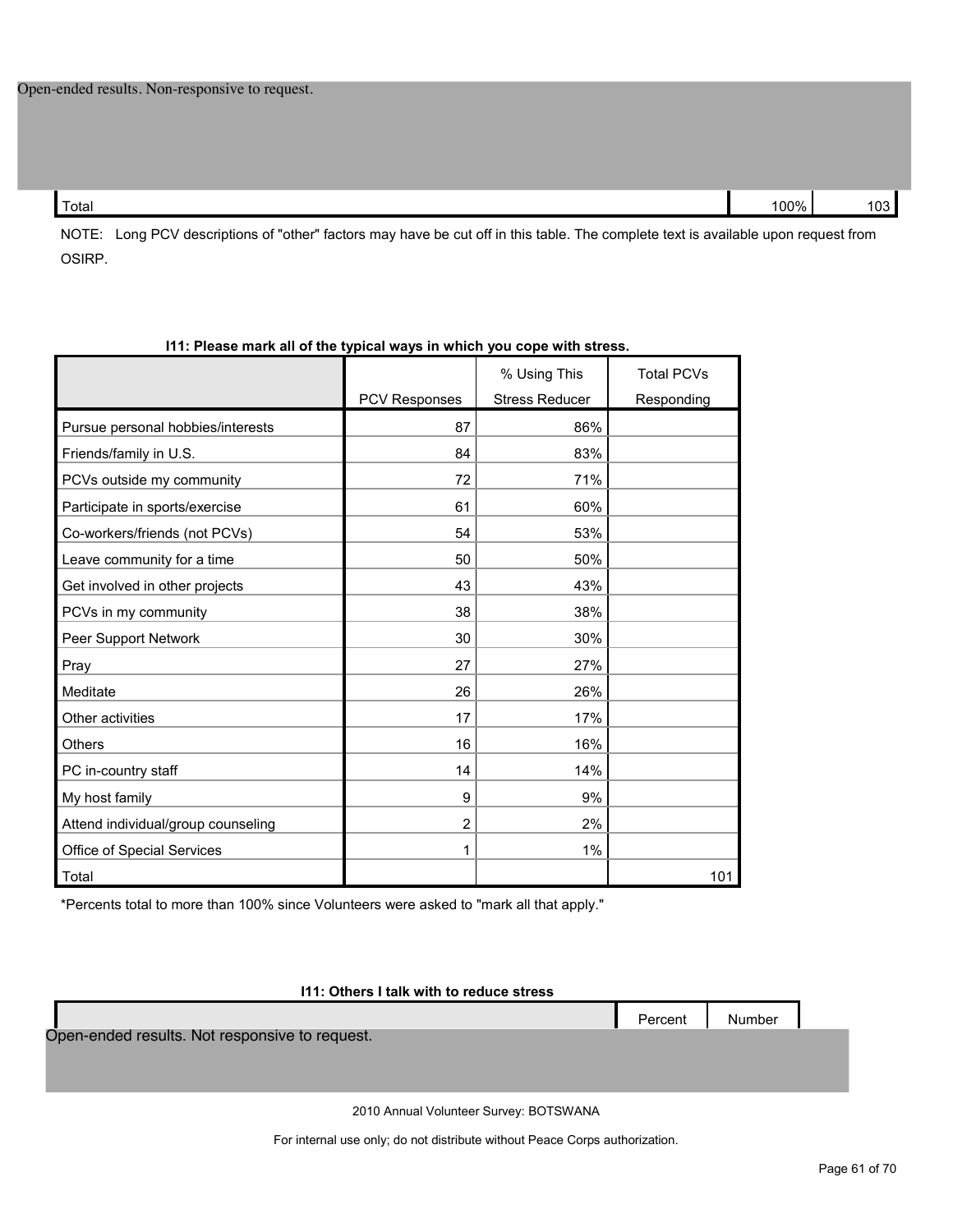| pen-enucu resuns. rvon-responsive to request. |  |      |     |
|-----------------------------------------------|--|------|-----|
|                                               |  |      |     |
|                                               |  |      |     |
|                                               |  |      |     |
|                                               |  |      |     |
|                                               |  |      |     |
|                                               |  |      |     |
|                                               |  |      |     |
|                                               |  |      |     |
|                                               |  |      |     |
|                                               |  |      |     |
|                                               |  |      |     |
|                                               |  |      |     |
|                                               |  |      |     |
|                                               |  |      |     |
|                                               |  |      |     |
|                                               |  |      |     |
| Total                                         |  | 100% | 103 |
|                                               |  |      |     |

#### **I11: Other activities to reduce stress**

|                                                     | ercent | Number |  |
|-----------------------------------------------------|--------|--------|--|
| ملابيممع لمماموه ومموا<br>Naturanongiya ta yagu sat |        |        |  |

Open-ended results. Not responsive to request.

2010 Annual Volunteer Survey: BOTSWANA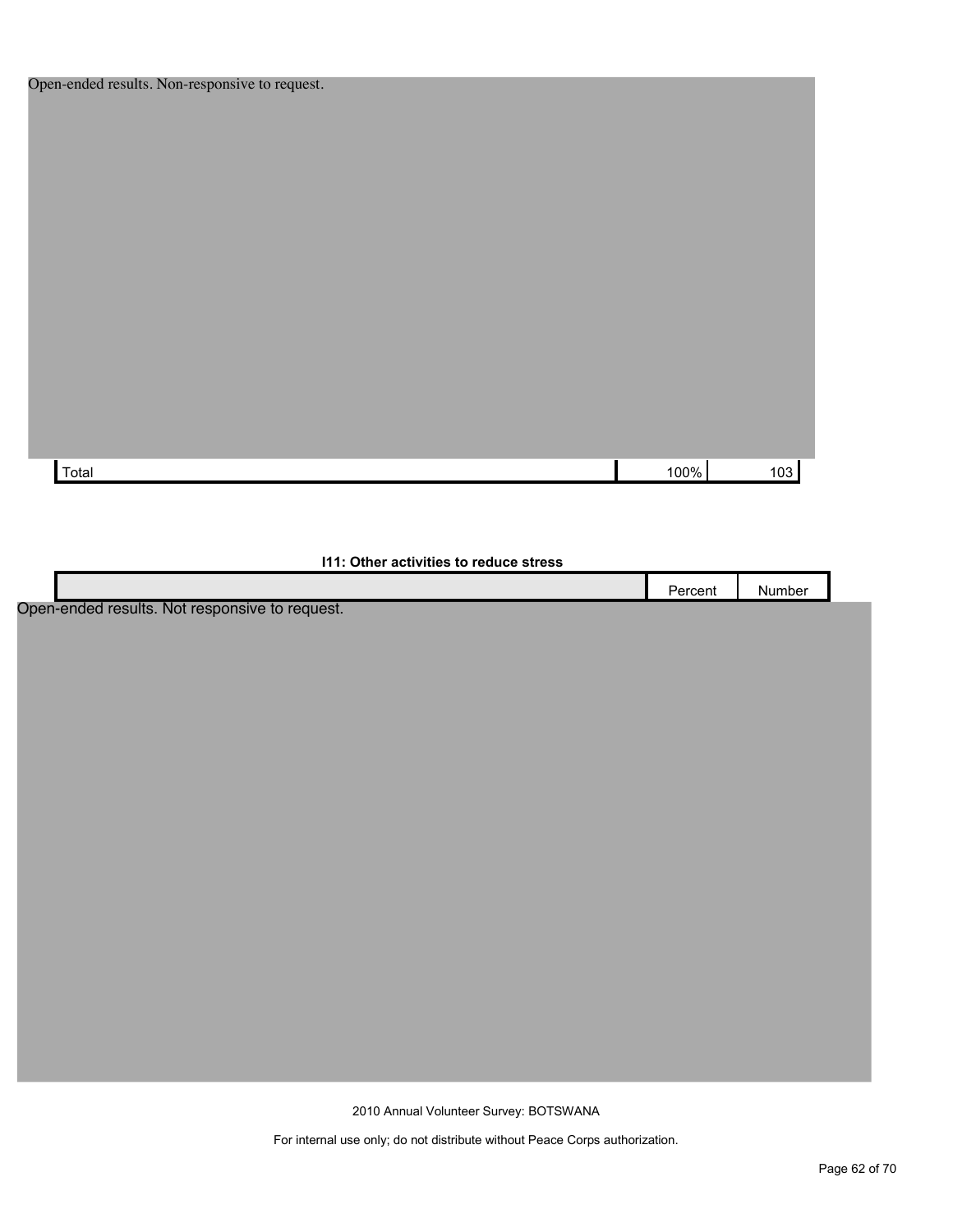| <b>111: Other activities to reduce stress</b>  |         |        |  |
|------------------------------------------------|---------|--------|--|
|                                                | Percent | Number |  |
| Open-ended results. Not responsive to request. |         |        |  |
|                                                |         |        |  |
|                                                |         |        |  |
|                                                |         |        |  |
|                                                |         |        |  |
|                                                |         |        |  |
|                                                |         |        |  |
|                                                |         |        |  |
|                                                |         |        |  |
|                                                |         |        |  |
|                                                |         |        |  |
|                                                |         |        |  |
|                                                |         |        |  |
|                                                |         |        |  |
|                                                |         |        |  |
|                                                |         |        |  |
|                                                |         |        |  |
|                                                |         |        |  |
| Total                                          | 100%    | 103    |  |
|                                                |         |        |  |

### **I8: When asked about ways of coping with stress, Volunteers who**

**answered "No stress"** 

|              |     | Yes, I have no |       |
|--------------|-----|----------------|-------|
|              | NA  | stress         | Total |
| 111.NOSTRESS | 98% | 2%             |       |

# <span id="page-62-0"></span>**J. Overall Assessment of Your Peace Corps Service**

This section reports Volunteers' level of satisfaction with their Peace Corps service and their expectations about completing their service.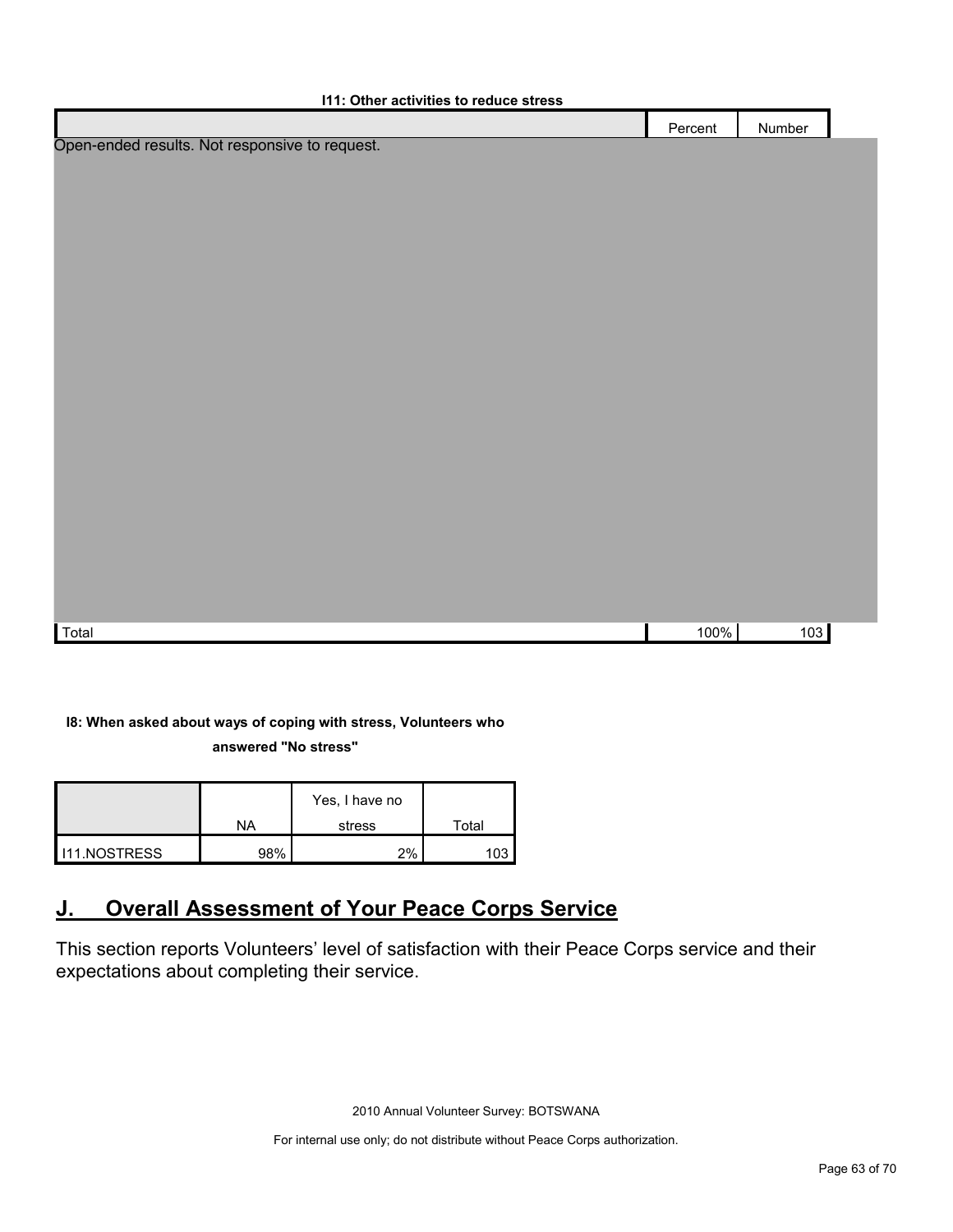#### **J1: How personally rewarding do you find your--?**

|                                    | Not at all | Minimally | Adequately | Considerably | Exceptionally | Total |
|------------------------------------|------------|-----------|------------|--------------|---------------|-------|
| Overall Peace Corps service        |            | 11%       | 39%        | 37%          | 14%           | 103   |
| Community involvement              | 2%         | 17%       | 42%        | 29%          | 11%           | 103   |
| Experience with other Volunteers   | $1\%$      | 7%        | 27%        | 33%          | 31%           | 102   |
| Work with counterparts/community   | 3%         | 14%       | 45%        | 30%          | 8%            | 102   |
| partners                           |            |           |            |              |               |       |
| Experience with other host country | 3%         | 11%       | 43%        | 30%          | 14%           | 103   |
| nationals                          |            |           |            |              |               |       |

NOTE: See the Open-Ended Responses Report for PCV comments on J7 "What has been the best aspect of your PC service?"

#### **J2: Today, would you make the same decision to join the Peace Corps?**

|                                   | NΟ    | Probably.<br>not | Possibly | Probably | $\Delta$ efinitelv | Total |
|-----------------------------------|-------|------------------|----------|----------|--------------------|-------|
| $\overline{\phantom{a}}$<br>ے ں ∎ | $1\%$ | 3%               | 10%      | 28%      | 58%                | 103   |

#### **J3: Would you recommend Peace Corps service to others you think are qualified?**

|                          | No | Probably i<br>not | Possibly | Probably | Definitely | Total |
|--------------------------|----|-------------------|----------|----------|------------|-------|
| $\overline{12}$<br>- ს ა |    | $1\%$             | 7%       | 30%      | 62%        | 103   |

#### **J4: Do you intend to complete your Peace Corps service?**

|      | No    | Not sure | Yes | Might extend | $\tau$ otal |
|------|-------|----------|-----|--------------|-------------|
| I J4 | $1\%$ | 5%       | 75% | 19%          | 103         |

#### **J5: Would your host country benefit most if the Peace Corps program was---?**

|     |              |         | Refocused/redesig |                  |          |       |
|-----|--------------|---------|-------------------|------------------|----------|-------|
|     | Discontinued | Reduced | ned               | Maintained as is | Expanded | Total |
| -J5 | 6%           | 4%      | 60%               | 8%               | 23%      | 102   |

NOTE: See the Open-Ended Responses Report for PCV comments on J6 "How can the PC better address the needs of your host country?"

### <span id="page-63-0"></span>**K. Demographics and Factors Affecting Extensions**

2010 Annual Volunteer Survey: BOTSWANA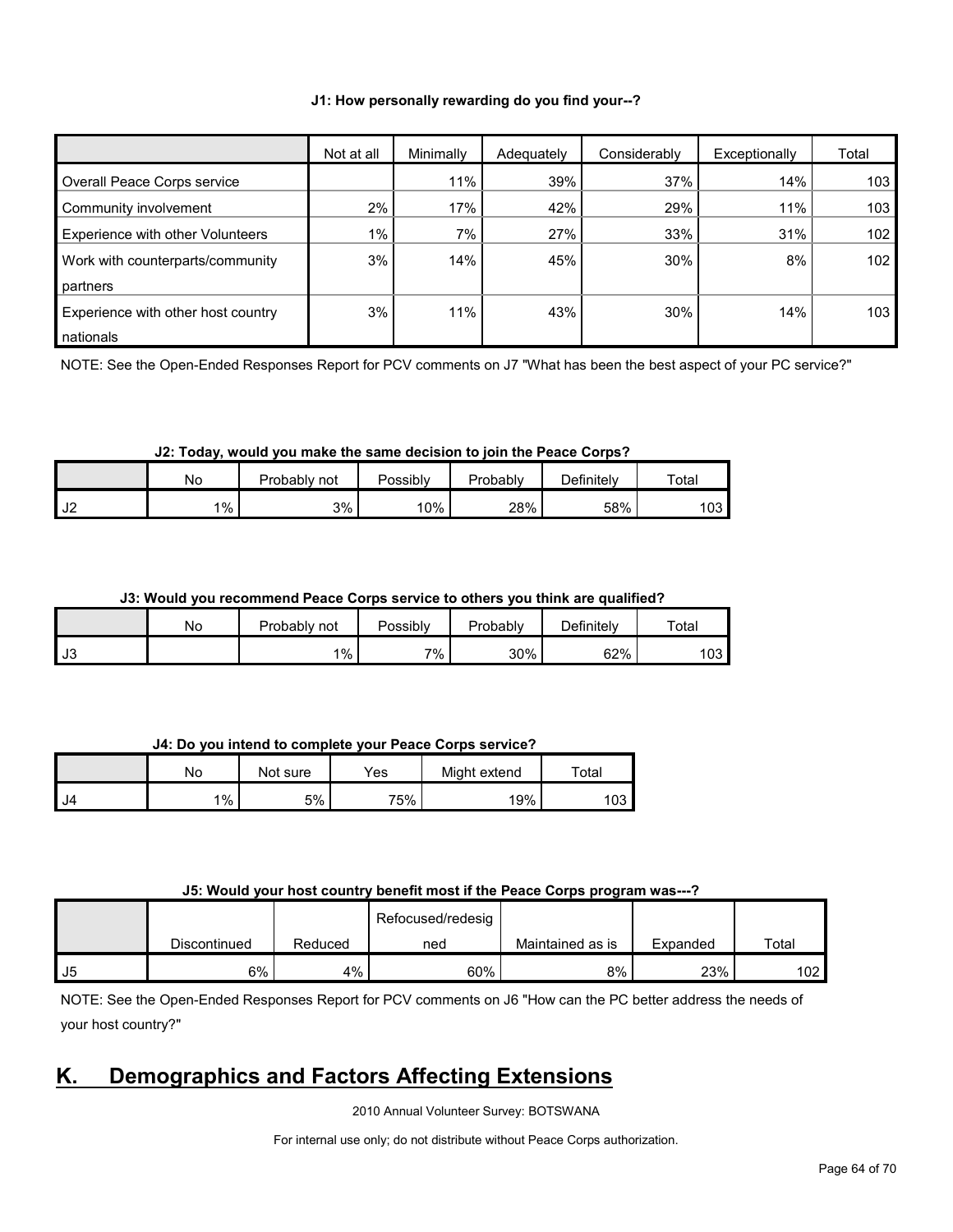This section reports on the age and gender of all respondents. It also reports on the importance Volunteers place on various factors that may influence their decision to extend or not extend their service beyond two years. Volunteers who answered that they either were considering an extension or were already serving beyond two years were asked to rate nine "motivating" factors and nine "challenging" factors. Volunteers could also write in any of their own motivating or challenging factors not included in the list.

#### **K1: What is your age?**

|         | 20-29<br>$30-49$ |     | 50+ | $\tau$ otal |  |
|---------|------------------|-----|-----|-------------|--|
| AGE3qrp | 59%              | 15% | 26% | 03          |  |

**K2: What is your gender?**

|               | Female | Male | $\tau$ otal |  |
|---------------|--------|------|-------------|--|
| <b>GENDER</b> | 70%    | 30%  |             |  |

Other demographic tables are available upon request

#### **K8: Are you considering a 3rd year extension?**

|                                              | Percent | Number |
|----------------------------------------------|---------|--------|
| l No                                         | 58%     | 60     |
| May extend beyond my original COS date       | 35%     | 36     |
| I am now serving beyond my original COS date | 7%      |        |
| Total                                        | 100%    | 103    |

#### **Ext Q1: Comparison of Reasons for Extending by Importance to PCVs Who May Extend Beyond COS**

|                                                  |               | Somewhat  |           |     |       |
|--------------------------------------------------|---------------|-----------|-----------|-----|-------|
|                                                  | Not Important | important | Important | NA. | Total |
| Ability to partner with an NGO and/or government | 15%           | 35%       | 50%       |     | 34    |
| counterpart                                      |               |           |           |     |       |
| Additional financial compensation (higher living | 21%           | 29%       | 50%       |     | 34    |
| allowance, etc.)                                 |               |           |           |     |       |
| Flexibility to design my extension assignment    | 3%            | 26%       | 71%       |     | 34    |
| Opportunity for more substantive work            | 3%            | 17%       | 80%       |     | 35    |

2010 Annual Volunteer Survey: BOTSWANA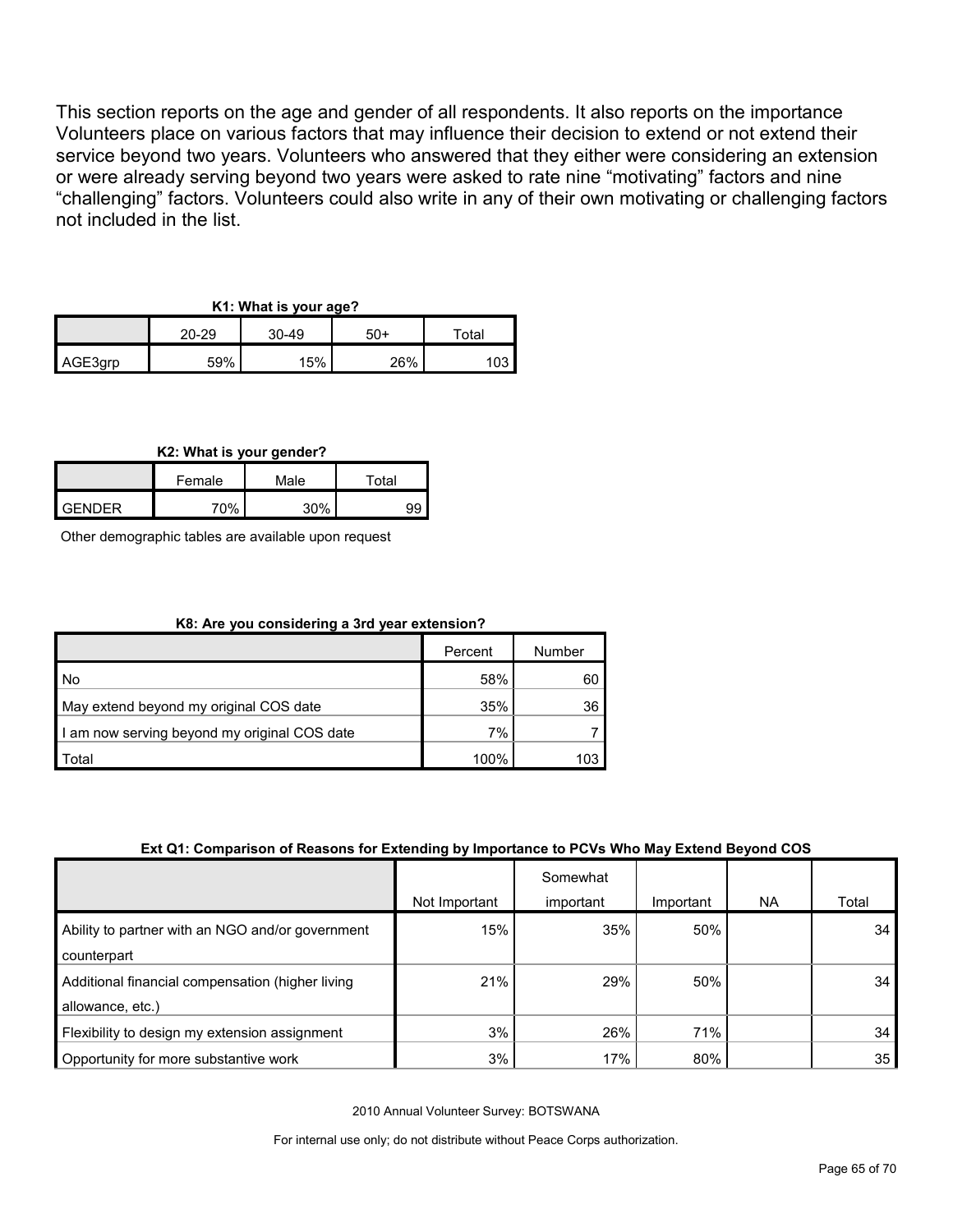| Opportunity to finish or be more productive in my<br>project          | 12% | 24% | 65% |     | 34 |
|-----------------------------------------------------------------------|-----|-----|-----|-----|----|
| Opportunity to serve in a different site, country or<br>project       | 11% | 34% | 54% |     | 35 |
| Opportunity to take on additional responsibilities with<br>PC at post | 33% | 27% | 39% |     | 33 |
| Recognition of excellent performance                                  | 48% | 27% | 21% | 3%  | 33 |
| Support from local Peace Corps staff                                  | 32% | 29% | 38% |     | 34 |
| Other:<br>Please specify below                                        | 7%  | 13% | 27% | 53% | 15 |

NOTE: This table includes only PCVs who answered K8="May extend beyond my original COS date"

|                                                         |               | Somewhat  |           |           |       |
|---------------------------------------------------------|---------------|-----------|-----------|-----------|-------|
|                                                         | Not Important | important | Important | <b>NA</b> | Total |
| Ability to partner with an NGO and/or government        |               | 14%       | 86%       |           |       |
| counterpart                                             |               |           |           |           |       |
| Additional financial compensation (higher living        | 29%           | 29%       | 29%       | 14%       |       |
| allowance, etc.)                                        |               |           |           |           |       |
| Flexibility to design my extension assignment           |               | 29%       | 71%       |           |       |
| Opportunity for more substantive work                   |               | 14%       | 86%       |           |       |
| Opportunity to finish or be more productive in my       | 14%           |           | 71%       | 14%       |       |
| project                                                 |               |           |           |           |       |
| Opportunity to serve in a different site, country or    |               | 14%       | 86%       |           |       |
| project                                                 |               |           |           |           |       |
| Opportunity to take on additional responsibilities with | 14%           |           | 57%       | 29%       |       |
| PC at post                                              |               |           |           |           |       |
| Recognition of excellent performance                    | 43%           | 29%       | 29%       |           |       |
| Support from local Peace Corps staff                    | 14%           | 29%       | 43%       | 14%       |       |
| Please specify below<br>Other:                          | 33%           |           | 33%       | 33%       | 3     |

#### **Ext Q1: Comparison of Reasons for Extending by Importance to PCVs Serving an Extension**

NOTE: This table includes only PCVs who answered K8="Now serving beyond my original COS date"

### **Ext Q1: Comparison of Reasons for Extending by Importance to PCVs Who May Extend and PCVs Serving an Extension (excluding all "NA" responses)**

| Are you considering a 3rd year extension? |
|-------------------------------------------|
| May extend beyond my original COS date    |

2010 Annual Volunteer Survey: BOTSWANA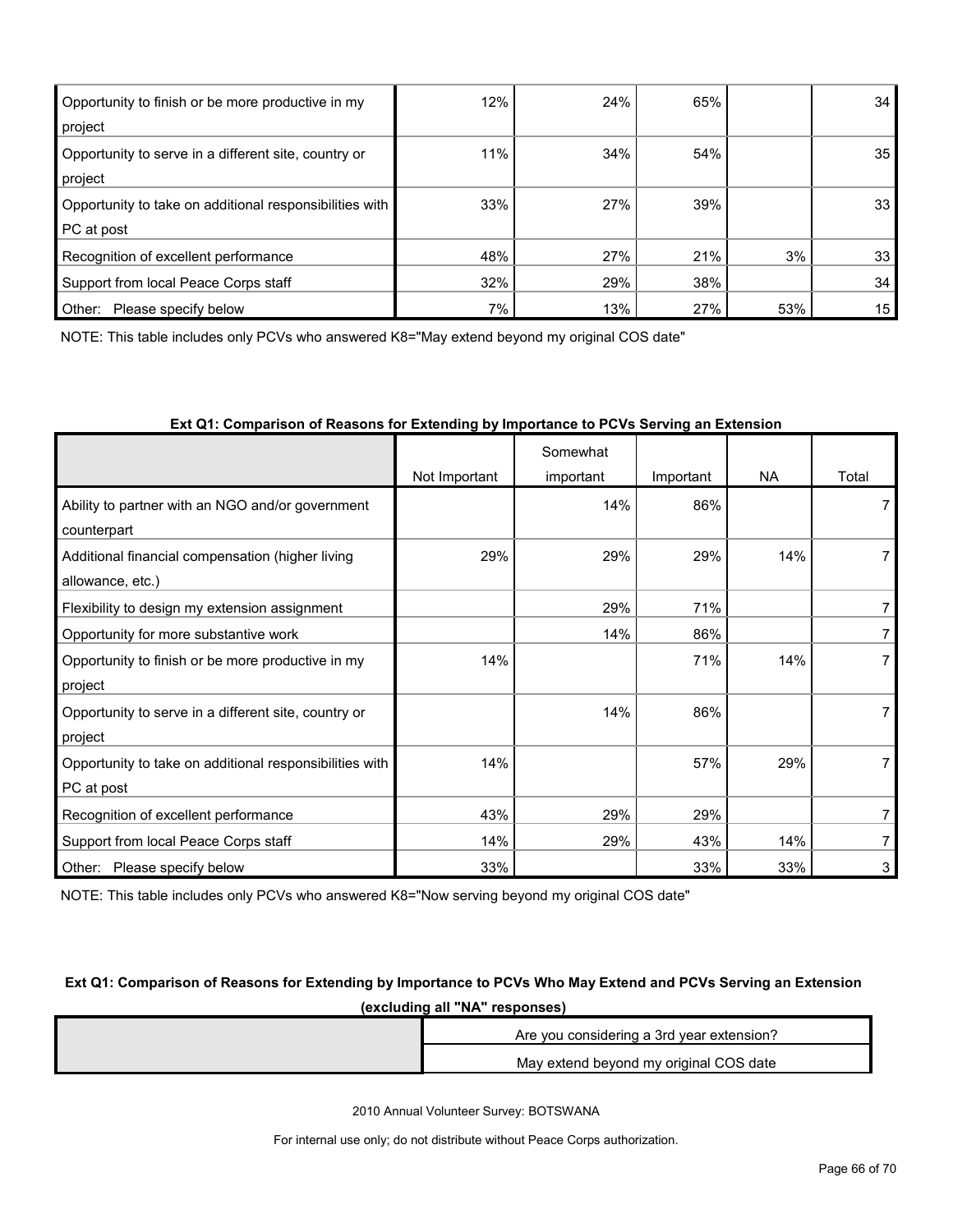|                                                              |               | Somewhat  |           |       |
|--------------------------------------------------------------|---------------|-----------|-----------|-------|
|                                                              | Not Important | important | Important | Total |
| Ability to partner with an NGO and/or government             | 15%           | 35%       | 50%       | 34    |
| counterpart                                                  |               |           |           |       |
| Additional financial compensation (higher living             | 21%           | 29%       | 50%       | 34    |
| allowance, etc.)                                             |               |           |           |       |
| Flexibility to design my extension assignment                | 3%            | 26%       | 71%       | 34    |
| Opportunity for more substantive work                        | 3%            | 17%       | 80%       | 35    |
| Opportunity to finish or be more productive in my project    | 12%           | 24%       | 65%       | 34    |
| Opportunity to serve in a different site, country or project | 11%           | 34%       | 54%       | 35    |
| Opportunity to take on additional responsibilities with PC   | 33%           | 27%       | 39%       | 33    |
| at post                                                      |               |           |           |       |
| Recognition of excellent performance                         | 50%           | 28%       | 22%       | 32    |
| Support from local Peace Corps staff                         | 32%           | 29%       | 38%       | 34    |
| Other: Please specify below                                  | 14%           | 29%       | 57%       |       |

NOTE: See Open-Ended Responses Report for "other" reasons for extending beyond COS

### **Ext Q1: Comparison of Reasons for Extending by Importance to PCVs Who May Extend and PCVs Serving an Extension (excluding all "NA" responses)**

|                                                              | Are you considering a 3rd year extension?    |           |           |       |  |  |  |
|--------------------------------------------------------------|----------------------------------------------|-----------|-----------|-------|--|--|--|
|                                                              | I am now serving beyond my original COS date |           |           |       |  |  |  |
|                                                              | Somewhat                                     |           |           |       |  |  |  |
|                                                              | Not Important                                | important | Important | Total |  |  |  |
| Ability to partner with an NGO and/or government             |                                              | 14%       | 86%       |       |  |  |  |
| counterpart                                                  |                                              |           |           |       |  |  |  |
| Additional financial compensation (higher living             | 33%                                          | 33%       | 33%       | 6     |  |  |  |
| allowance, etc.)                                             |                                              |           |           |       |  |  |  |
| Flexibility to design my extension assignment                |                                              | 29%       | 71%       | 7     |  |  |  |
| Opportunity for more substantive work                        |                                              | 14%       | 86%       |       |  |  |  |
| Opportunity to finish or be more productive in my project    | 17%                                          |           | 83%       | 6     |  |  |  |
| Opportunity to serve in a different site, country or project |                                              | 14%       | 86%       | 7     |  |  |  |
| Opportunity to take on additional responsibilities with PC   | 20%                                          |           | 80%       | 5     |  |  |  |
| at post                                                      |                                              |           |           |       |  |  |  |
| Recognition of excellent performance                         | 43%                                          | 29%       | 29%       |       |  |  |  |
| Support from local Peace Corps staff                         | 17%                                          | 33%       | 50%       | 6     |  |  |  |
| Other: Please specify below                                  | 50%                                          | 50%       |           |       |  |  |  |

NOTE: See Open-Ended Responses Report for "other" reasons for extending beyond COS

2010 Annual Volunteer Survey: BOTSWANA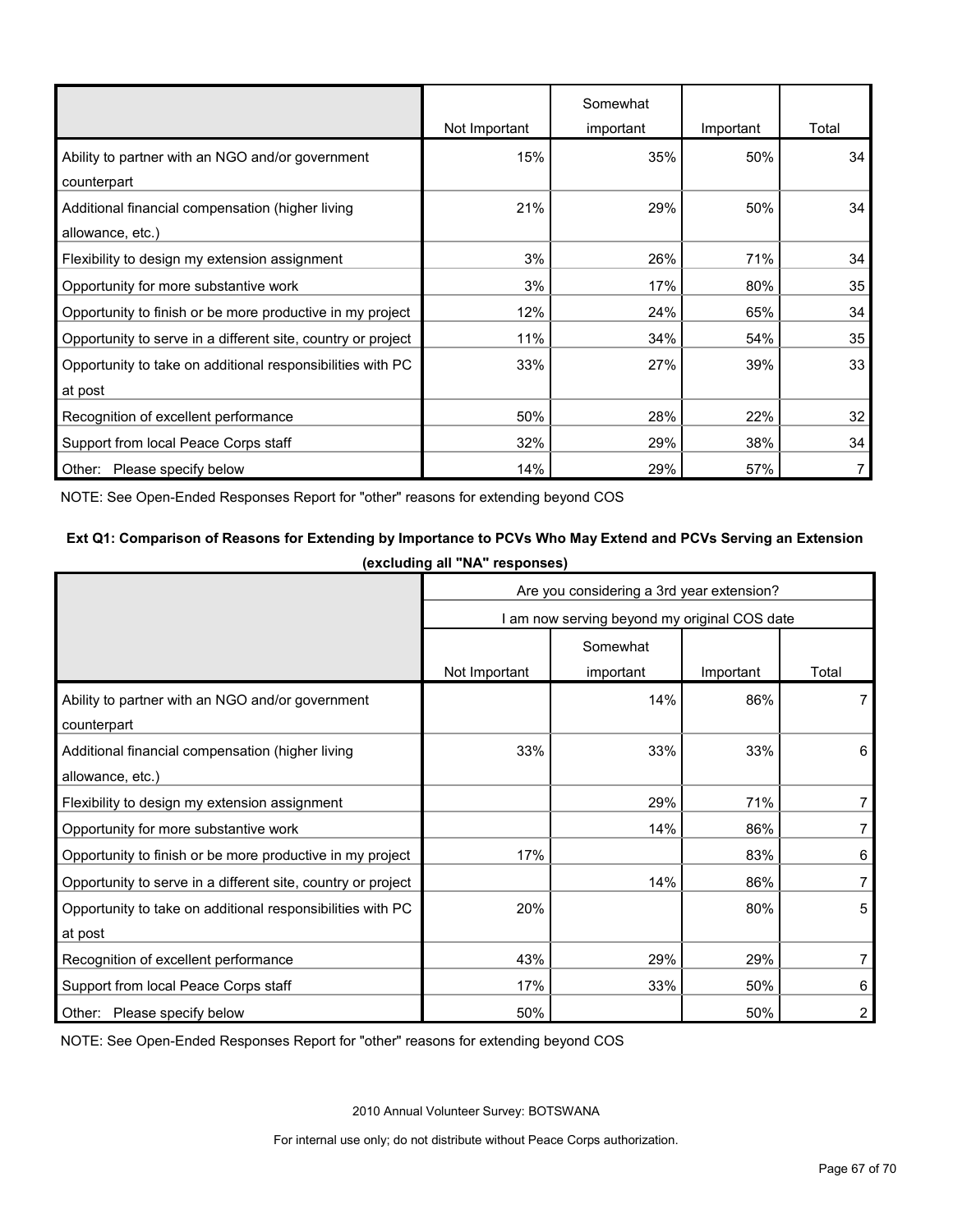|                                                       | -דיי-ד        | Somewhat  |           |     |       |
|-------------------------------------------------------|---------------|-----------|-----------|-----|-------|
|                                                       | Not Important | important | Important | NA  | Total |
| Adjustment to new country or site                     | 43%           | 29%       | 23%       | 6%  | 35    |
| Bureaucratic challenges related to extension          | 40%           | 31%       | 23%       | 6%  | 35    |
| process                                               |               |           |           |     |       |
| Delaying the pursuit of professional/educational      | 34%           | 20%       | 37%       | 9%  | 35    |
| opportunities                                         |               |           |           |     |       |
| Family and personal reasons                           | 9%            | 29%       | 57%       | 6%  | 35    |
| Feeling that I am ready to go home                    | 17%           | 23%       | 51%       | 9%  | 35    |
| Fellow Volunteers are leaving/have left               | 37%           | 46%       | 9%        | 9%  | 35    |
| Lack of information about/difficulty defining the 3rd | 34%           | 49%       | 11%       | 6%  | 35    |
| year extension role                                   |               |           |           |     |       |
| Lack of professional development opportunities        | 29%           | 37%       | 29%       | 6%  | 35    |
| Lack of support from Peace Corps staff                | 29%           | 46%       | 20%       | 6%  | 35    |
| Other:<br>Please specify below                        | 8%            |           | 8%        | 85% | 13    |

#### **Ext Q2: Comparison of Reasons for Not Extending by Importance to PCVs Who May Serve Beyond COS**

NOTE: This table includes only PCVs who answered K8="May extend beyond my original COS date"

|                                                       | .<br>Not Important | Somewhat<br>important | Important | <b>NA</b> | Total |
|-------------------------------------------------------|--------------------|-----------------------|-----------|-----------|-------|
| Adjustment to new country or site                     | 33%                | 33%                   | 17%       | 17%       | 6     |
| Bureaucratic challenges related to extension          | 33%                | 33%                   | 17%       | 17%       | 6     |
| process                                               |                    |                       |           |           |       |
| Delaying the pursuit of professional/educational      | 33%                | 17%                   | 33%       | 17%       | 6     |
| opportunities                                         |                    |                       |           |           |       |
| Family and personal reasons                           | 33%                | 17%                   | 33%       | 17%       | 6     |
| Feeling that I am ready to go home                    | 33%                | 17%                   | 33%       | 17%       | 6     |
| Fellow Volunteers are leaving/have left               | 50%                | 17%                   | 17%       | 17%       | 6     |
| Lack of information about/difficulty defining the 3rd | 33%                | 33%                   | 17%       | 17%       | 6     |
| year extension role                                   |                    |                       |           |           |       |
| Lack of professional development opportunities        | 33%                | 17%                   | 33%       | 17%       | 6     |
| Lack of support from Peace Corps staff                | 33%                | 50%                   |           | 17%       | 6     |
| Other: Please specify below                           | 50%                |                       |           | 50%       | 4     |

#### **Ext Q2: Comparison of Reasons for Not Extending by Importance to PCVs Serving Beyond COS**

NOTE: This table includes only PCVs who answered K8="Now serving beyond my original COS date"

2010 Annual Volunteer Survey: BOTSWANA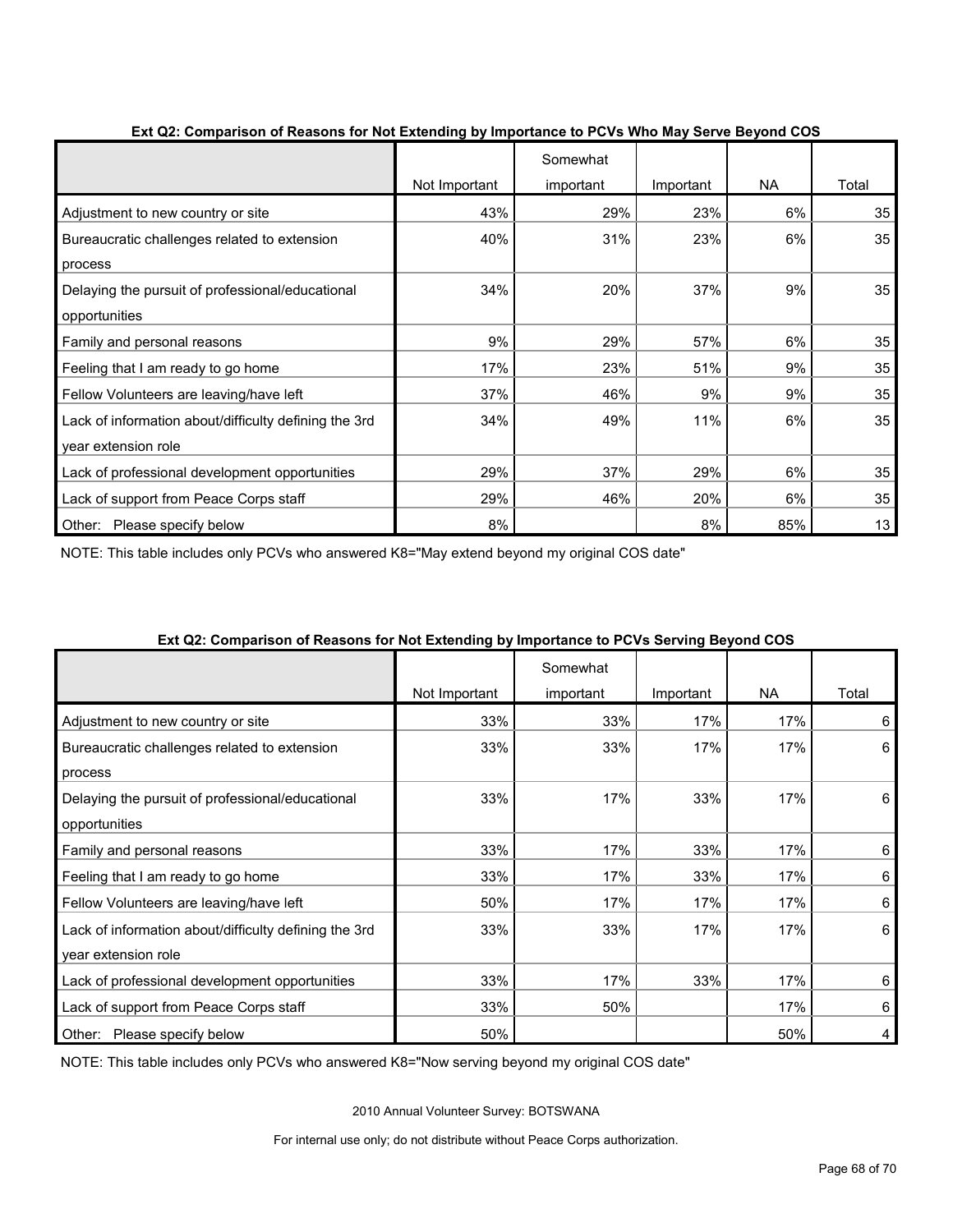#### **Ext Q2: Comparison of Reasons for Not Extending by Importance to PCVs Who May Extend and PCVs Serving an Extension (excluding all "NA" responses)**

|                                                            | Are you considering a 3rd year extension? |           |           |       |  |  |
|------------------------------------------------------------|-------------------------------------------|-----------|-----------|-------|--|--|
|                                                            | May extend beyond my original COS date    |           |           |       |  |  |
|                                                            | Somewhat                                  |           |           |       |  |  |
|                                                            | Not Important                             | important | Important | Total |  |  |
| Adjustment to new country or site                          | 45%                                       | 30%       | 24%       | 33    |  |  |
| Bureaucratic challenges related to extension process       | 42%                                       | 33%       | 24%       | 33    |  |  |
| Delaying the pursuit of professional/educational           | 38%                                       | 22%       | 41%       | 32    |  |  |
| opportunities                                              |                                           |           |           |       |  |  |
| Family and personal reasons                                | 9%                                        | 30%       | 61%       | 33    |  |  |
| Feeling that I am ready to go home                         | 19%                                       | 25%       | 56%       | 32    |  |  |
| Fellow Volunteers are leaving/have left                    | 41%                                       | 50%       | 9%        | 32    |  |  |
| Lack of information about/difficulty defining the 3rd year | 36%                                       | 52%       | 12%       | 33    |  |  |
| extension role                                             |                                           |           |           |       |  |  |
| Lack of professional development opportunities             | 30%                                       | 39%       | 30%       | 33    |  |  |
| Lack of support from Peace Corps staff                     | 30%                                       | 48%       | 21%       | 33    |  |  |
| Please specify below<br>Other:                             | 50%                                       |           | 50%       | 2     |  |  |

NOTE: See Open-Ended Responses Report for "other" reasons for not extending beyond COS

#### **Ext Q2: Comparison of Reasons for Not Extending by Importance to PCVs Who May Extend and PCVs Serving an Extension (excluding all "NA" responses)**

| $\sum_{i=1}^{n}$                                           |                                              |           |           |       |  |  |
|------------------------------------------------------------|----------------------------------------------|-----------|-----------|-------|--|--|
|                                                            | Are you considering a 3rd year extension?    |           |           |       |  |  |
|                                                            | I am now serving beyond my original COS date |           |           |       |  |  |
|                                                            | Somewhat                                     |           |           |       |  |  |
|                                                            | Not Important                                | important | Important | Total |  |  |
| Adjustment to new country or site                          | 40%                                          | 40%       | 20%       | 5     |  |  |
| Bureaucratic challenges related to extension process       | 40%                                          | 40%       | 20%       | 5     |  |  |
| Delaying the pursuit of professional/educational           | 40%                                          | 20%       | 40%       | 5     |  |  |
| opportunities                                              |                                              |           |           |       |  |  |
| Family and personal reasons                                | 40%                                          | 20%       | 40%       | 5     |  |  |
| Feeling that I am ready to go home                         | 40%                                          | 20%       | 40%       | 5     |  |  |
| Fellow Volunteers are leaving/have left                    | 60%                                          | 20%       | 20%       | 5     |  |  |
| Lack of information about/difficulty defining the 3rd year | 40%                                          | 40%       | 20%       | 5     |  |  |
| extension role                                             |                                              |           |           |       |  |  |
| Lack of professional development opportunities             | 40%                                          | 20%       | 40%       | 5     |  |  |

2010 Annual Volunteer Survey: BOTSWANA